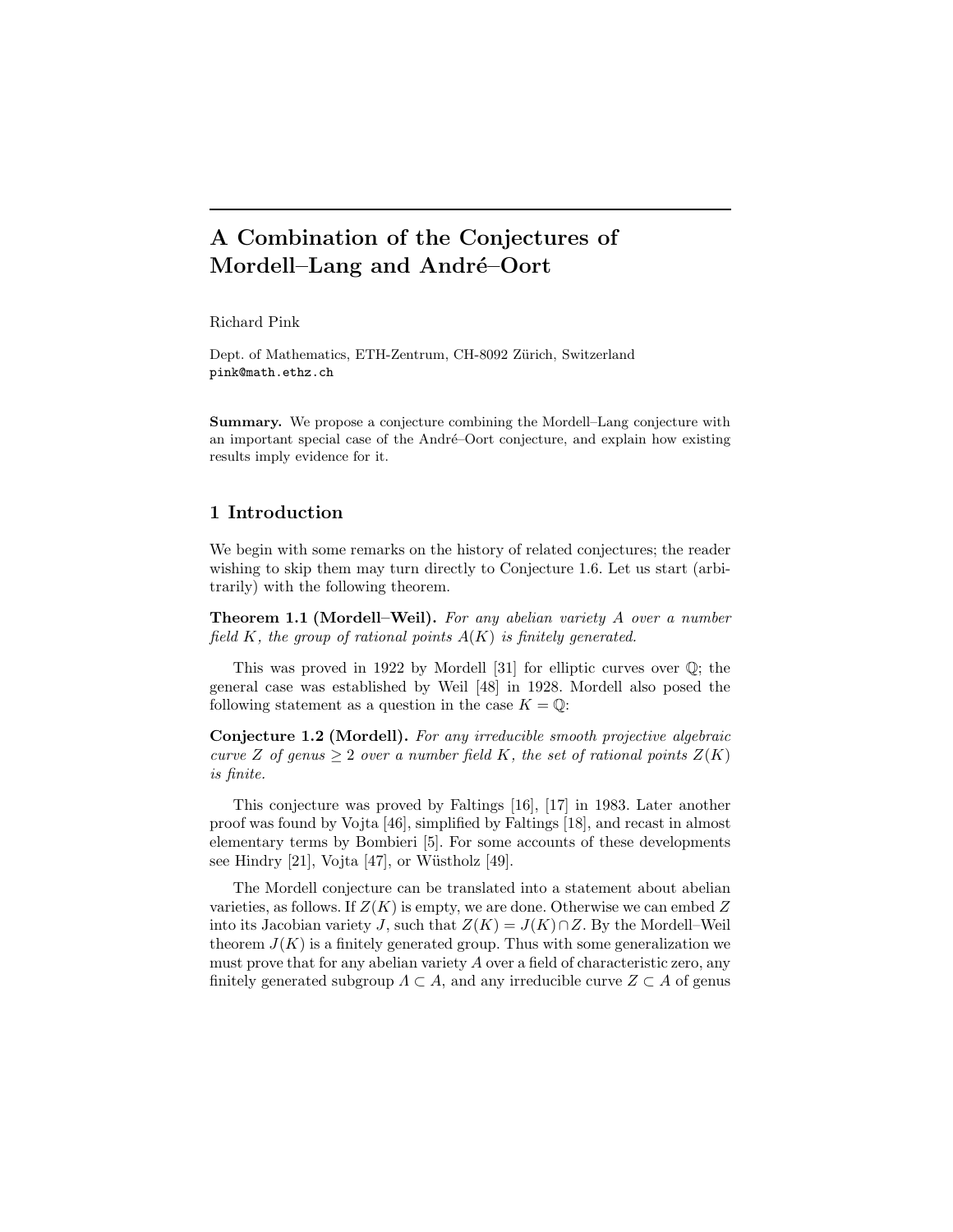> 2, the intersection  $Z ∩ A$  is finite. Since this can be verified over the base field C, the Mordell conjecture has thus been translated into a statement about subvarieties of complex abelian varieties, involving only complex algebraic and/or analytic geometry.

However, this point of view does not really help in proving the Mordell conjecture. It merely hides the inherent arithmetic nature of the problem that is introduced by the subgroup  $\Lambda$ . In fact, the only known proof of the statement consists in deducing it from the Mordell conjecture.

Nevertheless, the idea to study intersections like  $Z \cap \Lambda$  led to other fruitful developments. Motivated by their attempts to prove the Mordell conjecture, Manin and Mumford independently raised the following statement as a question.

**Conjecture 1.3 (Manin–Mumford).** *Let* A *be an abelian variety over* C and let  $A_{\text{tor}}$  denote its subgroup of all torsion points. Let  $Z \subset A$  be an irre*ducible closed algebraic subvariety such that*  $Z \cap A$ <sub>tor</sub> *is Zariski dense in*  $Z$ *. Then* Z *is a translate of an abelian subvariety of* A *by a torsion point.*

This conjecture has been proved in several remarkably different ways. After a partial result by Bogomolov [4], the first full proof was published in 1983 by Raynaud [36], [37]. A different proof for curves was given by Coleman [8]. In the meantime other full proofs were found by Hindry [20], by Hrushovski [23], by Ullmo [44] and Zhang [52], and by Pink–Roessler [34], see also Roessler [39]. Ullmo and Zhang actually prove a stronger statement conjectured by Bogomolov, where the torsion points are replaced by all points of sufficiently small Néron–Tate height.

Lang [24], [25] combined the preceding conjectures into a single one by starting with a finitely generated subgroup  $\Lambda_0 \subset A$  and considering its division group

$$
\Lambda := \big\{ a \in A \mid \exists n \in \mathbb{Z}^{>0} : na \in \Lambda_0 \big\},\
$$

which contains both  $\Lambda_0$  and  $A_{\text{tor}}$ .

**Conjecture 1.4 (Mordell–Lang).** *Let* A *be an abelian variety over* C *and* Λ ⊂ A *as above. Let* Z ⊂ A *be an irreducible closed algebraic subvariety such that* Z∩Λ *is Zariski dense in* Z*. Then* Z *is a translate of an abelian subvariety of* A*.*

This conjecture, too, is now a theorem by the combination of work of Faltings [18], [19], Raynaud [35], Vojta [46], and Hindry [21]. Detailed surveys may be found in [12], [49], [47]; for a short historical overview see [22, pp.435– 439]. Moreover, McQuillan [26] established the natural generalization to semiabelian varieties.

Let us now turn to Shimura varieties. (The relevant notions and notation will be reviewed in Sections 2 through 4.) The prototype for all Shimura varieties is the Siegel moduli space of principally polarized abelian varieties of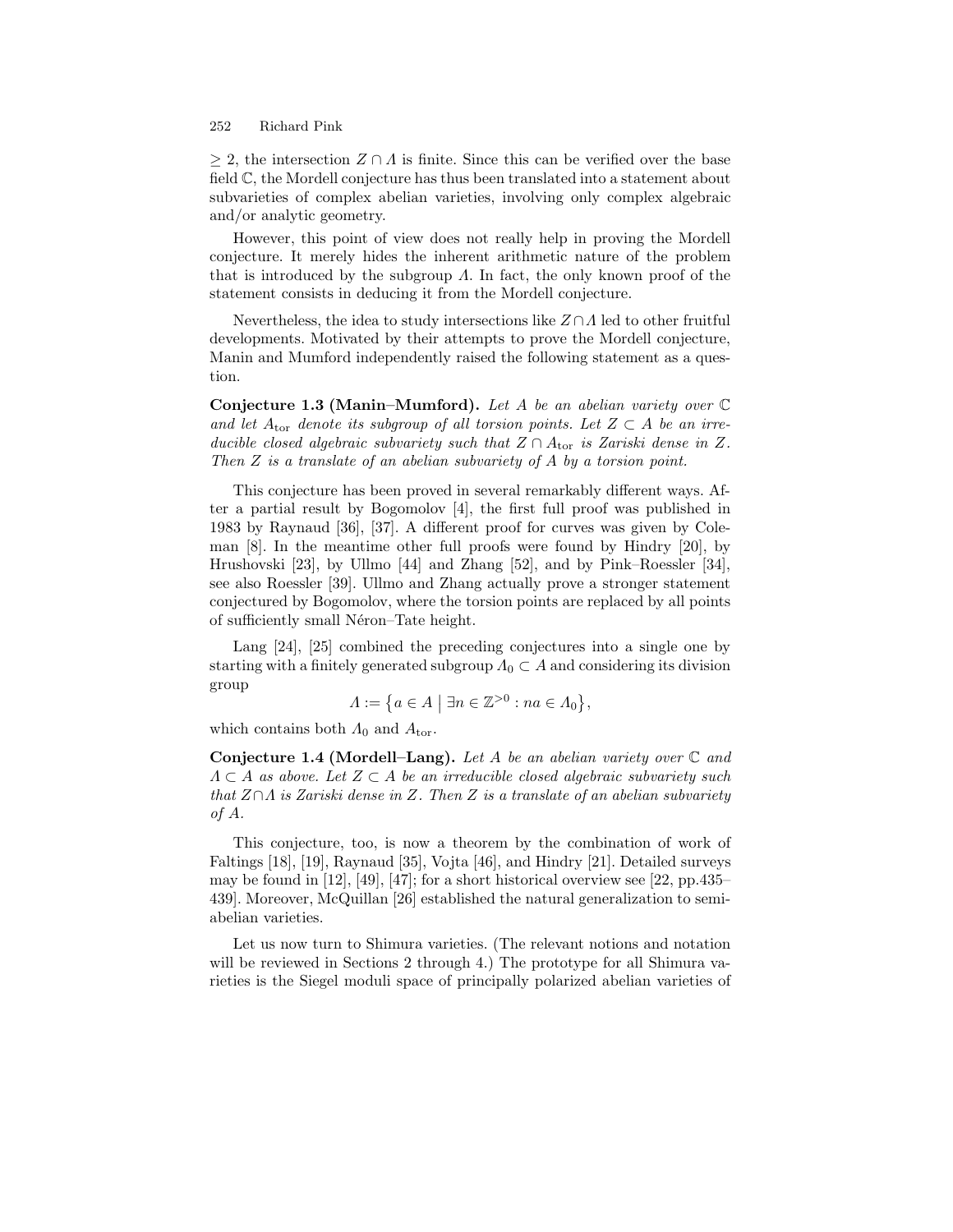dimension q with a level structure. The points in this moduli space corresponding to abelian varieties with complex multiplication are called *special points*, and they play a particularly important role. A major reason for this is the Shimura–Taniyama theorem [43], [9, Th. 4.19], which describes the action of the Galois group on the torsion points of any CM abelian variety. This theorem, and its generalization by Milne–Shih [11] to Galois conjugates of CM abelian varieties, determine the Galois action on special points fairly completely. The concept of special points and the results concerning the Galois action on them have also been generalized to arbitrary Shimura varieties: see Deligne [10] and Milne [27], [28].

Aside from this explicit connection between the special points on Shimura varieties and the torsion points on abelian varieties, there are several other formal analogies. For one thing, both kinds of points are those for which certain associated Galois representations have particularly small images. For another, they are invariant under an inherent additional structure, in that the torsion points on an abelian variety form a subgroup, and the set of special points on a Shimura variety is invariant under all Hecke operators. Also, both form dense subsets in the analytic topology.

This strong connection was one motivation for André  $[1, p.215, Problem 1]$ and Oort [32] around 1990 to independently pose an analogue of the Manin– Mumford conjecture, whose combination is nowadays phrased as follows. Oort [32] was motivated in part by a question of Coleman concerning the number of special points in the Torelli locus. There are also interesting connections with complex analytic and  $p$ -adic linearity properties of Shimura subvarieties: see Moonen [29, IV.1.2] and especially [30,  $\S 6$ ].

An irreducible component of a Shimura subvariety of a Shimura variety S, or of its image under a Hecke operator, is called a *special subvariety of* S. Moonen, Edixhoven, and Yafaev call these 'subvarieties of Hodge type', due to their description as connected components of loci of Hodge classes.

**Conjecture 1.5 (André–Oort).** Let S be a Shimura variety over  $\mathbb{C}$ , and let Λ ⊂ S *denote the set of all its special points. Let* Z ⊂ S *be an irreducible closed algebraic subvariety such that*  $Z \cap \Lambda$  *is Zariski dense in* Z. Then Z *is a special subvariety of* S*.*

This conjecture remains open, although it has been established in special cases or under additional assumptions by Moonen  $[29]$ , André  $[2]$ , Edixhoven [13], [14], Edixhoven–Yafaev [15], and Yafaev [51], [50]. In particular it has been proved by Edixhoven–Yafaev [15] when Z is a curve and  $\Lambda$  is replaced by the set of special points in a single generalized Hecke orbit.

The Manin–Mumford and André–Oort conjectures are not only related by analogy, but the obvious generalization of the latter to mixed Shimura varieties includes the former for CM abelian varieties. Namely, let  $A \rightarrow S$  denote the universal family of abelian varieties over some Siegel moduli space. Then A is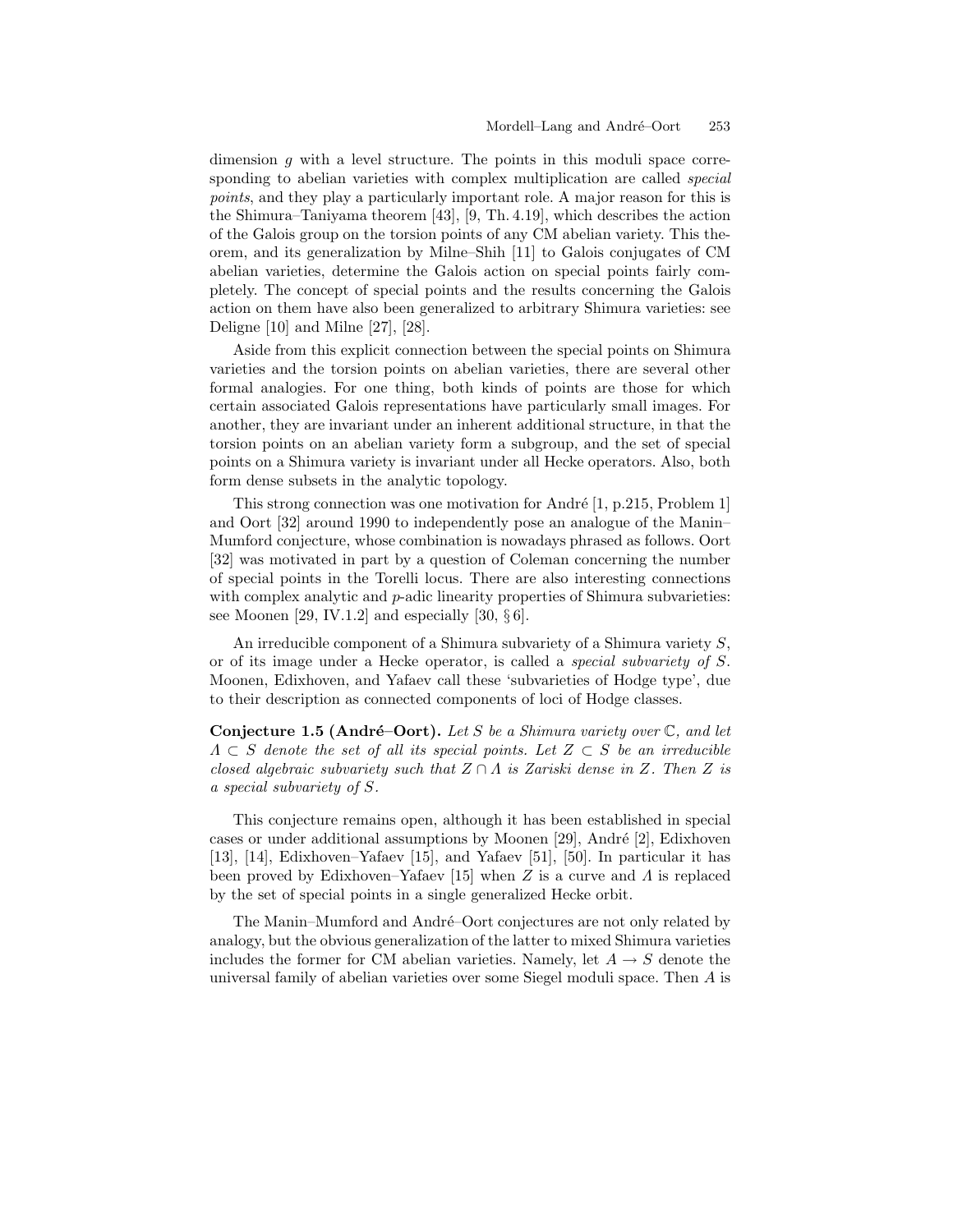a mixed Shimura variety in the sense of [33], and the special points in A are precisely the torsion points in the fibers  $A_s$  over all special points  $s \in S$ . On the other hand an irreducible subvariety  $Z \subset A_s$  is an irreducible component of a mixed Shimura subvariety of  $A$  if and only if  $Z$  is a translate of an abelian subvariety of  $A_s$  by a torsion point. Thus the Manin–Mumford conjecture for the CM abelian variety  $A_s$  becomes a special case of the generalization of the André-Oort conjecture to  $A$ .

Building on this observation, André [3, Lect. III] suggested a 'generalized André-Oort conjecture', which for mixed Shimura varieties becomes the direct generalization of the André-Oort conjecture, but which also contains the Manin–Mumford conjecture for arbitrary abelian varieties.

The aim of this article is to generalize the correspondence just explained in another direction and to propose a conjecture about subvarieties of mixed Shimura varieties which contains not only the general Manin–Mumford conjecture, but also the general Mordell–Lang conjecture, as well as an important special case of the André-Oort conjecture. The key observation is that in the above situation, the special points in  $A_s$  are all contained in a single Hecke orbit. Already in 1989 Andr´e [1, p.216, Problem 3] had posed a problem about subvarieties containing a dense subset of points from a Hecke orbit, and the conjecture below can be viewed as an attempt to give a precise answer to André's question. For this, the notion of special subvarieties must be generalized as follows.

Consider Shimura morphisms of mixed Shimura varieties  $T' \xleftarrow{ [\varphi]} T \xrightarrow{ [i]} S$ and a point  $t' \in T'$ . An irreducible component of  $[i]([\varphi]^{-1}(t'))$ , or of its image under a Hecke operator, is called a *weakly special subvariety of* S. The proposed conjecture is this:

**Conjecture 1.6.** *Let* S *be a mixed Shimura variety over*  $\mathbb{C}$  *and*  $\Lambda \subset S$  *the generalized Hecke orbit of a point*  $s \in S$ . Let  $Z \subset S$  *be an irreducible closed algebraic subvariety such that* Z ∩Λ *is Zariski dense in* Z*. Then* Z *is a weakly special subvariety of* S*.*

The notions of mixed Shimura varieties, Shimura morphisms, and generalized Hecke orbits are explained in Sections 2 and 3. Special and weakly special subvarieties are studied in Section 4, and their relation with special points in Section 4. The interplay between Hodge and Galois theoretic properties of points is discussed in Section 6. On this basis we give three different kinds of evidence for the conjecture by relating it to known results:

- In Section 4 we show that, for a pure Shimura variety and the generalized Hecke orbit of a special point, the conjecture becomes a particular case of the André-Oort conjecture. If in addition  $Z$  is a curve, it is thus proved by Edixhoven and Yafaev [15].
- In Section 5 we show that for subvarieties of an abelian variety which is the fiber of a Shimura morphism to a pure Shimura variety, the conjecture is equivalent to the Mordell–Lang conjecture, which is also known.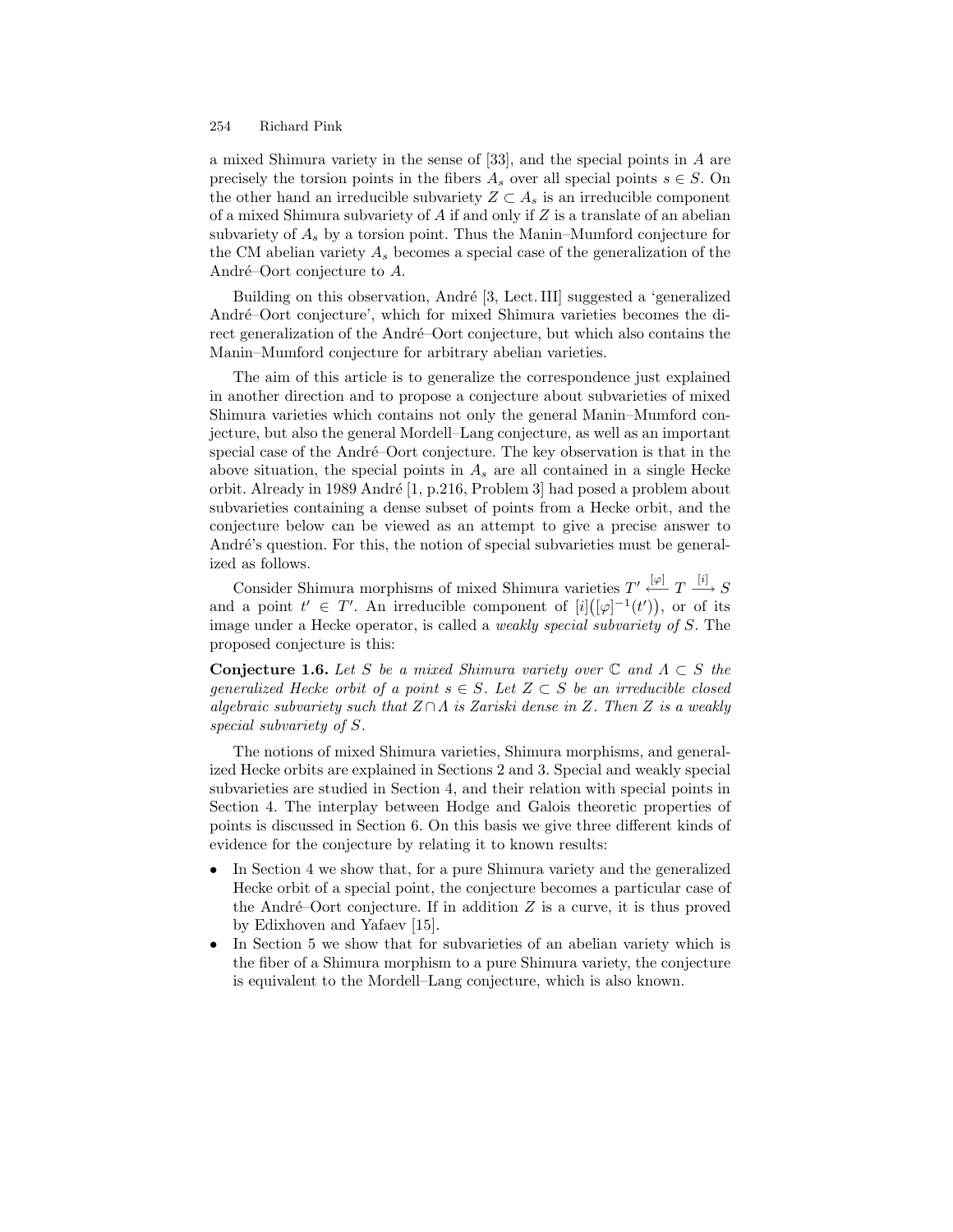• In Section 7 we deduce the conjecture for the Siegel moduli space and the generalized Hecke orbit of a Galois generic point from equidistribution results of Clozel, Oh, and Ullmo [6], [7].

In each case the reduction is relatively simple, in spite of the notational complexity. All the hard work is done in the cited literature. One may hope to prove the conjecture eventually by a combination of the individual approaches.

Finally, I am not sure how to generalize Conjecture 1.6 reasonably to include the full André-Oort conjecture.

The idea for this article arose in December 2003 at the workshop on "Special Points in Shimura Varieties" at the Lorentz Center in Leiden. It is my pleasure to thank the organizers for their invitation, and Y. André, D. Bertrand, L. Clozel, B. Edixhoven, B. Moonen, F. Oort, E. Ullmo, J. Wildeshaus, and A. Yafaev for interesting conversations and suggestions. I would also like to thank Y. Tschinkel for the invitation to the conference on "Diophantine Geometry" in Göttingen in June 2004, and G. Faltings, G. Harder, and N. Katz for the invitation to the conference on "Arithmetic Algebraic Geometry" in Oberwolfach in August 2004, and the opportunity to present a part of this work there.

# **2 Connected mixed Shimura varieties**

In this section we review the necessary facts about mixed Shimura varieties over the complex numbers. In order to simplify the definitions and to avoid the language of adèles we restrict ourselves to connected mixed Shimura varieties, which are simply the connected components of usual mixed Shimura varieties. For the basic theory of pure Shimura varieties see Deligne [9], [10], for mixed Shimura varieties see Milne [28] or Pink [33].

First we recall some facts about mixed Hodge structures. Consider the real torus  $\mathbb{S} := \mathcal{R}_{\mathbb{C}/\mathbb{R}} \mathbb{G}_{m,\mathbb{C}}$  defined by Weil restriction. By construction it comes with a natural isomorphism  $\mathbb{S}(\mathbb{R}) \cong \mathbb{C}^*$ . For any linear representation of S on a complex vector space  $V_{\mathbb{C}}$  and any pair of integers  $(p, q)$  we let  $V^{p,q}$  be the subspace of  $V_{\mathbb{C}}$  on which  $z \in \mathbb{S}(\mathbb{R}) \cong \mathbb{C}^*$  acts through multiplication by  $z^{-p}\overline{z}^{-q}$ . The induced Z-filtrations

$$
F^p V_{\mathbb{C}} := \bigoplus_{\substack{p', q \in \mathbb{Z} \\ p' \ge p}} V^{p', q} \quad \text{and} \quad W_n V_{\mathbb{C}} := \bigoplus_{\substack{p, q \in \mathbb{Z} \\ p + q \le n}} V^{p, q}
$$

are called the associated *Hodge* and *weight filtrations*. If  $V_{\mathbb{C}}$  is the complexification of a Q-vector space V , these filtrations define a *rational mixed Hodge structure on* V if and only if the subspace  $W_nV_{\mathbb{C}}$  is defined over  $\mathbb Q$  for all n, and  $\overline{V^{p,q}} \equiv V^{q,p} \text{mod} W_{p+q-1} V_{\mathbb{C}}$  for all  $(p,q)$ . This is not the usual construction of rational mixed Hodge structures, but every rational mixed Hodge structure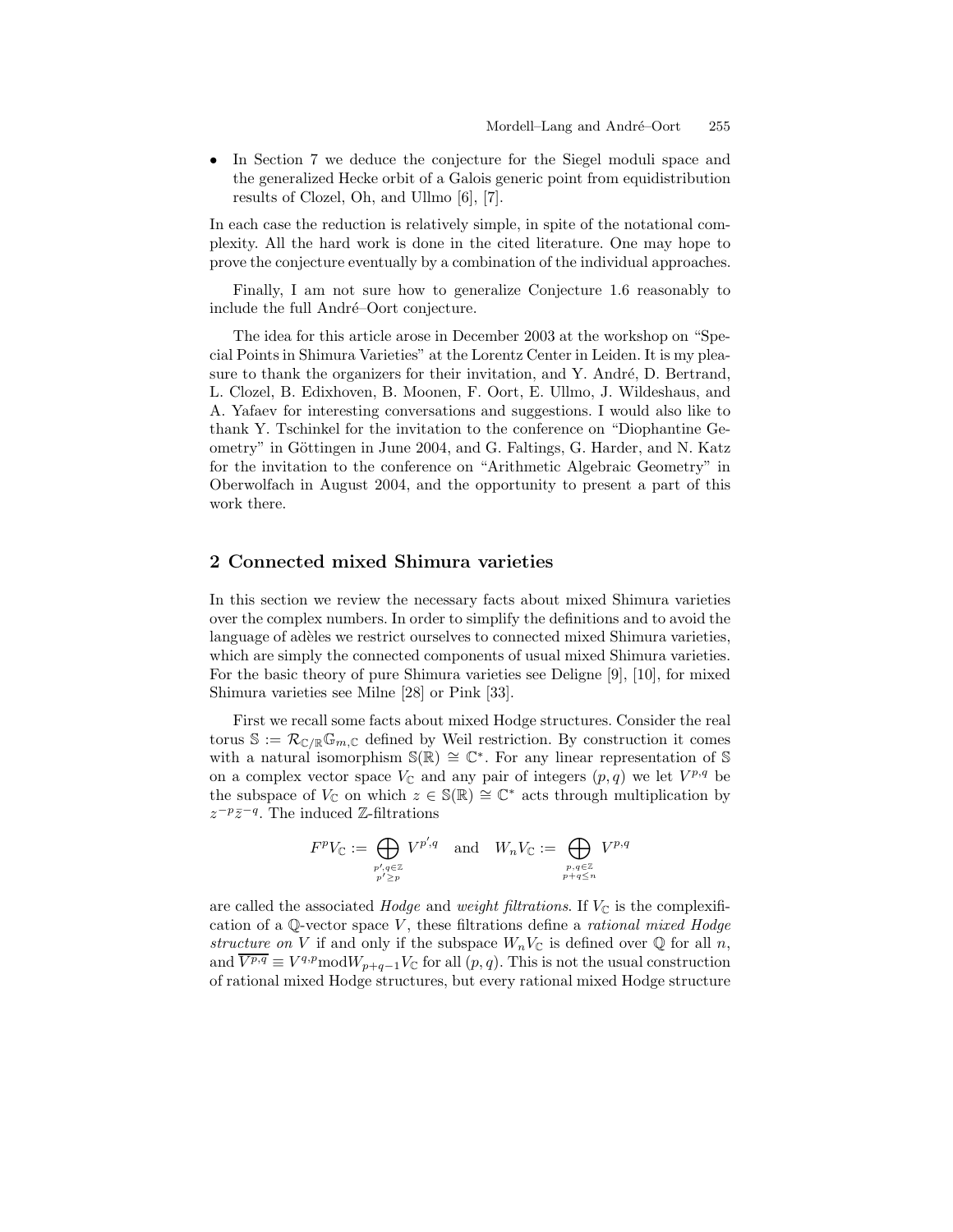arises in this way, although the representation of  $\mathcal S$  on  $V_{\mathbb C}$  is not uniquely determined by the filtrations. The mixed Hodge structure is called *of type*  $S \subset \mathbb{Z}^2$  if  $V^{p,q} = 0$  for all  $(p,q) \notin S$ .

Note that giving a representation of  $\mathcal S$  on  $V_{\mathbb C}$  is equivalent to giving a homomorphism  $\mathbb{S}_{\mathbb{C}} \to \text{Aut}_{\mathbb{C}}(V_{\mathbb{C}})$  of algebraic groups over  $\mathbb{C}$ . In the following definition we consider more generally the set of homomorphisms  $\text{Hom}(\mathbb{S}_{\mathbb{C}}, P_{\mathbb{C}})$ for a linear algebraic group P over  $\mathbb Q$ . The group  $P(\mathbb C)$  acts on this set from the left by composition with the inner automorphisms  $\text{int}(p) : p' \mapsto pp'p^{-1}$  for all  $p \in P(\mathbb{C})$ .

**Definition 2.1.** *A* connected mixed Shimura datum *is a pair*  $(P, X^+)$  *where* 

- *(a)* P *is a connected linear algebraic group over* Q*, with unipotent radical* W*, and with another algebraic subgroup*  $U \subset W$  *that is normal in* P *and uniquely determined by*  $X^+$  *using condition (iii) below, and*
- *(b)*  $X^+ \subset \text{Hom}(\mathbb{S}_{\mathbb{C}}, P_{\mathbb{C}})$  *is a connected component of an orbit under the subgroup*  $P(\mathbb{R}) \cdot U(\mathbb{C}) \subset P(\mathbb{C}),$

*such that for some (or equivalently for all)*  $x \in X^+$ ,

- (*i*) the composite homomorphism  $\mathbb{S}_{\mathbb{C}} \stackrel{x}{\to} P_{\mathbb{C}} \to (P/U)_{\mathbb{C}}$  is defined over  $\mathbb{R}$ ,
- *(ii) the adjoint representation induces on* LieP *a rational mixed Hodge structure of type*

$$
\{(-1,1),(0,0),(1,-1)\}\cup\{(-1,0),(0,-1)\}\cup\{(-1,-1)\},\
$$

*(iii) the weight filtration on* Lie P *is given by*

$$
W_n(\text{Lie } P) = \begin{cases} 0 & \text{if } n < -2, \\ \text{Lie } U & \text{if } n = -2, \\ \text{Lie } W & \text{if } n = -1, \\ \text{Lie } P & \text{if } n \ge 0, \end{cases}
$$

- *(iv)* the conjugation by  $x(\sqrt{-1})$  induces a Cartan involution on  $(P/W)^{\text{ad}}_{\mathbb{R}}$ ,
- *(v)* P/Pder *is an almost direct product of a* Q*-split torus with a torus of compact type defined over* Q*, and*
- *(vi)* P possesses no proper normal subgroup P' defined over  $\mathbb{Q}$ , such that x *factors through*  $P'_{\mathbb{C}} \subset P_{\mathbb{C}}$ *.*

*If in addition* P *is reductive,*  $(P, X^+)$  *is called a* connected (pure) Shimura datum*.*

**Remark 2.2.** The axioms (v) and (vi) are sometimes weakened. It suffices to assume the consequence of (v) that the center of  $P/W$  acts on Lie U and on Lie  $W/U$  through an almost direct product of a Q-split torus with a torus of compact type defined over Q.

Note that (v) also implies that every sufficiently small congruence subgroup of  $P(\mathbb{Q})$  is contained in  $P^{\text{der}}(\mathbb{Q})$ .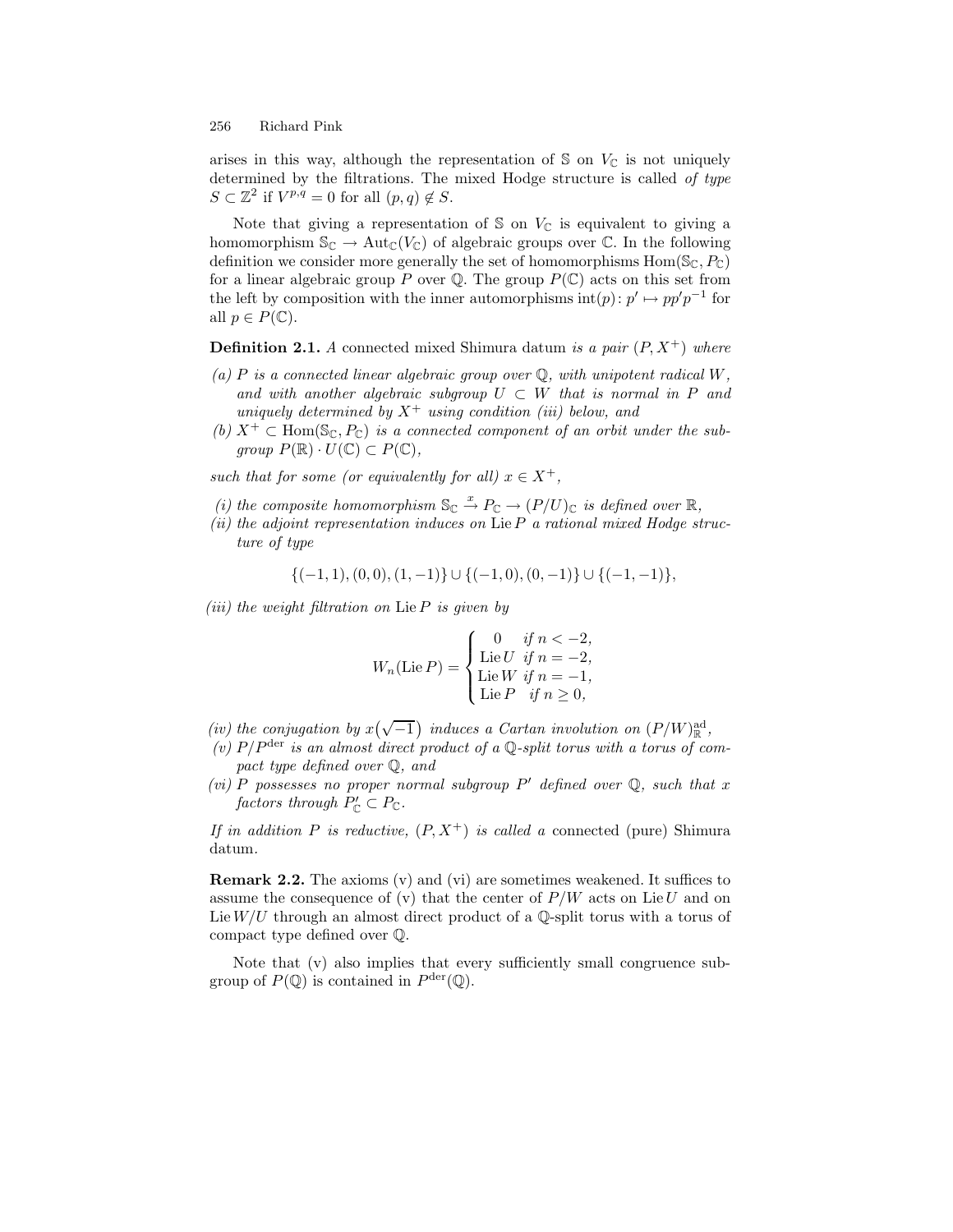**Facts 2.3.** *[33, 1.18, 3.3, 9.24] Let* (P, X<sup>+</sup>) *be a connected mixed Shimura datum.*

- *(a)* The stabilizer  $P(\mathbb{R})^+$  of  $X^+ \subset \text{Hom}(\mathbb{S}_{\mathbb{C}}, P_{\mathbb{C}})$  *is open in*  $P(\mathbb{R})$ *.*
- *(b)*  $X^+$  possesses a unique structure of complex manifold such that for every *representation*  $\rho$  *of*  $P$  *on a complex vector space*  $V_{\mathbb{C}}$  *the Hodge filtration determined by*  $\rho \circ x$  *varies holomorphically with*  $x \in X^+$ *. In particular this complex structure is invariant under*  $P(\mathbb{R})^+ \cdot U(\mathbb{C})$ *.*
- *(c) Set*  $P(\mathbb{Q})^+ := P(\mathbb{Q}) \cap P(\mathbb{R})^+$ . Any congruence subgroup  $\Gamma \subset P(\mathbb{Q})^+$  acts *properly discontinuously on*  $X^+$ *, so that*  $\Gamma \backslash X^+$  *is a complex analytic space with at most finite quotient singularities.*
- *(d) Every sufficiently small congruence subgroup* <sup>Γ</sup> <sup>⊂</sup> <sup>P</sup>(Q)<sup>+</sup> *acts freely on*  $X^+$ *, so that*  $\Gamma \backslash X^+$  *is a complex manifold and*  $X^+ \rightarrow \Gamma \backslash X^+$  *an unramified covering.*
- *(e)*  $\Gamma \backslash X^+$  possesses a natural structure of quasiprojective algebraic variety *over* C*.*

**Definition 2.4.** *The variety*  $\Gamma \backslash X^+$  *from 2.3 is called the* connected mixed Shimura variety *associated to* (P, X<sup>+</sup>) *and* Γ*. It is called a* connected (pure) Shimura variety *if* P *reductive. The residue class of an element*  $x \in X^+$  *is denoted*  $[x] \in \Gamma \backslash X^+$ .

**Definition 2.5.** *A* morphism *of connected mixed Shimura data*  $(P, X^+) \rightarrow$  $(P', X'^+)$  *is a homomorphism*  $\varphi : P \to P'$  *of algebraic groups over*  $\mathbb{Q}$  *which induces a map*  $X^+ \to X'^+$ ,  $x \mapsto \varphi \circ x$ .

**Facts 2.6.** [33, 3.4, 9.24] Let  $\varphi : (P, X^+) \to (P', X'^+)$  be a morphism of *connected mixed Shimura data and*  $\Gamma \subset P(\mathbb{Q})^+$  *and*  $\Gamma' \subset P'(\mathbb{Q})^+$  *congruence subgroups such that*  $\varphi(\Gamma) \subset \Gamma'$ . Then the map

$$
[\varphi] \colon T \backslash X^+ \to T' \backslash X'^+ , [x] \mapsto [\varphi \circ x]
$$

*is well-defined, holomorphic, and algebraic with respect to the algebraic structures from 2.3 (e). Furthermore,*  $[\varphi]$  *is* 

- *(a) a finite morphism if the identity component of*  $\text{Ker}(\varphi)$  *is a torus,*
- *(b) surjective if*  $\text{Im}(\varphi)$  *contains the derived group*  $(P')^{\text{der}}$ *, and*
- *(c) a (possibly ramified) covering if the conditions in (a) and (b) both hold.*

**Definition 2.7.** *Any morphism*  $[\varphi]$  *as in 2.6 is called a* Shimura morphism. *Moreover, it is called a*

- *(a)* Shimura immersion *if the condition in 2.6 (a) holds,*
- *(b)* Shimura submersion *if the condition in 2.6 (b) holds,*
- *(c)* Shimura covering *if the condition in 2.6 (c) holds.*

Here the word 'immersion' is intended to reflect its meaning in topology, where it is a purely local condition. Any composite of an unramified covering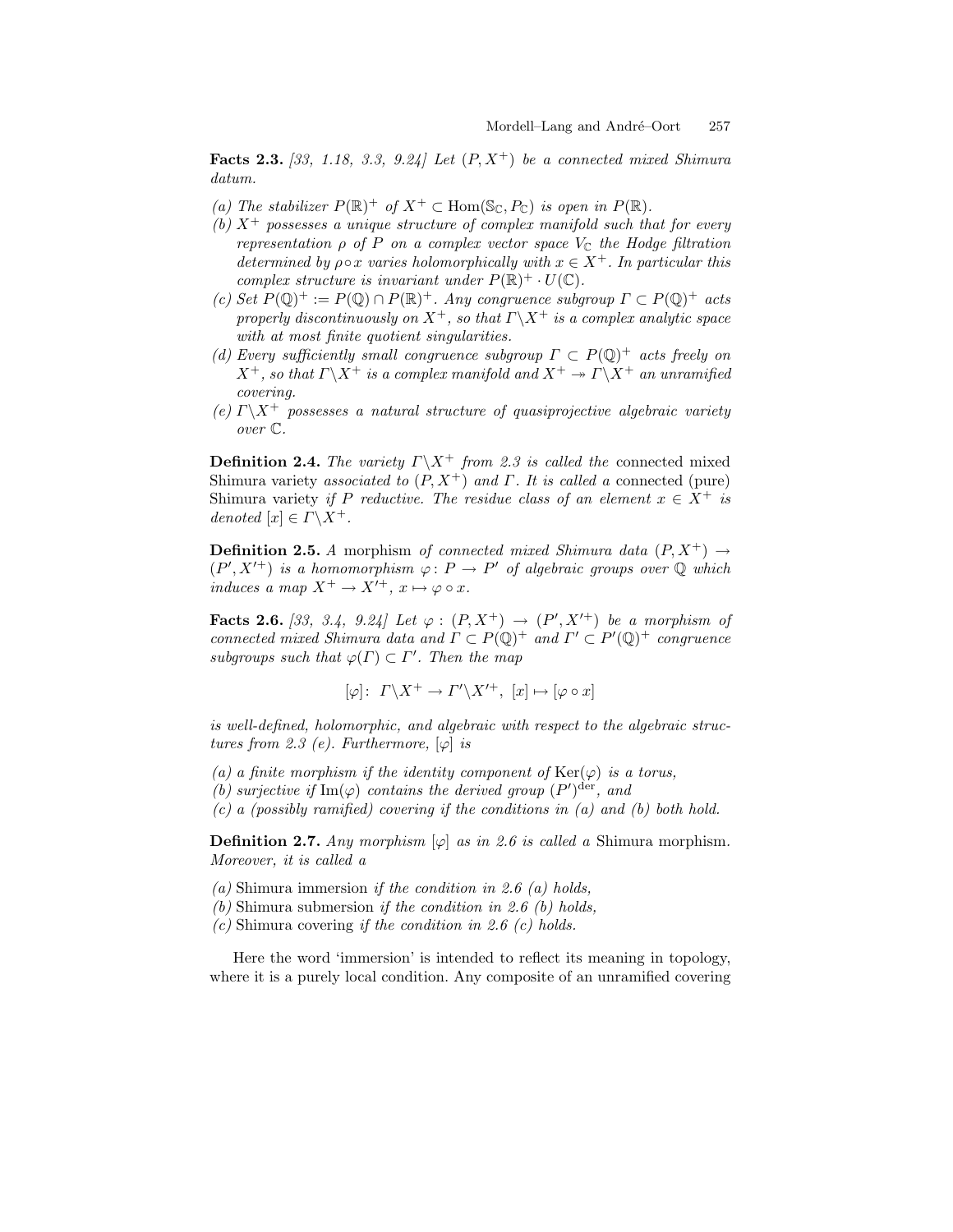and a closed embedding is an immersion in this sense. The use in 2.7 (a) includes ramified coverings and is therefore somewhat abusive, but I did not find a better word.

**Proposition 2.8.** *Any Shimura morphism* [ϕ] *possesses a factorization into Shimura morphisms*  $[\varphi] = [i] \circ [\psi] \circ [\pi]$ *, where* 

*(a)* π *is surjective, and its kernel is connected and possesses no non-trivial torus quotient,*

 $(b)$   $\psi$  *is surjective and the identity component of its kernel is a torus, and (c)* i *is injective.*

*In particular,* [π] *is a Shimura submersion,* [ψ] *a Shimura covering, and* [i] *a Shimura immersion.*

*Proof.* Let  $\varphi: (P, X^+) \to (P', X'^+)$  be any morphism of connected mixed Shimura data. Let  $K \triangleleft P$  denote the identity component of  $\text{Ker}(\varphi)$ , and let  $K'$  be the smallest connected normal subgroup of K such that  $K/K'$  is a torus. This is a characteristic subgroup of  $K$  and therefore normal in  $P$ . Set  $\overline{P} := P/K'$  and  $\overline{P'} := \varphi(P) \subset P'$ . Then  $\varphi$  is the composite of natural homomorphisms

$$
P \xrightarrow{\pi} \bar{P} \xrightarrow{\psi} \bar{P}' \xrightarrow{i} P'
$$

which possess the desired properties  $(a-c)$ . Let

 $\bar{X}^+ \subset \text{Hom}(\mathbb{S}_{\mathbb{C}}, \bar{P}_{\mathbb{C}})$  and  $\bar{X}'^+ \subset \text{Hom}(\mathbb{S}_{\mathbb{C}}, \bar{P}_{\mathbb{C}}')$ 

denote the images of  $X^+ \subset \text{Hom}(\mathbb{S}_{\mathbb{C}}, P_{\mathbb{C}})$  under composition with  $\pi$  and  $\psi \circ \pi$ , respectively. Since the homomorphisms

$$
P(\mathbb{R}) \xrightarrow{\pi} \bar{P}(\mathbb{R}) \xrightarrow{\psi} \bar{P}'(\mathbb{R})
$$

induce surjections on the identity components, one can easily verify that  $(\bar{P}, \bar{X}^+)$  and  $(\bar{P}', \bar{X}'^+)$  are connected mixed Shimura data. Thus  $[\varphi]$  factors through Shimura morphisms

$$
\Gamma \backslash X^+
$$
  $\xrightarrow{[\pi]}$   $\overline{\Gamma} \backslash \overline{X}^+$   $\xrightarrow{[\psi]}$   $\overline{\Gamma}' \backslash \overline{X}'^+$   $\xrightarrow{[\iota]}$   $\Gamma' \backslash X'^+$ 

for suitable congruence subgroups, as desired.

**Construction 2.9.** Let  $(P, X^+)$  be a connected mixed Shimura datum and V a finite dimensional representation of  $P$  over  $\mathbb Q$ . Assume that for some (or equivalently for all)  $x \in X^+$  the induced rational mixed Hodge structure on V has type  $\{(-1,0), (0,-1)\}$ . With

$$
V_{\mathrm{alg}} \; := \; V \otimes_{\mathbb{Q}} \mathbb{G}_{a,\mathbb{Q}} \; \cong \; \mathbb{G}_{a,\mathbb{Q}}^{\dim V}
$$

we can define the semidirect product  $P \ltimes V_{\text{alg}}$  as a linear algebraic group. Set  $V_{\mathbb{R}} := V \otimes_{\mathbb{Q}} \mathbb{R} \cong V_{\text{alg}}(\mathbb{R})$  and let

 $\Box$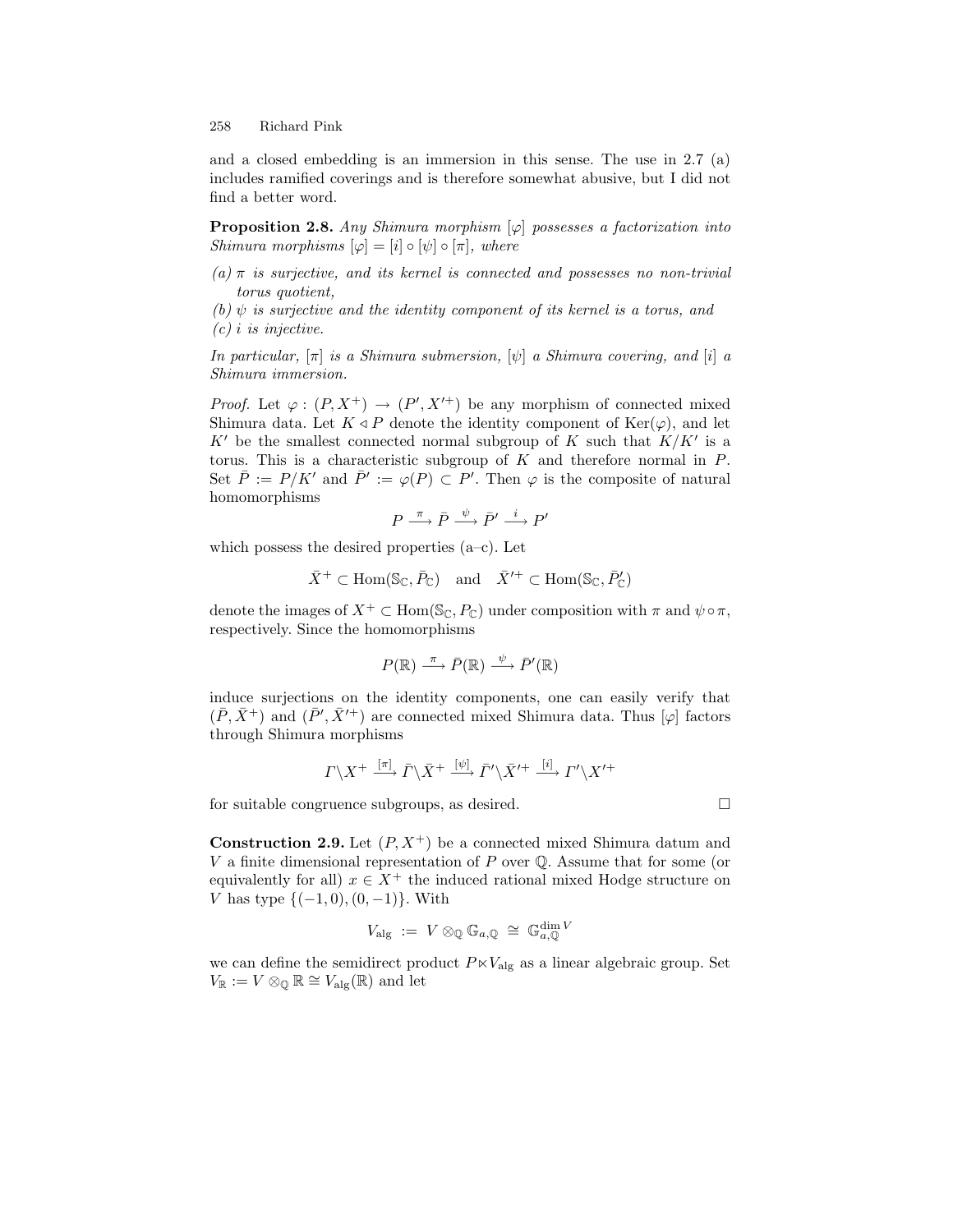$$
X^+\ltimes V_{\mathbb R}\ \subset\ \mathrm{Hom}(\mathbb{S}_{\mathbb C},P_{\mathbb C}\ltimes V_{\mathrm{alg},\mathbb C})
$$

denote the conjugacy class under

$$
(P(\mathbb{R})^+\cdot U(\mathbb{C}))\ltimes V_{\mathbb{R}}=(P\ltimes V_{\mathrm{alg}})(\mathbb{R})^+\cdot U(\mathbb{C})
$$

generated by  $X^+ \subset \text{Hom}(\mathbb{S}_{\mathbb{C}}, P_{\mathbb{C}})$ . The notation  $X^+ \ltimes V_{\mathbb{R}}$  is justified by the natural bijection

(2.10) 
$$
X^+ \times V_{\mathbb{R}} \xrightarrow{\sim} X^+ \times V_{\mathbb{R}}, \ (x, v') \mapsto \mathrm{int}(v') \circ x.
$$

Under this bijection the action of  $(p, v) \in (P(\mathbb{R})^+\cdot U(\mathbb{C})) \ltimes V_{\mathbb{R}}$  corresponds to the twisted action  $(p, v) \cdot (x, v') = (px, pv' + v)$ . Moreover the pair  $(P \ltimes V_{\text{alg}}, X^+ \ltimes V_{\mathbb{R}})$  is a connected mixed Shimura datum. Let  $\Gamma \subset P(\mathbb{Q})^+$  be a sufficiently small congruence subgroup and  $\Gamma_V \subset V = V_{\text{alg}}(\mathbb{Q})$  a *Γ*-invariant Z-lattice of rank dim(V). The projection  $\pi$ :  $P \ltimes V_{\text{alg}} \to P$  then induces a Shimura epimorphism

(2.11) 
$$
A := (\Gamma \ltimes \Gamma_V) \setminus (X^+ \ltimes V_{\mathbb{R}}) \xrightarrow{[\pi]} \Gamma \setminus X^+ =: S.
$$

Furthermore the homomorphisms

$$
P \ltimes V_{\text{alg}}^2 \xrightarrow{\mu} P \ltimes V_{\text{alg}} \xrightarrow{\pi} P \xrightarrow{\epsilon} P \ltimes V_{\text{alg}},
$$
  

$$
(p, v, v') \longmapsto (p, v + v') \longmapsto p \longmapsto (p, 0)
$$

induce Shimura morphisms

$$
(I \ltimes \Gamma_V^2) \setminus (X^+ \ltimes V_{\mathbb{R}}^2) \longrightarrow (I \ltimes \Gamma_V) \setminus (X^+ \ltimes V_{\mathbb{R}}) \longrightarrow \Gamma \setminus X^+ \longrightarrow (I \ltimes \Gamma_V) \setminus (X^+ \ltimes V_{\mathbb{R}})
$$
  
\n
$$
\xrightarrow{\text{all}} A \times_S A \xrightarrow{\text{[$\mu$]}} A \longrightarrow A \xrightarrow{\text{[$\pi$]} \longrightarrow S} S \longrightarrow A
$$

which turn A into a family of abelian varieties over S, for which  $|\mu|$  is the addition morphism and  $[\epsilon]$  the zero section. All its fibers are isomorphic to the compact torus  $\Gamma_V \backslash V_{\mathbb{R}} \cong \Gamma_V \otimes (\mathbb{Z} \backslash \mathbb{R})$ , whose complex structure depends on the base point in S. (Compare [33, 3.13–14].)

**Example 2.12.** Consider an integer  $g > 0$  and a non-degenerate alternating  $2g \times 2g$ -matrix E over Q. The associated group of symplectic similitudes is

$$
\mathrm{CSp}_{2g,\mathbb{Q}}:=\big\{U\in\mathrm{GL}_{2g,\mathbb{Q}}\;\big|\;\, \exists\lambda\in\mathbb{G}_{m,\mathbb{Q}}\colon U^tEU=\lambda E\big\}.
$$

Let  $\mathcal{H}_{2g}$  be the set of homomorphisms  $h : \mathbb{S} \to \text{CSp}_{2g,\mathbb{R}}$  that induce a Hodge structure of type  $\{(-1, 0), (0, -1)\}$  on the tautological representation  $\mathbb{Q}^{2g}$ , for which the symmetric pairing

$$
\mathbb{R}^{2g} \times \mathbb{R}^{2g} \to \mathbb{R}, \ (v, v') \mapsto v^t E h(\sqrt{-1}) v'
$$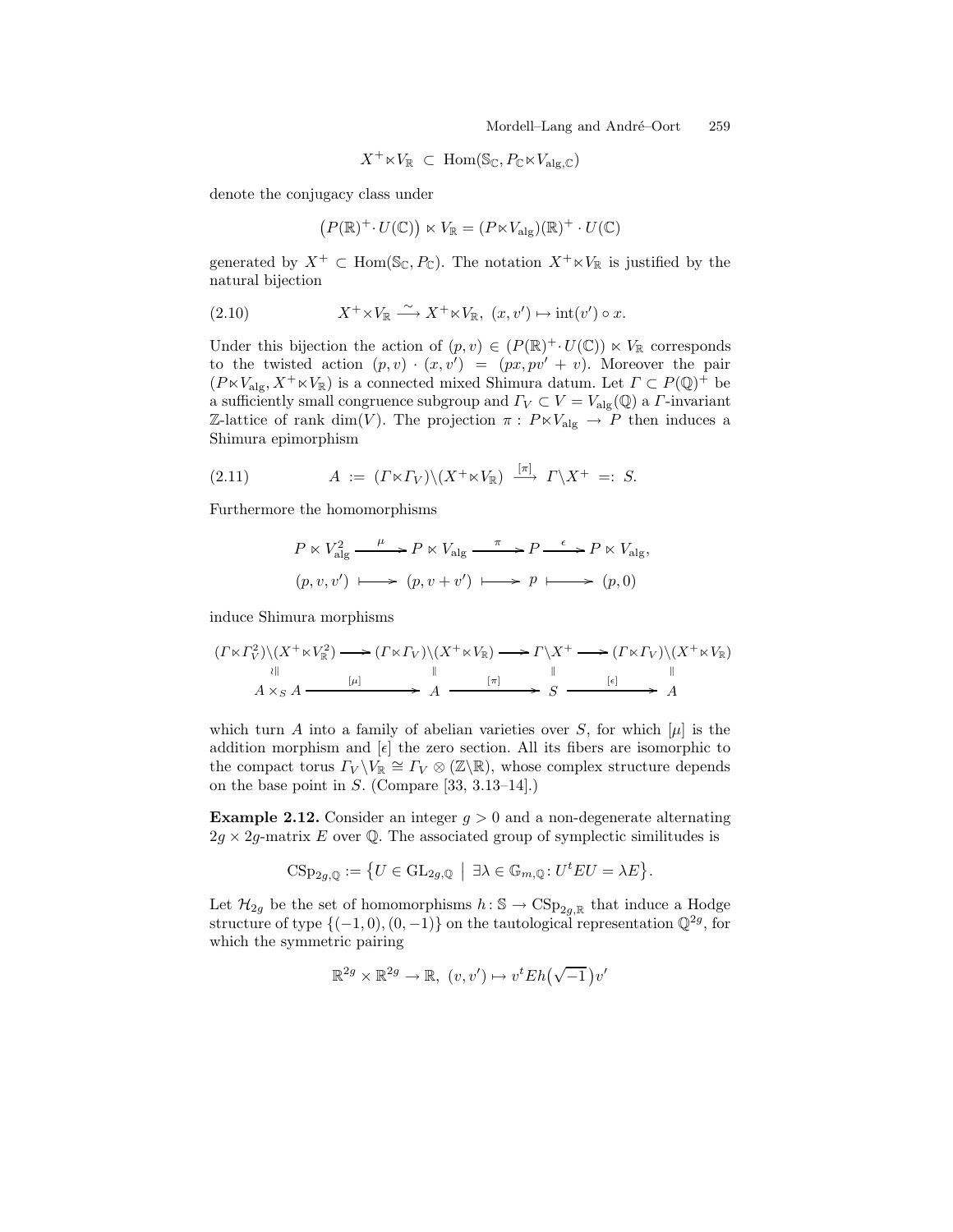is positive definite. It is known that the identity component of  $CSp_{2q}(\mathbb{R})$  acts transitively on  $\mathcal{H}_{2g}$  and the pair  $(\text{CSp}_{2g,\mathbb{Q}}, \mathcal{H}_{2g})$  is a connected pure Shimura datum. For suitable congruence subgroups the associated connected Shimura variety is a fine moduli space for certain polarized abelian varieties of dimension g with a level structure.

Moreover, we can apply Construction 2.9 to the tautological representation of  $CSp_{2g,\mathbb{Q}}$  on  $V_{2g} := \mathbb{Q}^{2g}$ , yielding a connected mixed Shimura datum with underlying group  $\text{CSp}_{2g,\mathbb{Q}} \ltimes \mathbb{G}_{a,\mathbb{Q}}^{2g}$ . For suitable congruence subgroups the associated connected mixed Shimura variety is the universal family of abelian varieties over the moduli space. Every abelian variety can be realized as a fiber of such a family. (See  $[33, 2.7, \S10]$ .)

**Remark 2.13.** The above construction can be generalized to semi-abelian varieties. For a brief sketch let  $(P, X^+)$  and V be as in Construction 2.9. Suppose that, as in Example 2.12, we are given a  $P$ -equivariant non-degenerate alternating form  $\Psi: V \times V \to U \cong \mathbb{Q}$ , where U is a representation of P of Hodge type  $\{(-1,-1)\}$ . For any positive integer d let  $P \ltimes V_{\text{alg}}^d$  act on  $V \oplus U^d$ by the representation

$$
(p, (v_i)) \cdot (v, (u_i)) := (pv, (pu_i + \Psi(v_i, v))).
$$

Let  $\Gamma_V$ ,  $\Gamma_V^* \subset V$  and  $\Gamma_U \subset U$  be  $\Gamma$ -invariant  $\mathbb{Z}$ -lattices such that  $\Psi$  induces a perfect pairing  $\Gamma_V \times \Gamma_V^* \to \Gamma_U$ . Then the projection homomorphisms

$$
(P \ltimes V_{\text{alg}}^d) \ltimes (V \oplus U^d)_{\text{alg}} \rightarrow P \ltimes V_{\text{alg}}^d \rightarrow P
$$

and

$$
(\Gamma \ltimes \Gamma_V^d) \ltimes (\Gamma_V^* \times \Gamma_U^d) \rightarrow \Gamma \ltimes \Gamma_V^d \rightarrow \Gamma
$$

induce Shimura epimorphisms  $B \to A^d \to S$ . Here  $B \to A^d$  is a family of algebraic groups, whose fibers are isomorphic to

$$
\Gamma^*_V \backslash V_{\mathbb{R}} \oplus (\Gamma_U \backslash U_{\mathbb{C}})^d
$$

with a twisted complex structure determined by the base point in  $A<sup>d</sup>$ . One verifies that this is a semi-abelian variety with a torus part of dimension d. More precisely, let  $A_s$  be the fiber above  $s \in S$  of the family  $A \to S$  in Construction 2.9. Let  $A_s^*$  denote the abelian variety dual to  $A_s$ . Then  $A_s^d \cong$  $\text{Ext}^1(A_s^*, \mathbb{G}_m^d)$ , and the fiber of  $B \to A^d$  above a point  $a \in A_s^d$  is the associated extension

$$
1 \to \mathbb{G}_m^d \to B_a \to A_s^* \to 1.
$$

Every semi-abelian variety is isomorphic to such a  $B_a$  (compare [33, 3.13–14]).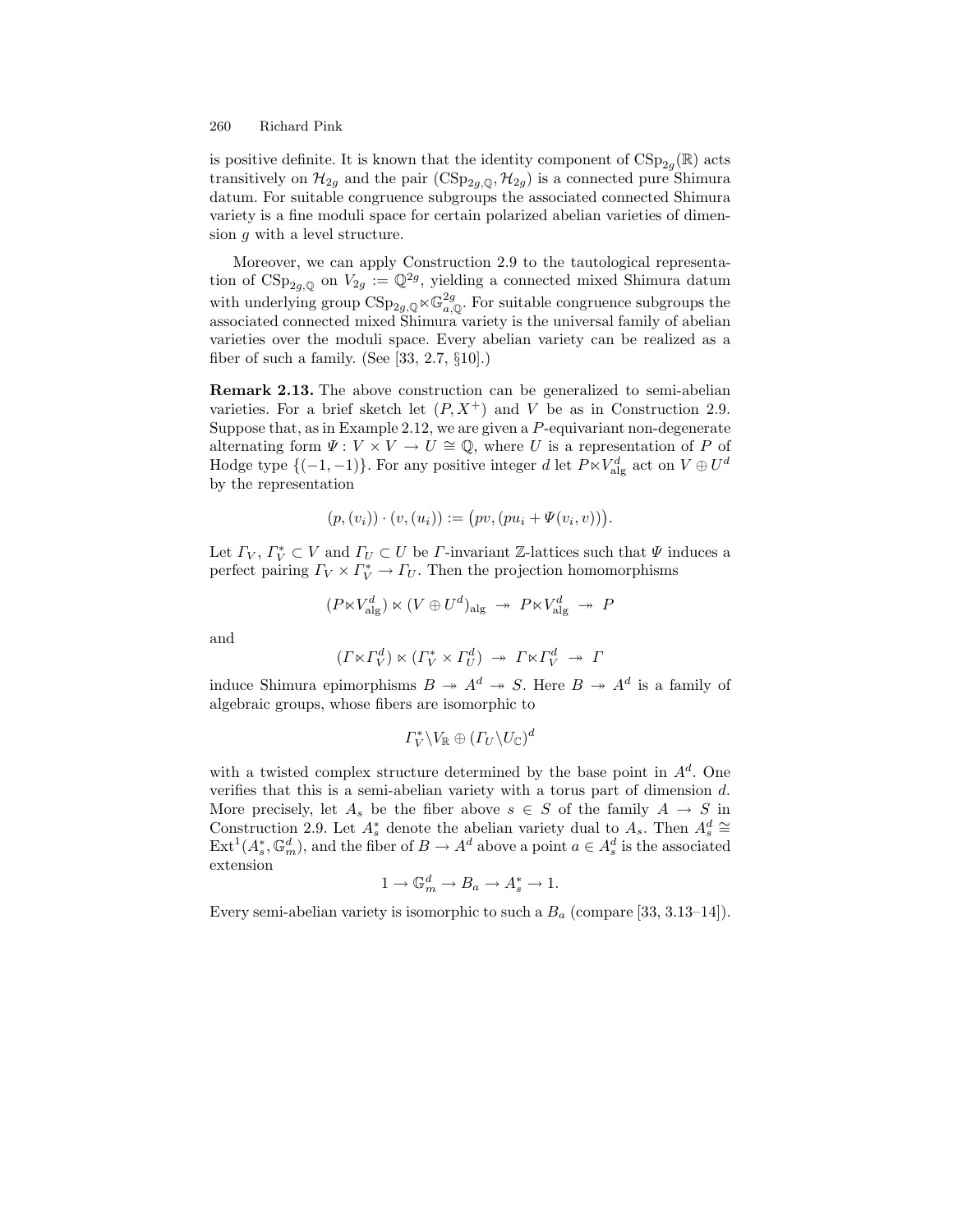# **3 Generalized Hecke orbits**

Let  $S = \Gamma \backslash X^+$  be the connected mixed Shimura variety associated to a connected mixed Shimura datum  $(P, X^+)$  and a congruence subgroup  $\Gamma \subset$  $P(\mathbb{Q})^+$ .

### **Definition 3.1.**

 $(a)$  For any automorphism  $\varphi$  of P that induces an automorphism of Shimura *data*  $(P, X^+) \rightarrow (P, X^+)$ *, the diagram of Shimura coverings* 

$$
S = \Gamma \backslash X^+ \stackrel{\text{[id]}}{\longleftarrow} (\Gamma \cap \varphi^{-1}(\Gamma)) \backslash X^+ \stackrel{\text{[}\varphi]}{\longrightarrow} \Gamma \backslash X^+ = S
$$

*is called a* generalized Hecke operator on S and is denoted by  $T_{\varphi}$ .

*(b) The generalized Hecke operator associated to an inner automorphism*  $\text{int}(p) : p' \mapsto pp'p^{-1}$  *for an element*  $p \in P(\mathbb{Q})^+$  *is called a* (usual) Hecke operator on S *and is denoted by*  $T_p$ .

Here  $\Gamma \cap \varphi^{-1}(\Gamma)$  is again a congruence subgroup of  $P(\mathbb{Q})^+$ , and so both morphisms in 3.1 (a) are finite (possibly ramified) coverings. Thus Hecke operators can be viewed as finite multivalued functions from S to itself in the following sense.

**Definition 3.2.** *For any*  $T_{\varphi}$  *as in Definition 3.1 (a) and any subset*  $Z \subset S$ *, the subset*

 $T_{\varphi}(Z) := [\varphi] ([\mathrm{id}]^{-1}(Z))$ 

*is called the* translate of Z under  $T_{\varphi}$ . We also abbreviate  $T_{\varphi}(s) := T_{\varphi}(\{s\})$ .

By varying the Hecke operator we obtain the following notion.

**Proposition–Definition 3.3.** *Fix a point*  $s \in S$ .

- (a) The union of  $T_{\varphi}(s)$  for all automorphisms  $\varphi$  of  $(P, X^+)$  *is called the* generalized Hecke orbit of s*.*
- *(b)* The union of  $T_p(s)$  for all  $p \in P(\mathbb{Q})^+$  *is called the* (usual) Hecke orbit of s*.*

**Remark 3.4.** Using the fact that  $P(\mathbb{Q})^+ \subset P(\mathbb{R})^+$  is dense, one easily shows that every Hecke orbit, and hence also every generalized Hecke orbit, is Zariski dense. It is dense for the analytic topology if  $U = 1$ .

**Remark 3.5.** Edixhoven and Yafaev [15] define generalized Hecke orbits differently. They fix a faithful representation  $\rho: P \hookrightarrow GL(V)$  and say that  $x' \in X^+$  is equivalent to  $x \in X^+$  if and only if the associated rational Hodge structures on V are isomorphic. The set of all  $[x']$  thus obtained is their generalized Hecke orbit of  $[x]$ . (Yafaev [51] weakens this condition further by requiring only that the Mumford–Tate groups are isomorphic.)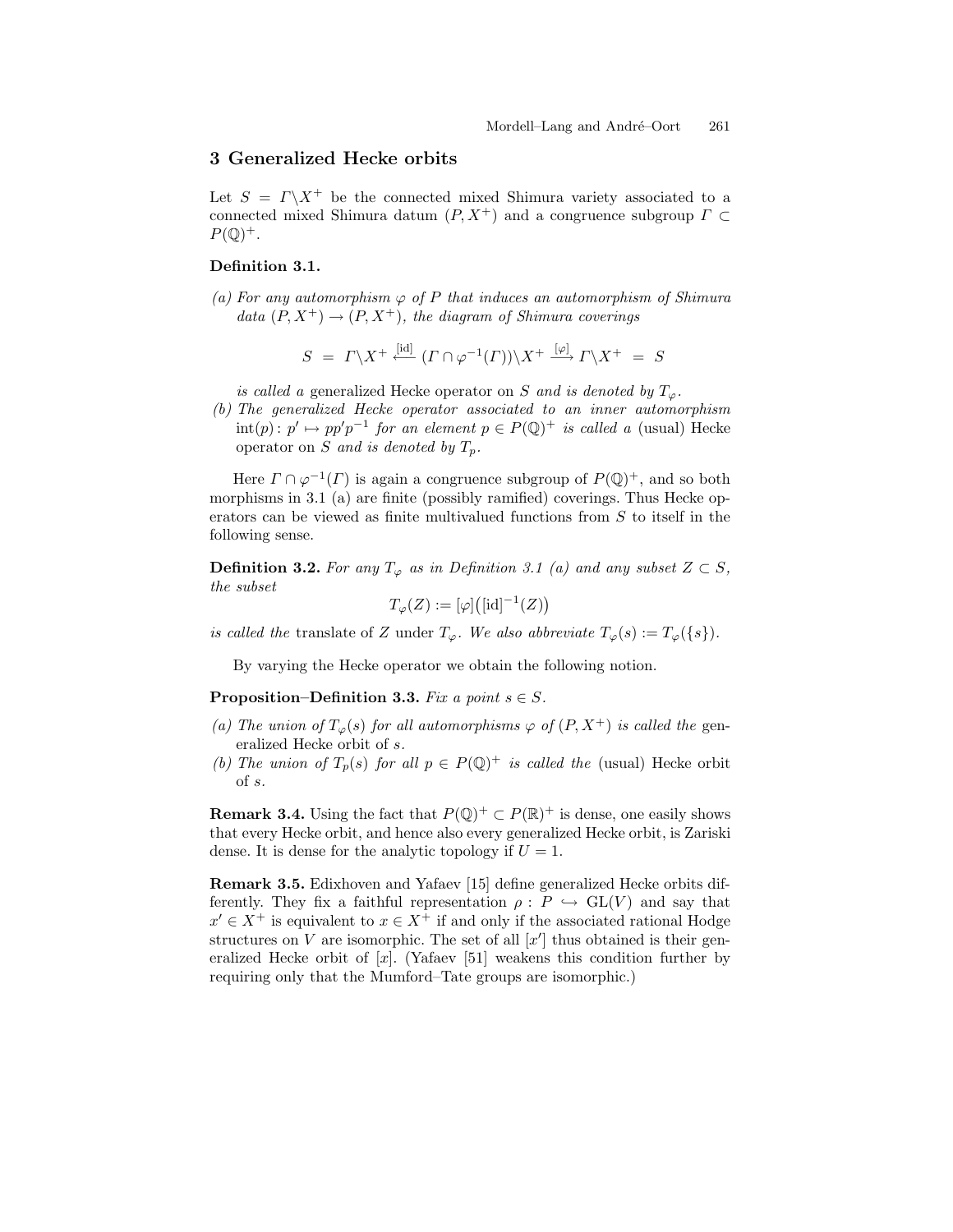Both definitions have their merits, but the relation between them is delicate. We restrict ourselves to the following result.

**Proposition 3.6.** *If* P *is reductive, every generalized Hecke orbit in the sense of Proposition-Definition 3.3 (a) is contained in a finite union of generalized Hecke orbits in the sense of Remark 3.5.*

*Proof.* Consider any automorphism  $\varphi$  of  $(P, X^+)$ . Let  $\overline{\varphi}$  denote the induced automorphism of the torus  $\bar{\vec{P}} := P/P^{\text{der}},$  and let  $\bar{x}$  denote the composite homomorphism  $\mathbb{S}_{\mathbb{C}} \stackrel{x}{\to} P_{\mathbb{C}} \twoheadrightarrow \overline{P}_{\mathbb{C}}$  for any  $x \in X^+$ . Then the equation  $\overline{\varphi} \circ \overline{x} = \overline{x}$ means that the image of  $\bar{x}$  is contained in the kernel of the homomorphism  $\overline{P} \to \overline{P}, \overline{p} \mapsto \overline{\varphi}(\overline{p})/\overline{p}$ . By Axiom (vi) of Definition 2.1 this kernel must therefore be equal to  $\bar{P}$ . Thus  $\bar{\varphi}$  is the identity, and hence the restriction of  $\varphi$  to the identity component of the center of  $P$  is the identity. On the other hand the outer automorphism group of  $P^{\text{der}}$  over  $\overline{Q}$  is finite. Thus to prove the proposition we may restrict ourselves to generalized Hecke operators coming from automorphisms  $\varphi$  of P which become inner automorphisms over  $\overline{Q}$ .

Let  $\rho: P \hookrightarrow GL(V)$  be the given faithful representation. Then any automorphism  $\varphi$  as above fixes the isomorphism class of  $\rho$  over  $\overline{Q}$ . Thus it also fixes the isomorphism class over  $\mathbb{Q}$ ; hence it is induced by conjugation with an element of  $GL(V)$ . But every such automorphism induces an isomorphism of rational Hodge structures on  $V$ . Thus it preserves the generalized Hecke orbit in the sense of 3.5, and the proposition follows. - $\Box$ 

# **4 Special and weakly special subvarieties**

In this section we analyze the following class of subvarieties of connected mixed Shimura varieties. Since special subvarieties can be described as connected components of loci of Hodge classes, they are also called 'subvarieties of Hodge type'.

### **Definition 4.1.**

- *(a) The image of any Shimura morphism*  $T \xrightarrow{[i]} S$  *is called a* connected mixed Shimura subvariety of S*, or a* special subvariety of S*.*
- *(b)* Consider any Shimura morphisms  $T' \xrightarrow{[\varphi]} T \xrightarrow{[i]} S$  and any point  $t' \in T'$ . *Then any irreducible component of*  $[i]([\varphi]^{-1}(t'))$  *is called a* weakly special subvariety of S*.*

**Proposition 4.2.** *Any special subvariety is a weakly special subvariety.*

*Proof.* Let  $T_1 = \{t_1\}$  be the connected Shimura variety associated to the trivial algebraic group. Then for every connected mixed Shimura variety  $T$ there exists a unique Shimura morphism  $[\varphi] : T \to T_1$ , and the proposition follows. follows.  $\Box$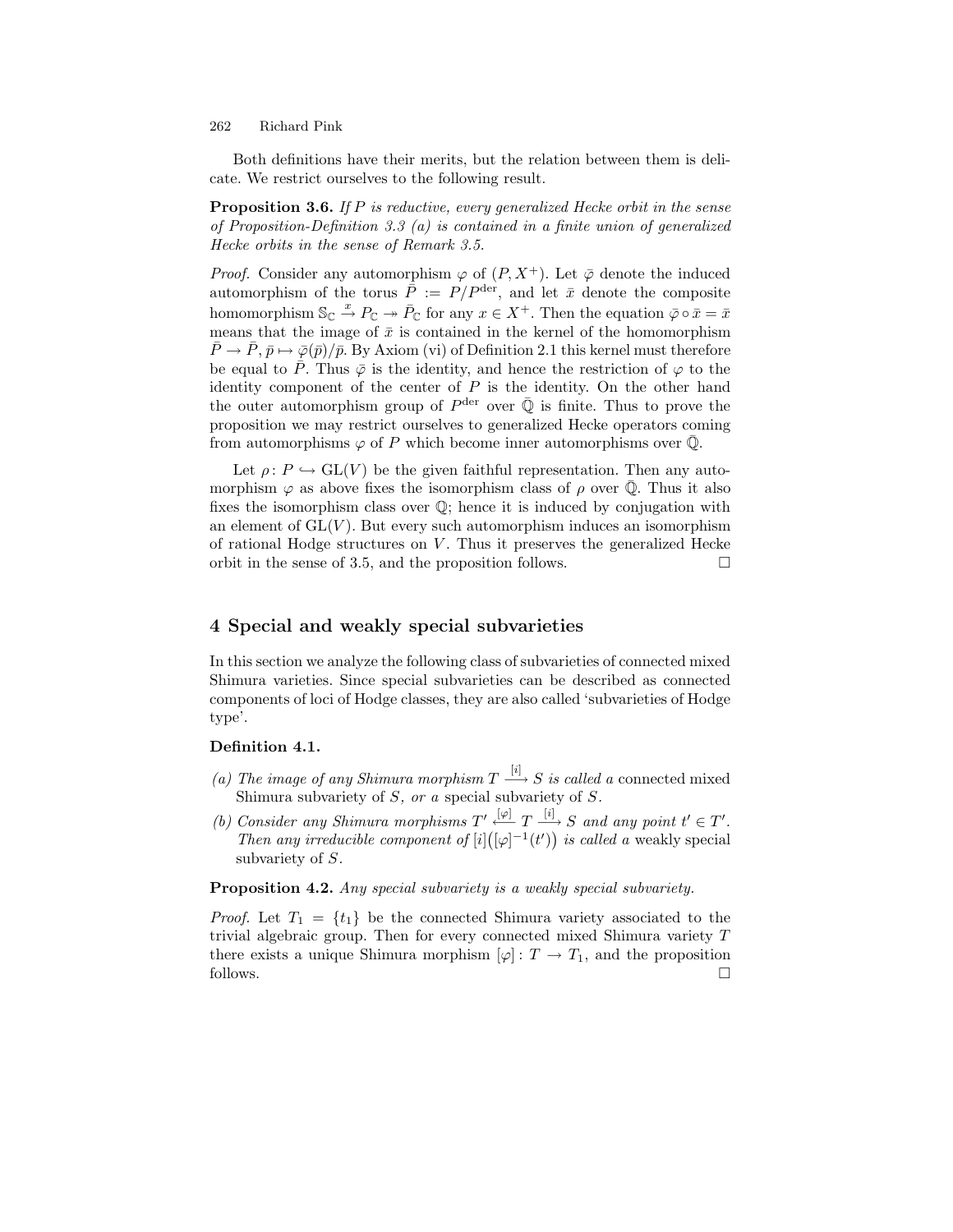**Proposition 4.3.** *For any special subvariety of* S *the Shimura morphism in Definition 4.1 (a) can be chosen such that the underlying homomorphism of algebraic groups* i *is injective. Then in particular* [i] *is a Shimura immersion.*

*Proof.* Direct consequence of Proposition 2.8 and Fact 2.6 (b).

 $\Box$ 

**Proposition 4.4.** *For any weakly special subvariety of* S *the Shimura morphisms in Definition 4.1 (b) can be chosen such that*

- $(a)$  *the underlying homomorphism of algebraic groups*  $\varphi$  *is surjective, and its kernel is connected and possesses no non-trivial torus quotient, and*
- *(b) the underlying homomorphism of algebraic groups* i *is injective.*

*Then in particular*  $[\varphi]$  *is a Shimura submersion and*  $[i]$  *a Shimura immersion.* 

*Proof.* Consider Shimura morphisms  $T' \stackrel{[\varphi]}{\leftarrow} T \stackrel{[i]}{\longrightarrow} S$  associated to morphisms of connected mixed Shimura data

$$
(Q',Y'^+) \xleftarrow{\varphi} (Q,Y^+) \xrightarrow{i} (P,X^+),
$$

and let Z be an irreducible component of  $[i]([\varphi]^{-1}(t'))$  for some  $t' \in T'$ . By Proposition 2.8 we can factor  $[\varphi] = [i'] \circ [\psi] \circ [\pi] = [i' \circ \psi] \circ [\pi]$ , where  $\pi$  is surjective, and  $\text{Ker}(\pi)$  is connected and possesses no non-trivial torus quotient, and the identity component of  $\text{Ker}(i' \circ \psi)$  is a torus. The last property together with Fact 2.6 (a) implies that  $[i' \circ \psi]$  is a finite morphism. It follows that every irreducible component of a fiber of  $[\varphi]$  is also an irreducible component of a fiber of  $[\pi]$ . Since Z is the image under  $[i]$  of such an irreducible component, we may replace  $\varphi$  by  $\pi$  without changing Z. We may therefore assume that  $\varphi$  already satisfies the condition (a).

Set  $\overline{Q} := Q/\text{Ker}(i)$  and  $\overline{Q}' := Q'/\varphi(\text{Ker}(i))$ . Then we have a commutative diagram of homomorphisms



where  $\bar{i}$  is injective and  $\bar{\varphi}$  also satisfies (a). As in the proof of Proposition 2.8 these homomorphisms induce morphisms of connected mixed Shimura data

$$
(Q', Y'^+) \xleftarrow{\varphi} (Q, Y^+) \xrightarrow{i} (P, X^+)
$$
  
\n
$$
\pi' \downarrow \pi \downarrow \pi \downarrow \pi
$$
  
\n
$$
(\bar{Q}', \bar{Y}'^+) \xleftarrow{\bar{\varphi}} (\bar{Q}, \bar{Y}^+)
$$

and hence Shimura morphisms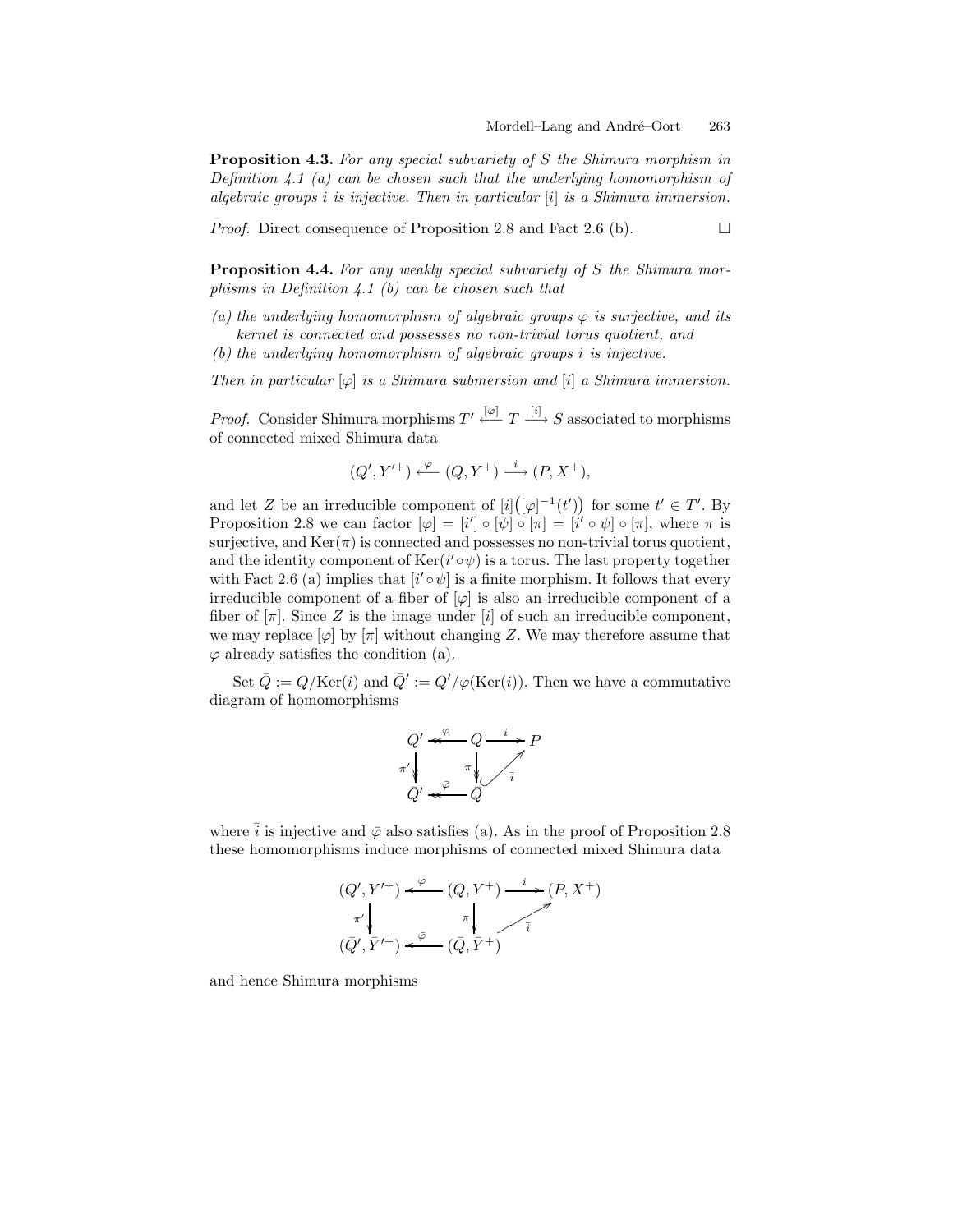$$
\Delta' \ Y'^+ \overset{[\varphi]}{\longleftarrow} \Delta \ Y^+ \overset{[i]}{\longrightarrow} \Gamma \ X^+
$$
\n
$$
\pi' \ \ \downarrow \ \ \overline{A' \ Y'^+ \overset{[\varphi]}{\longleftarrow} \overline{A} \ \ \overline{Y}^+} \ \ \overline{A \ Y^+}
$$

for suitable congruence subgroups. The commutativity of these diagrams implies that

 $[\pi]([\varphi]^{-1}(t')) \subset [\bar{\varphi}]^{-1}([\pi'](t')).$ 

On the other hand let  $U \triangleleft Q$  be the subgroup of weight  $-2$  from Definition 2.1 (a) and let d be the dimension of any orbit of  $\text{Ker}(\varphi)(\mathbb{R})\cdot(U \cap \text{Ker}(\varphi))(\mathbb{C})$ on  $\bar{Y}^+$ . Since  $\bar{Q}' \cong \bar{Q}/\pi(\text{Ker}(\varphi))$ , both sides of the above inclusion are equidimensional of dimension equal to d. Thus every irreducible component of  $[\pi]([\varphi]^{-1}(t'))$  is also an irreducible component of  $[\bar{\varphi}]^{-1}([\pi'](t'))$ . Since Z is the image under  $[\bar{i}]$  of such an irreducible component, we may replace  $[\varphi], [i]$ by  $[\bar{\varphi}], [\bar{i}],$  and the proposition follows.

**Remark 4.5.** There are two typical examples of weakly special subvarieties. For the first consider three connected mixed Shimura varieties  $T_1, T_2, T$ , and a Shimura immersion  $[i] : T_1 \times T_2 \to T$ . Then for any point  $t_2 \in T_2$  the subvariety  $Z := [i](T_1 \times \{t_2\})$  is weakly special in T. When all three Shimura varieties are pure, the subvarieties of T obtained in this way are precisely all totally geodesic irreducible subvarieties of T by a theorem of Moonen [29, II 3.1].

The other typical example is discussed in the following proposition.

**Proposition 4.6.** *Let*  $[\pi]: A \rightarrow S$  *be a Shimura epimorphism as in (2.11), so that the fiber*  $A_s$  *over any point*  $s \in S$  *is an abelian variety. Then the weakly special subvarieties of* A *that are contained in* A<sup>s</sup> *are precisely the translates of abelian subvarieties of* As*.*

*Proof.* First let Z be a weakly special subvariety of A. Then by definition there exist Shimura morphisms

$$
T' \xleftarrow{ [\varphi]} T \xrightarrow{ [i] \qquad \qquad \longrightarrow A \xrightarrow{[\pi]} S
$$
  
\n
$$
\parallel \qquad \qquad \parallel \qquad \qquad \parallel \qquad \qquad \parallel
$$
  
\n
$$
\Gamma_{Q'} \setminus Y'^+ \xleftarrow{T_Q} \Gamma_{Q} \setminus Y^+ \xrightarrow{[T \times T_V]} (\Gamma \times \Gamma_V) \setminus (X^+ \times V_R) \xrightarrow{[T \times T_V]} Y^+,
$$

associated to morphisms of connected mixed Shimura data

$$
(Q',Y'^+) \xleftarrow{\varphi} (Q,Y^+) \xrightarrow{i} (P \ltimes V_{\text{alg}}, X^+ \ltimes V_{\mathbb{R}}) \xrightarrow{\pi} (P, X^+),
$$

such that Z is an irreducible component of  $[i]([\varphi]^{-1}(t'))$  for some point  $t' \in T'.$ By Proposition 4.4 we may assume that  $\varphi$  is surjective, that  $K := \text{Ker}(\varphi)$  is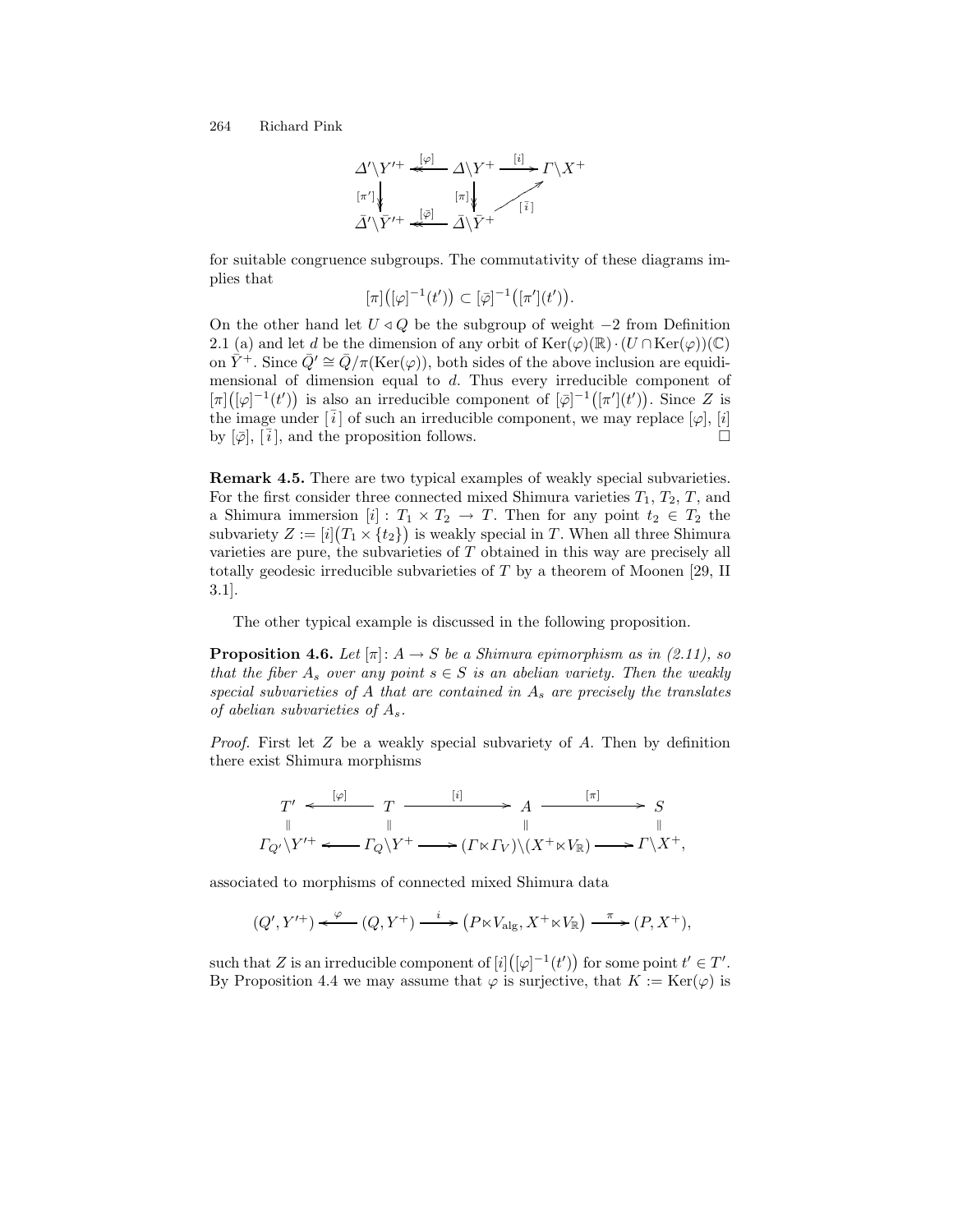connected without a non-trivial torus quotient, and that  $i$  is injective. Observe that any irreducible component  $Z^+ \subset X^+ \ltimes V_{\mathbb{R}}$  of the preimage of  $Z \subset A$  is invariant under the action of the identity component  $i(K(\mathbb{R})\circ)$ .

Assume that  $Z \subset A_s$ . Then  $[\pi](Z) = \{s\}$  implies that  $\pi$  maps  $Z^+$  to a point in  $X^+$ . Thus  $\pi \circ i(K(\mathbb{R})\circ)$  fixes that point. By the Axioms (ii–iv) of Definition 2.1 this implies that  $\pi \circ i(K(\mathbb{R})\circ)$  is compact. In particular  $\pi \circ i(K)$ is reductive. As a quotient of  $K$  it is also connected without a non-trivial torus quotient; hence it is connected semisimple. Thus  $(\pi \circ i(K))^{\text{ad}}$  is a connected semisimple quotient of  $Q$  of compact type, so by Definition 2.1 (vi) it must be trivial. Altogether this implies that  $\pi \circ i(K) = 1$ .

This means that  $i(K) \subset \text{Ker}(\pi) = V_{\text{alg}}$ . Since  $V_{\text{alg}}$  is of Hodge weight -1, so is K, and so all fibers of  $Y^+ \to Y'^+$  are orbits under  $K(\mathbb{R})$ . Thus  $Z^+$  is an orbit under  $i(K(\mathbb{R}))$ . Its image  $Z \subset A_s \cong \Gamma_V \backslash V_{\mathbb{R}}$  is therefore a translate of a connected closed subgroup. Being a complex analytic subvariety, it must be a translate of an abelian subvariety, as desired.

Conversely, let Z be a translate of an abelian subvariety  $B \subset A_s$ . Recall that  $A_s \cong \Gamma_V \backslash V_{\mathbb{R}}$  with the complex structure determined by any preimage  $x \in X^+$  of s. Thus  $B \cong (\Gamma_V \cap V') \backslash V''_{\mathbb{R}}$  for some Q-subspace  $V' \subset V$ , and since B is also a complex subvariety, the action of  $S$  on  $V_{\mathbb{R}}$  determined by x must leave  $V_{\mathbb{R}}'$  invariant. In other words  $x \in \text{Hom}(\mathbb{S}_{\mathbb{C}}, P_{\mathbb{C}})$  factors through  $P_{\mathbb{C}}'$  for  $P' := \text{Stab}_P(V').$ 

Let  $Q \subset P'$  be the smallest connected algebraic subgroup defined over Q such that x factors through  $Q_{\mathbb{C}}$ . (This is the Mumford–Tate group of x.) Using the Axioms of Definition 2.1 for  $(P, X^+)$  one easily checks that there is a unique connected mixed Shimura datum  $(Q, Y^+)$  with  $x \in Y^+$ , such that the inclusion defines a morphism  $(Q, Y^+) \rightarrow (P, X^+)$ . Consider the induced morphisms of connected mixed Shimura data

$$
\left(Q \ltimes (V/V')_{\operatorname{alg}}, Y^+ \ltimes (V/V')_{\mathbb R}\right) \xleftarrow{\varphi} \left(Q \ltimes V_{\operatorname{alg}}, Y^+ \ltimes V_{\mathbb R}\right) \xrightarrow{\quad i} \left(P \ltimes V_{\operatorname{alg}}, X^+ \ltimes V_{\mathbb R}\right)
$$

and of the associated connected mixed Shimura varieties. In the fibers above the point  $s = [x] \in \Gamma \backslash X^+$  these maps are simply

$$
A_s/B \stackrel{[\varphi]}{\longleftarrow} A_s \stackrel{\text{id}}{\longrightarrow} A_s.
$$

Thus Z, being a translate of B, is also a fiber of  $[\varphi]$ , and therefore a weakly special subvariety according to Definition 4.1, as desired.  $\Box$ 

The following fact shows that the conclusion in Conjecture 1.6 cannot be strengthened.

**Proposition 4.7.** For any weakly special subvariety  $Z \subset S$  and any point s ∈ Z*, the intersection of* Z *with the Hecke orbit of* s *is Zariski dense in* Z*.*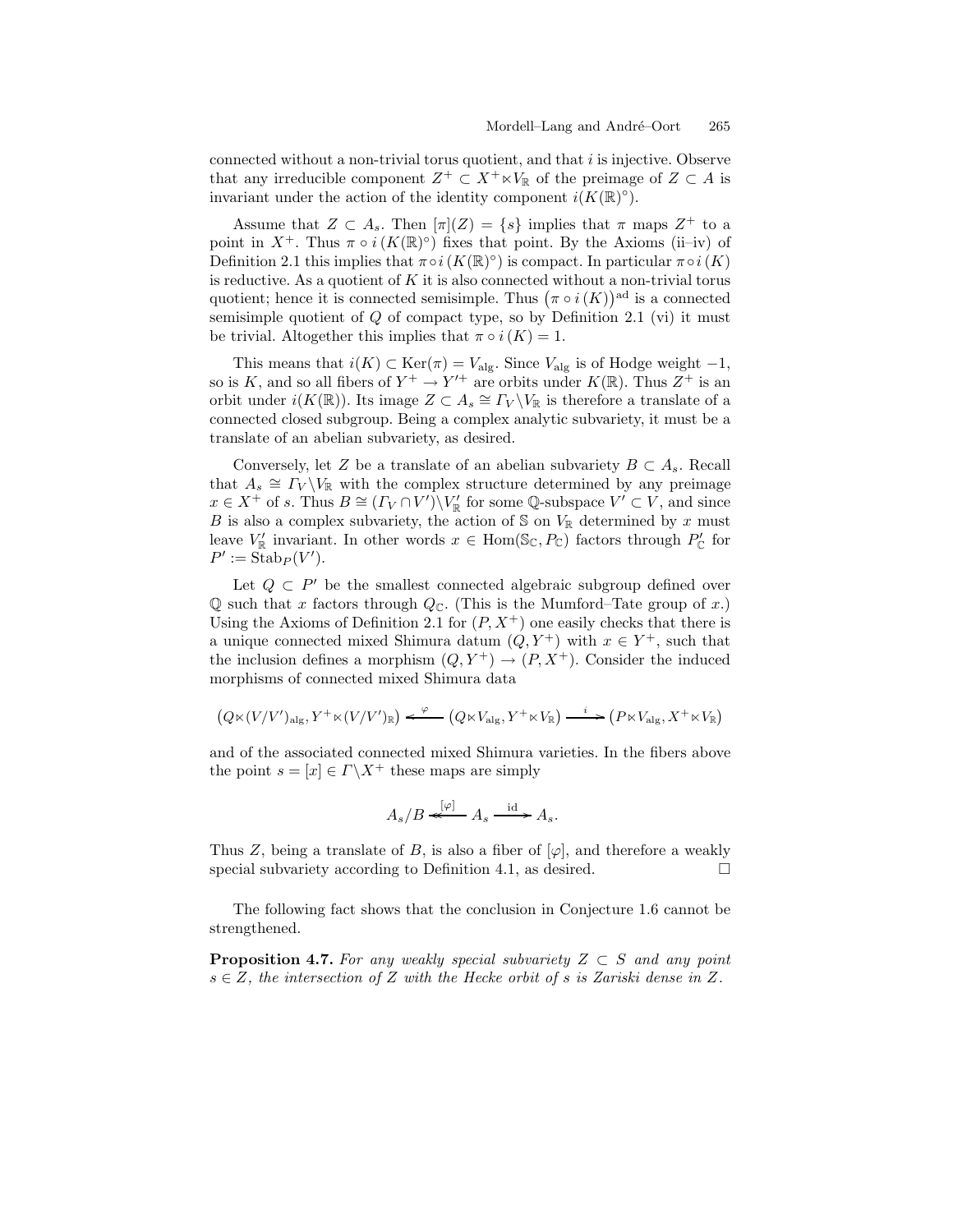*Proof.* Consider Shimura morphisms  $T' \stackrel{[\varphi]}{\leftarrow} T \stackrel{[i]}{\longrightarrow} S$  associated to morphisms of connected mixed Shimura data

$$
(Q',Y'^+)\xleftarrow{\varphi} (Q,Y^+)\xrightarrow{i} (P,X^+),
$$

and let Z be an irreducible component of  $[i]([\varphi]^{-1}(t'))$  for a point  $t' \in T'$ . Then  $Z = [i](\tilde{Z})$  for an irreducible component  $\tilde{Z}$  of  $[\varphi]^{-1}(t')$ . For all  $t \in \tilde{Z}$ , the definition of Hecke operators implies that  $[i](T_q(t)) \subset T_{i(q)}([i](t))$  for all  $q \in Q(\mathbb{Q})^+$ . Thus [i] maps the Hecke orbit of t in T into the Hecke orbit of  $[i](t)$  in S. It therefore suffices to prove that the intersection of Z with the Hecke orbit of  $t$  is Zariski dense in  $Z$ .

Write  $T = \Delta \backslash Y^+$  and  $t = [y]$  for  $y \in Y^+$ . Set  $K := \text{Ker}(\varphi)$ . Using the Hecke operators  $T_k$  for all  $k \in K(\mathbb{Q}) \cap K(\mathbb{R})^{\circ}$  one finds that  $\Delta \backslash \Delta(K(\mathbb{Q}) \cap$  $K(\mathbb{R})^{\circ}$  is a subset of the Hecke orbit of t that is contained in  $[\varphi]^{-1}(t')$ . Its closure for the analytic topology contains the connected real analytic subset  $\Delta \Delta K(\mathbb{R})^{\circ}$ y. In particular this subset is contained in Z. Moreover, let U  $\triangleleft Q$  be the subgroup of weight  $-2$  from Definition 2.1 (a). Then any  $K(\mathbb{R})^{\circ}$ -invariant complex analytic subspace of  $Y^+$  is also invariant under  $K(\mathbb{R})^\circ \cdot (U \cap K)(\mathbb{C})$ . Since this group also acts transitively on the fibers of  $Y^+ \to Y'^+$ , we deduce that the Zariski closure of  $\Delta\Delta K(\mathbb{R})\degree y$  is equal to Z. Altogether this shows that the Hecke orbit of  $t$  in  $T$  contains a Zariski dense subset of  $Z$ , as desired.  $\Box$ 

**Remark 4.8.** For a usual, non-connected, Shimura variety  $\tilde{S}$  the Definition 4.1 of special and weakly special subvarieties must be modified slightly, for a technical reason. The problem is that the images of Shimura morphisms may not meet all components of  $\tilde{S}$ . As a remedy one replaces [i] by  $T_p \circ [i]$  in Definition 4.1 for all Hecke operators  $T_p$  on  $\tilde{S}$ . The same applies to Definition 4.10 below.

**Remark 4.9.** One easily shows that any irreducible component of an intersection of special subvarieties of  $S$  is a special subvariety. By noetherian induction it follows that every irreducible subvariety of S is contained in a unique smallest special subvariety. The analogous assertions hold for weakly special subvarieties; the proofs are left to the reader.

**Definition 4.10.** *A point*  $x \in X^+$  *and its image in* S *are called* special *if the homomorphism*  $x : \mathbb{S}_{\mathbb{C}} \to P_{\mathbb{C}}$  *factors through*  $H_{\mathbb{C}}$  *for a torus*  $H \subset P$  *defined over* Q*.*

Thus  $x \in X^+$  is special if and only if it is the image of a morphism of connected mixed Shimura data  $(H, Y^+) \rightarrow (P, X^+)$  where H is a torus. Correspondingly a point  $s \in S$  is special if and only if  $\{s\}$  is a special subvariety of dimension 0. Clearly the image of any special point under any Shimura morphism is again a special point.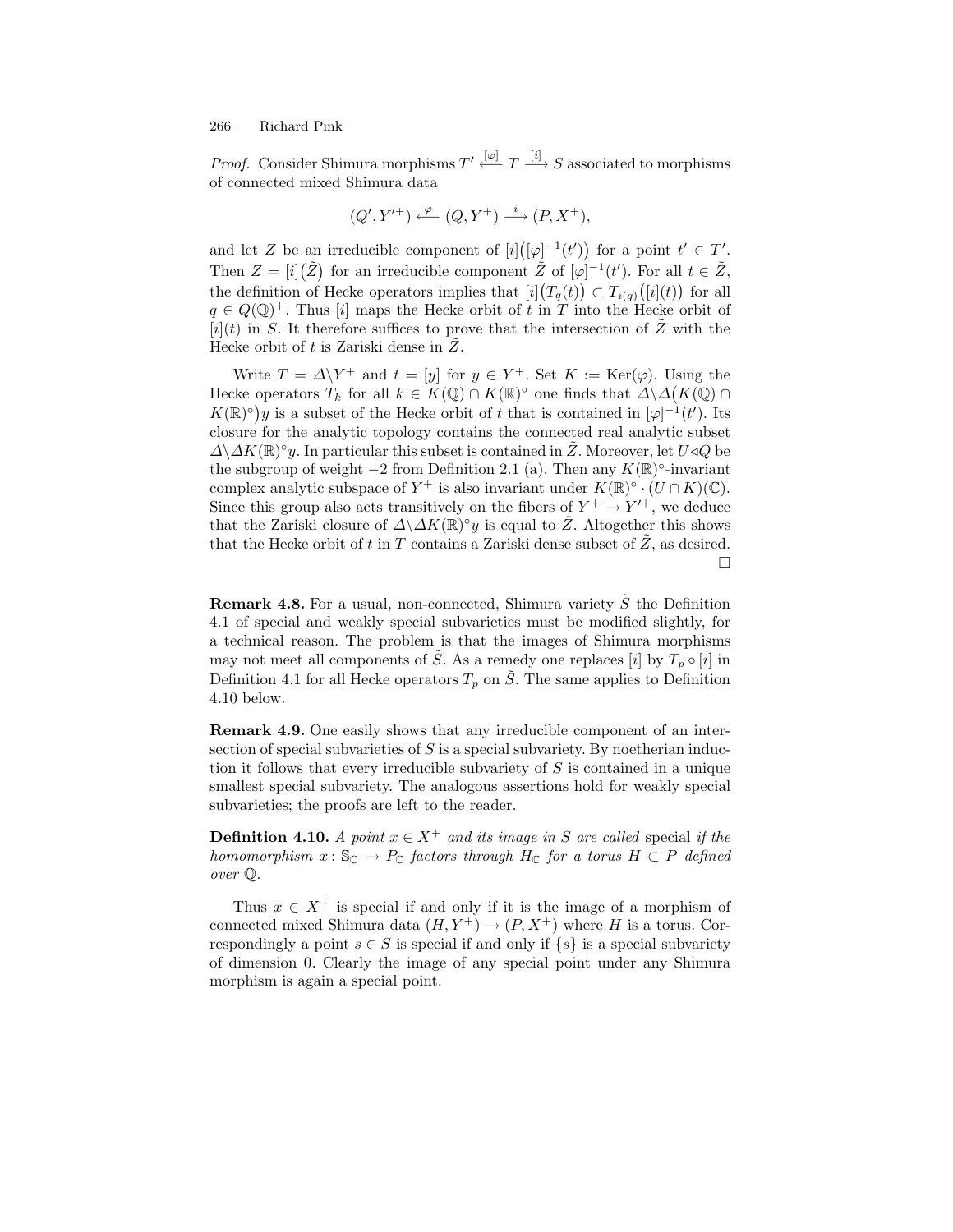**Remark 4.11.** For every point  $s \in S$  the set  $\{s\}$  is a fiber of the identity morphism id:  $S \to S$  and therefore a weakly special subvariety according to Definition 4.1 (b). Thus a concept of 'weakly special points' analogous to that of 'special points' would not be very useful.

**Remark 4.12.** A point on the connected Shimura variety associated to the pair  $(\text{CSp}_{2g,\mathbb{Q}}, \mathcal{H}_{2g})$  from Example 2.12 is special if and only if the associated abelian variety has complex multiplication. Here a non-simple abelian variety is said to have complex multiplication if and only if every simple constituent has complex multiplication.

**Remark 4.13.** Let V and  $A \rightarrow S$  be as in Construction 2.9. Consider a special point  $y \in X^+ \ltimes V_{\mathbb{R}}$ , corresponding to a homomorphism  $y : \mathbb{S}_{\mathbb{C}} \to H_{\mathbb{C}} \subset$  $P_{\mathbb{C}} \ltimes V_{\text{alg},\mathbb{C}}$  for a torus  $H \subset P \ltimes V_{\text{alg}}$  defined over  $\mathbb{Q}$ . Then H can be conjugated into P by an element of  $V_{\text{alg}}(\mathbb{Q}) = V$ . The isomorphism  $X^+ \times V_{\mathbb{R}} \cong X^+ \times V_{\mathbb{R}}$ from (2.10) shows that this conjugation induces translation on  $V_{\mathbb{R}}$ . Thus it follows that the special points in A are precisely the torsion points in the fibers  $A_s$  over all special points  $s \in S$ . Compare also Proposition 5.1 (a).

**Proposition 4.14.** *Every special subvariety of* S *contains a Zariski dense subset of special points.*

*Proof.* Since any Shimura morphism maps special points to special points, it suffices to show that the set of special points of every connected mixed Shimura variety is Zariski dense. This is well-known, for example by [33, 11.7].  $\Box$ 

**Proposition 4.15.** *Every weakly special subvariety of* S *that contains a special point is a special subvariety.*

*Proof.* Consider Shimura morphisms  $T' \stackrel{[\varphi]}{\leftarrow} T \stackrel{[i]}{\longrightarrow} S$  associated to morphisms of connected mixed Shimura data

$$
(Q', Y'^+) \xleftarrow{\varphi} (Q, Y^+) \xrightarrow{i} (P, X^+),
$$

and let Z be an irreducible component of  $[i]([\varphi]^{-1}(t'))$  for some  $t' \in T'$ . By Proposition 4.4 we may assume that i is injective. Let  $y \in Y^+$  be a point whose image in  $S$  is a special point in  $Z$ . Then the homomorphism  $i \circ y : \mathbb{S}_{\mathbb{C}} \to P_{\mathbb{C}}$  factors through a torus defined over Q. Since i is injective, this implies that  $y : \mathbb{S}_{\mathbb{C}} \to Q_{\mathbb{C}}$  factors through a torus defined over Q. Let  $H \subset Q$  be such a torus. Let K denote the identity component of  $\text{Ker}(\varphi)$  and consider the subgroup  $Q_1 := K \cdot H \subset Q$ . Then there exists a unique connected mixed Shimura datum  $(Q_1, Y_1^+)$  such that  $y \in Y_1^+$ , and the associated special subvariety  $T_1 \subset T$  is an irreducible component of  $[\varphi]^{-1}(t')$ . It follows that Z is the image of  $T_1$  and hence a special subvariety, as desired.

**Remark 4.16.** Consider the weakly special subvariety  $Z := [i](T_1 \times \{t_2\}) \subset T$ from Remark 4.5. The preceding results imply that Z is special if and only if  $t_2$  is a special point. (Compare Moonen [29, II 3.1].)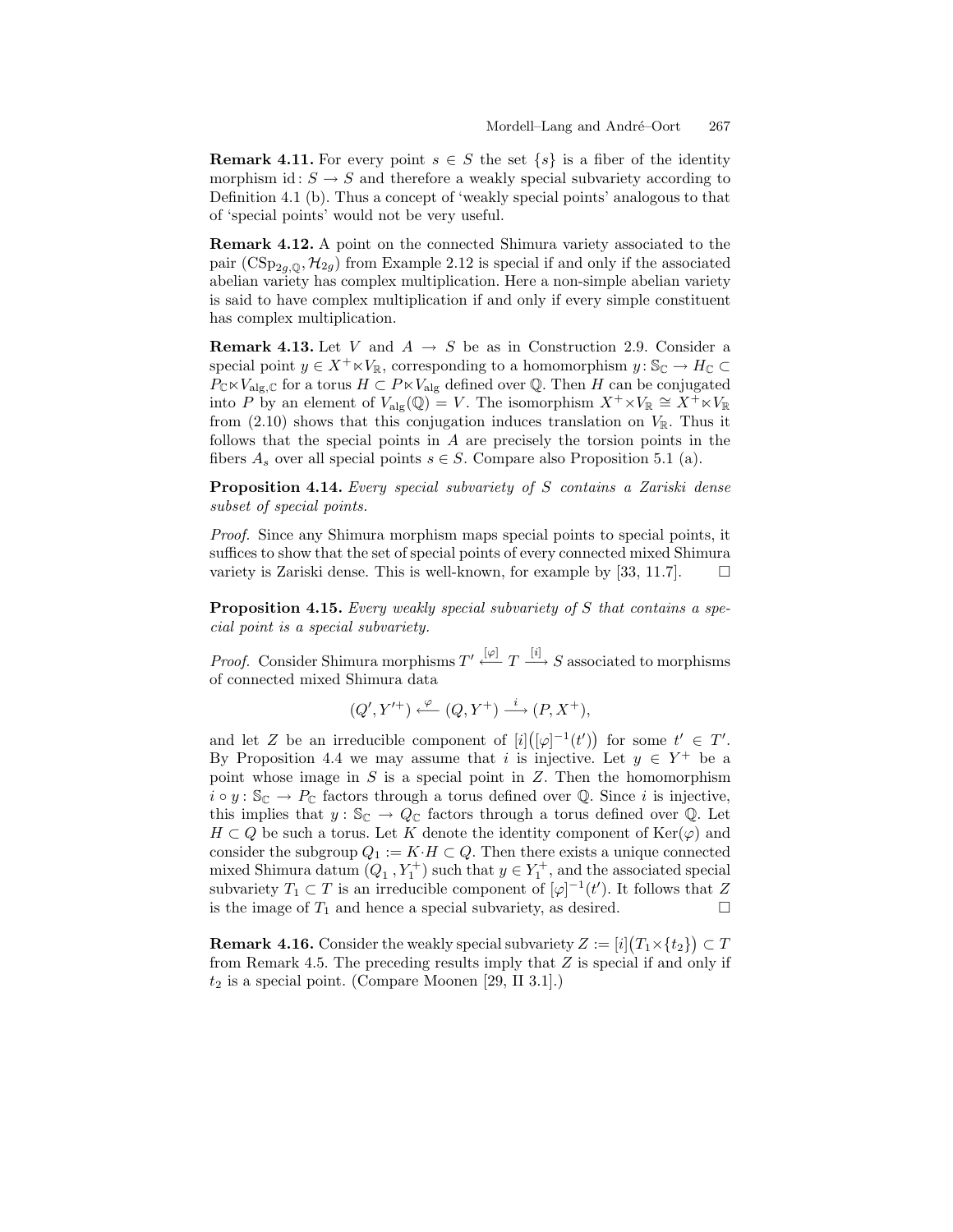**Remark 4.17.** Let V and  $A \rightarrow S$  be again as in Construction 2.9. The preceding results imply that a fiber  $A_s$  contains a special subvariety if and only if the base point  $s \in S$  is special. Moreover, if s is special, then the special subvarieties contained in  $A_s$  are precisely the translates of abelian subvarieties by torsion points.

**Theorem 4.18 (Edixhoven–Yafaev).** *Conjecture 1.6 is true when* S *is a pure Shimura variety,*  $s \in S$  *is a special point, and*  $Z \subset S$  *is a curve.* 

*Proof.* Under the given assumptions, if  $Z \cap A$  is Zariski dense in Z for some generalized Hecke orbit  $\Lambda$  in the sense of Proposition-Definition 3.3 (a), Proposition 3.6 implies that the same is true for some generalized Hecke orbit in the sense of Remark 3.5. By Edixhoven and Yafaev [15] it thus follows that  $Z$  is a special subvariety of  $S$ .  $\Box$ 

# **5 Relation with the Mordell–Lang conjecture**

In this section we show that Conjecture 1.6 for subvarieties of an abelian fiber  $A_s$  above a pure Shimura variety is equivalent to the Mordell–Lang conjecture. The argument is based on a description of the generalized Hecke orbit of a point in  $A_s$  as a point on the ambient connected mixed Shimura variety.

We use the notation of Construction 2.9. Thus  $(P, X^+)$  is a connected Shimura datum and V is a representation of P of Hodge type  $\{(-1,0), (0,-1)\},\$ as in Example 2.12. To the extended connected mixed Shimura datum  $(P \ltimes V_{\text{alg}}, X^+ \ltimes V_{\mathbb{R}})$  and suitable congruence subgroups is associated a Shimura epimorphism

$$
A := (\Gamma \ltimes \Gamma_V) \setminus (X^+ \ltimes V_{\mathbb{R}}) \xrightarrow{[\pi]} \Gamma \setminus X^+ =: S.
$$

Fix a point  $s \in S$ . Then the fiber  $A_s := [\pi]^{-1}(s)$  is an abelian variety isomorphic to  $\Gamma_V \backslash V_{\mathbb{R}}$  with a complex structure defined by s. Its torsion subgroup is  $A_{s,\text{tor}} = \Gamma_V \backslash V.$ 

**Proposition 5.1.** *Let*  $\varpi$  *denote the projection*  $V_{\mathbb{R}} \to \Gamma_V \backslash V_{\mathbb{R}} \cong A_s$ *. Let* v *be any point in*  $V_{\mathbb{R}}$ *, and set a* :=  $\varpi(v)$ *.* 

*(a) The Hecke orbit of* a *as a point on* A *contains the subset*

$$
\varpi(\lbrace v+v' | v' \in V \rbrace) = \varpi(v) + A_{s,\text{tor}} \subset A_s.
$$

*(b) The generalized Hecke orbit of* a *as a point on* A *contains the subset*

$$
\varpi(\lbrace g(v)+v' \mid g \in \mathrm{Aut}_P(V), v' \in V \rbrace) \subset A_s.
$$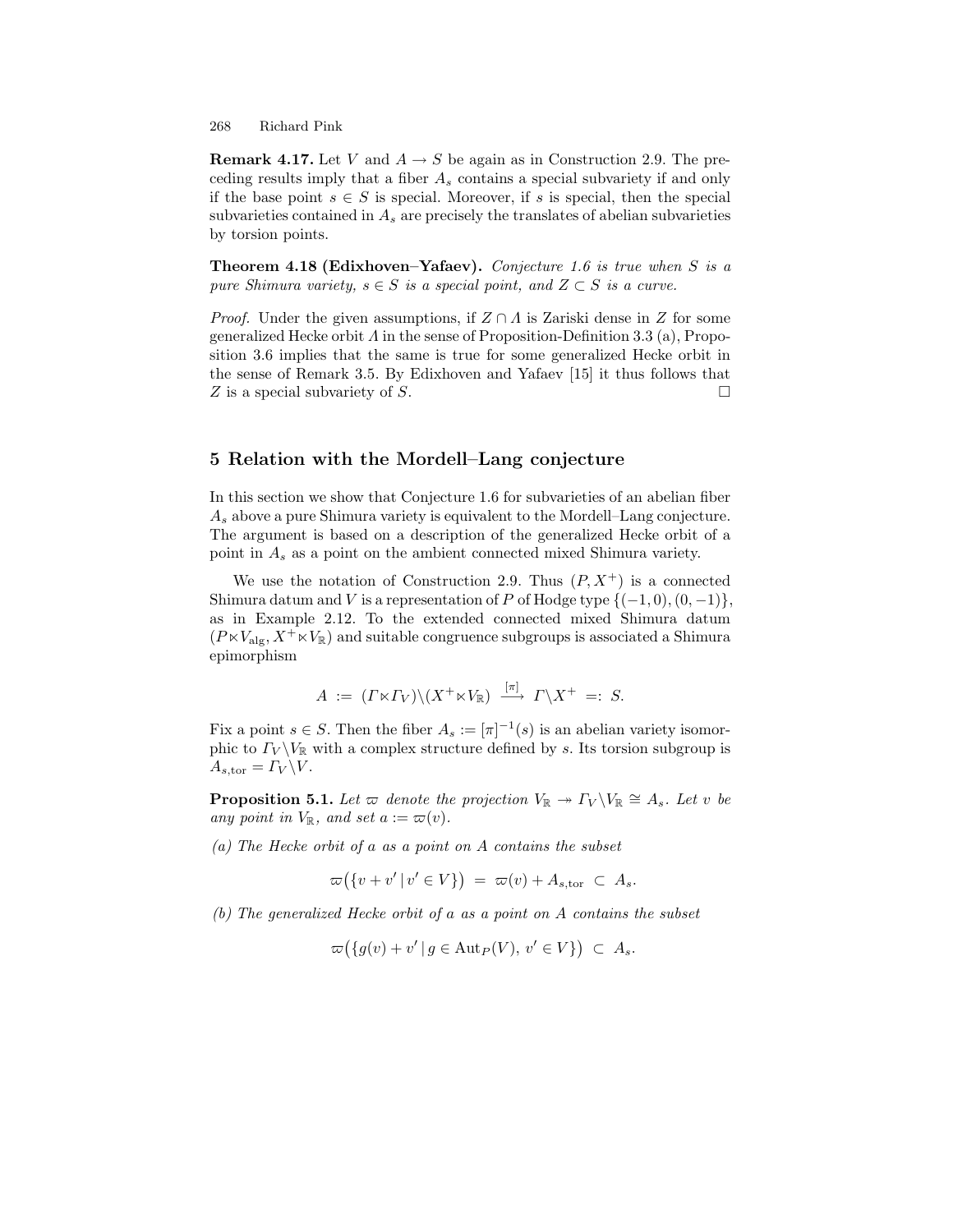*(c)* If  $(P, X^+)$  *is pure, the intersection with*  $A_s$  *of the generalized Hecke orbit of* a *as a point on* A *is contained in the subset*

$$
\{b \in A_s \mid \exists n \in \mathbb{Z} \setminus \{0\} : \exists h \in \text{End}(A_s) : nb = h(a)\}.
$$

*Proof.* First consider the inner automorphisms of P induced by elements of V. Via the isomorphism  $X^+\times V_{\mathbb{R}} \cong X^+\times V_{\mathbb{R}}$  from (2.10) they act by translation on  $V_{\mathbb{R}}$ . Thus all translations by V on  $\Gamma_V \backslash V_{\mathbb{R}}$  are induced by usual Hecke operators, proving (a).

For (b) we attach to  $g \in \text{Aut}_P(V)$  the automorphism  $(p, v) \mapsto (p, g(v))$  of  $P \ltimes V_{\text{alg}}$ . It is the identity on P, and therefore maps  $X^+$  and hence  $X^+ \ltimes V_{\mathbb{R}}$  to itself. Thus it defines a generalized Hecke operator on A. Via the isomorphism  $X^+\times V_{\mathbb{R}} \cong X^+\times V_{\mathbb{R}}$  from (2.10) it acts on the latter by  $(x, v) \mapsto (x, g(v))$ . Thus it acts by g on the fibers  $V_{\mathbb{R}}$ . Since  $g \in \text{Aut}_P(V)$  is arbitrary, and translations by V are already induced by usual Hecke operators, this proves (b).

For (c) consider any automorphism  $\varphi$  of the connected mixed Shimura datum  $(P \ltimes V_{\text{alg}}, X^+ \ltimes V_{\mathbb{R}})$ . By assumption P is reductive; hence  $V_{\text{alg}}$  is the unipotent radical of  $P \ltimes V_{\text{alg}}$  and is therefore mapped to itself under  $\varphi$ . On the other hand, since all Levi decompositions of  $P \times V_{\text{alg}}$  are conjugate under V, there exists  $v' \in V$  such that  $\psi := \text{int}(v')^{-1} \circ \varphi$  maps P to itself. The generalized Hecke operator  $T_{\varphi}$  on A is then the composite of the generalized Hecke operator  $T_{\psi}$  with the translation by  $\varpi(v')$  along the abelian fibers. In the fiber above s, the operator  $T_{\psi}$  consists of finitely many diagrams of the form

$$
A_s \longleftarrow A'_{s'} \longrightarrow A_s
$$

for finite morphisms between abelian varieties. By construction  $T_{\psi}$  preserves the zero sections; hence these morphisms are isogenies. Therefore  $T_{\psi}(a) \cap$  $A<sub>s</sub>$  is contained in the indicated subset. Since this subset is invariant under translation by  $\varpi(v') \in A_{s,\text{tor}}$ , the assertion follows.

**Theorem 5.2.** In the situation above, if  $(P, X^+)$  is pure, Conjecture 1.6 for *subvarieties of* A<sup>s</sup> *follows from the Mordell–Lang conjecture.*

*Proof.* Let  $a \in A_s$  be any point and  $\Lambda$  its generalized Hecke orbit as a point on A. Let  $Z \subset A_s$  be an irreducible closed algebraic subvariety such that  $Z \cap A$ is Zariski dense in Z. Then Proposition 5.1 (c) implies that the intersection of Z with the division group of  $\text{End}(A_s)$   $a \subset A_s$  is Zariski dense in Z. Since  $\text{End}(A_s)$  is a finitely generated Z-module, the Mordell–Lang Conjecture 1.4 implies that  $Z$  is a translate of an abelian subvariety of  $A_s$ . Thus by Proposition 4.6 it is a weakly special subvariety of  $A$ , as desired.  $\Box$ 

To prove the converse, for any point  $a \in A_s$  we consider the set

$$
\Lambda_a^* := \{ b \in A_s \mid \exists m, n \in \mathbb{Z} \setminus \{0\} : nb = ma \}.
$$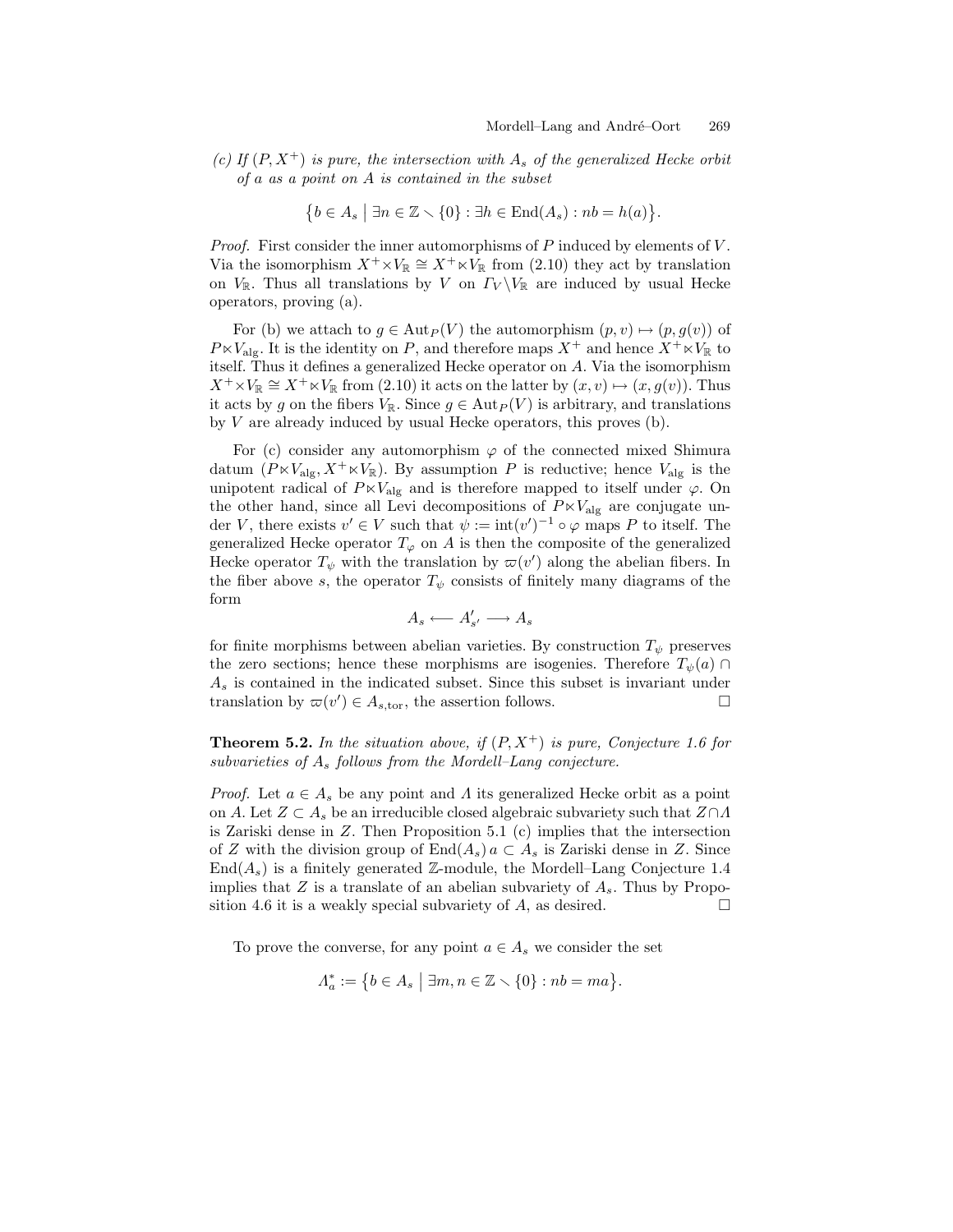If  $a = \varpi(v)$  for  $v \in V_{\mathbb{R}}$ , we find that  $\Lambda_a^* = \varpi(\mathbb{Q}^* \cdot v + V)$ . Since the scalars  $\mathbb{Q}^*$ are contained in  $\text{Aut}_P(V)$ , Proposition 5.1 (b) shows that  $\Lambda_a^*$  lies inside in the generalized Hecke orbit of a. Using this one can already show that Conjecture 1.6 implies the Mordell–Lang conjecture for subgroups  $\Lambda$  of  $\mathbb{Q}\text{-rank} \leq 1$ . For arbitrary rank we need one more technical lemma.

**Lemma 5.3.** *For any elements*  $a_1, \ldots, a_r \in A_s$  *satisfying*  $a_1 + \cdots + a_r = 0$ *, we have*

$$
\{b \in A_s \mid \exists n \in \mathbb{Z}^{>0} : nb \in \mathbb{Z}a_1 + \cdots + \mathbb{Z}a_r\} = \Lambda_{a_1}^* + \cdots + \Lambda_{a_r}^*.
$$

*Proof.* The inclusion ' $\supset$ ' is obvious. To prove ' $\subset$ ' consider an element b of the left-hand side. Then there exist integers  $n > 0$  and  $n_1, \ldots, n_r$  such that  $nb = \sum_{i} n_i a_i$ . The assumption implies that for any integer m we then also have  $nb = \sum_i (n_i + m)a_i$ . Since we can choose m so that all the coefficients  $n_i + m$  are non-zero, this equation shows that b lies in the right-hand side, as desired.  $\Box$ 

### **Theorem 5.4.** *Conjecture 1.6 implies the Mordell–Lang conjecture.*

*Proof.* Every abelian variety over  $\mathbb C$  is isomorphic to some  $A_s$  as above by Example 2.12. So consider a finitely generated subgroup  $\Lambda_0 \subset A_s$ . Fix generators  $a_1, \ldots, a_{r-1}$  of  $\Lambda_0$  and set  $a_r := -a_1 - \cdots - a_{r-1}$ . Let  $A_s^r$  be the product of r copies of  $A_s$ , and let  $\Sigma: A_s^r \to A_s$  denote the summation map  $(b_1,\ldots,b_r) \mapsto b_1+\cdots+b_r$ . Then Lemma 5.3 asserts that the division group  $\Lambda$  of  $\Lambda_0$  satisfies

$$
\Lambda = \Lambda_{a_1}^* + \cdots + \Lambda_{a_r}^* = \Sigma (\Lambda_{a_1}^* \times \cdots \times \Lambda_{a_r}^*).
$$

Let  $V^r$  be the direct sum of r copies of V as a representation of P. Then the connected mixed Shimura variety associated to  $P \ltimes V_{\text{alg}}^r$ ,

$$
A^r := (\Gamma \ltimes \Gamma_V^r) \setminus (X^+ \ltimes V_{\mathbb{R}}^r),
$$

is the *r*-fold fiber product of A with itself over S, and its fiber over s is  $A_s^r$ . Let tuples  $(u_1,\ldots,u_r)$  of elements of  $\mathbb{Q}^*$  act on  $V^r$  by scalar multiplication on the respective direct summands. This defines P-equivariant automorphisms of  $V^r$ ; hence Proposition 5.1 (b) implies that the generalized Hecke orbit of  $(a_1, \ldots, a_r) \in A_s^r$  as a point on the connected mixed Shimura variety  $A^r$ contains  $\Lambda_{a_1}^* \times \cdots \times \Lambda_{a_r}^*$ .

Let  $Z \subset A$  be an irreducible closed algebraic subvariety such that  $Z \cap A$ is Zariski dense in Z. Then with

$$
\tilde{\Lambda} := \Sigma^{-1}(Z) \cap (\Lambda_{a_1}^* \times \cdots \times \Lambda_{a_r}^*)
$$

we find that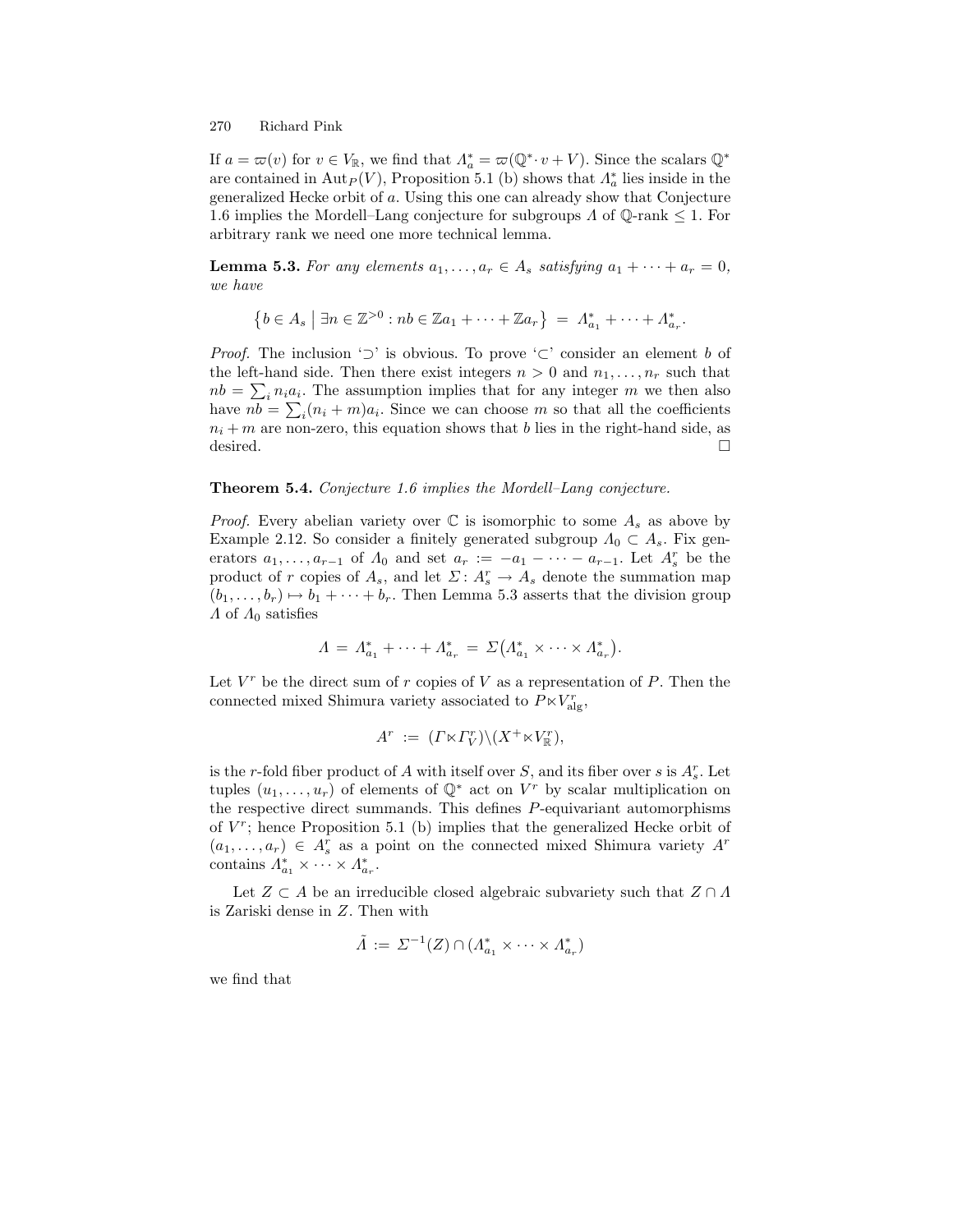Mordell–Lang and André–Oort 271

$$
\Sigma(\tilde{\Lambda}) = Z \cap \Sigma(\Lambda^*_{a_1} \times \cdots \times \Lambda^*_{a_r}) = Z \cap \Lambda
$$

is Zariski dense in Z. Let  $\tilde{Z} \subset A_s^r$  denote the Zariski closure of  $\tilde{A}$ . Since taking Zariski closures commutes with taking images under proper morphisms, we deduce that  $\Sigma(\tilde{Z}) = Z$ . Choose an irreducible component Z' of  $\tilde{Z}$  such that  $\Sigma(Z') = Z$ . Then by construction the intersection of Z' with the generalized Hecke orbit of  $(a_1, \ldots, a_r)$  is Zariski dense in Z'. Thus Conjecture 1.6 for the connected mixed Shimura variety  $A<sup>r</sup>$  implies that  $Z'$  is weakly special. Therefore  $Z = \Sigma(Z')$  is weakly special, and so by Proposition 4.6 it is a translate of an abelian subvariety of  $A_s$ , as desired.  $\Box$ 

**Remark 5.5.** The above results generalize easily to semi-abelian varieties, on the basis of Remark 2.13 and a suitable generalization of Proposition 4.6.

# **6 Hodge and Galois generic points**

The first notion is opposite to that of special points.

**Definition 6.1.** *A point*  $x \in X^+$  *and its image in* S *are called* Hodge generic *if the homomorphism*  $x: \mathbb{S}_{\mathbb{C}} \to P_{\mathbb{C}}$  *does not factor through*  $P'_{\mathbb{C}}$  *for any proper algebraic subgroup*  $P' \subset P$  *defined over*  $\mathbb{Q}$ *.* 

**Remark 6.2.** The Axiom (vi) of Definition 2.1 implies that for any fixed proper algebraic subgroup  $P' \subset P$  defined over Q, the set of  $x \in X^+$  that factor through  $P'_{\mathbb{C}} \subset P_{\mathbb{C}}$  is a proper analytic subspace. Since there are only  $\alpha$  countably many possibilities for  $P'$ , their union is a subset of the first category of Baire. In particular its measure is zero. In this sense, 'most' points in  $X^+$ and S are Hodge generic.

Next we look at Galois theoretic properties. To clarify the dependence on the congruence subgroup  $\Gamma$ , we write  $S_{\Gamma} := \Gamma \backslash X^+$  and  $[x]_{\Gamma} \in S_{\Gamma}$  from now on. We have already used the fact that  $S_{\Gamma}$  is an algebraic variety over C. But it also possesses a model over a number field, determined by abelian class field theory. Fix any number field  $E$  that contains the so-called reflex field of  $(P, X^+)$  (compare [33, 11.1]). Then the non-connected mixed Shimura variety corresponding to  $(P, X^+)$  possesses a so-called canonical model over E by [33, 11.18]. This implies that  $S_{\Gamma}$  possesses a natural model over the maximal abelian extension  $E_{ab}$  of E. By abuse of notation we denote this model again by  $S_r$ . By [33, 11.10] it is functorial in  $(P, X^+)$  and  $\Gamma$ . In particular, for any automorphism  $\varphi$  of  $(P, X^+)$  and any congruence subgroups  $\Gamma \subset P(\mathbb{Q})^+$  and  $\Gamma' \subset \varphi^{-1}(\Gamma)$ , the Shimura morphism  $[\varphi] \colon S_{\Gamma'} \to S_{\Gamma}$  is defined over  $E_{ab}$ .

Let s be any  $\mathbb{C}\text{-valued point on } S_\Gamma$ . Let  $K \subset \mathbb{C}$  be any finitely generated extension field of  $E_{ab}$ , such that s is defined over K. Let K denote the algebraic closure of K in C. Then for any congruence subgroup  $\Gamma' \subset \Gamma$  the Galois group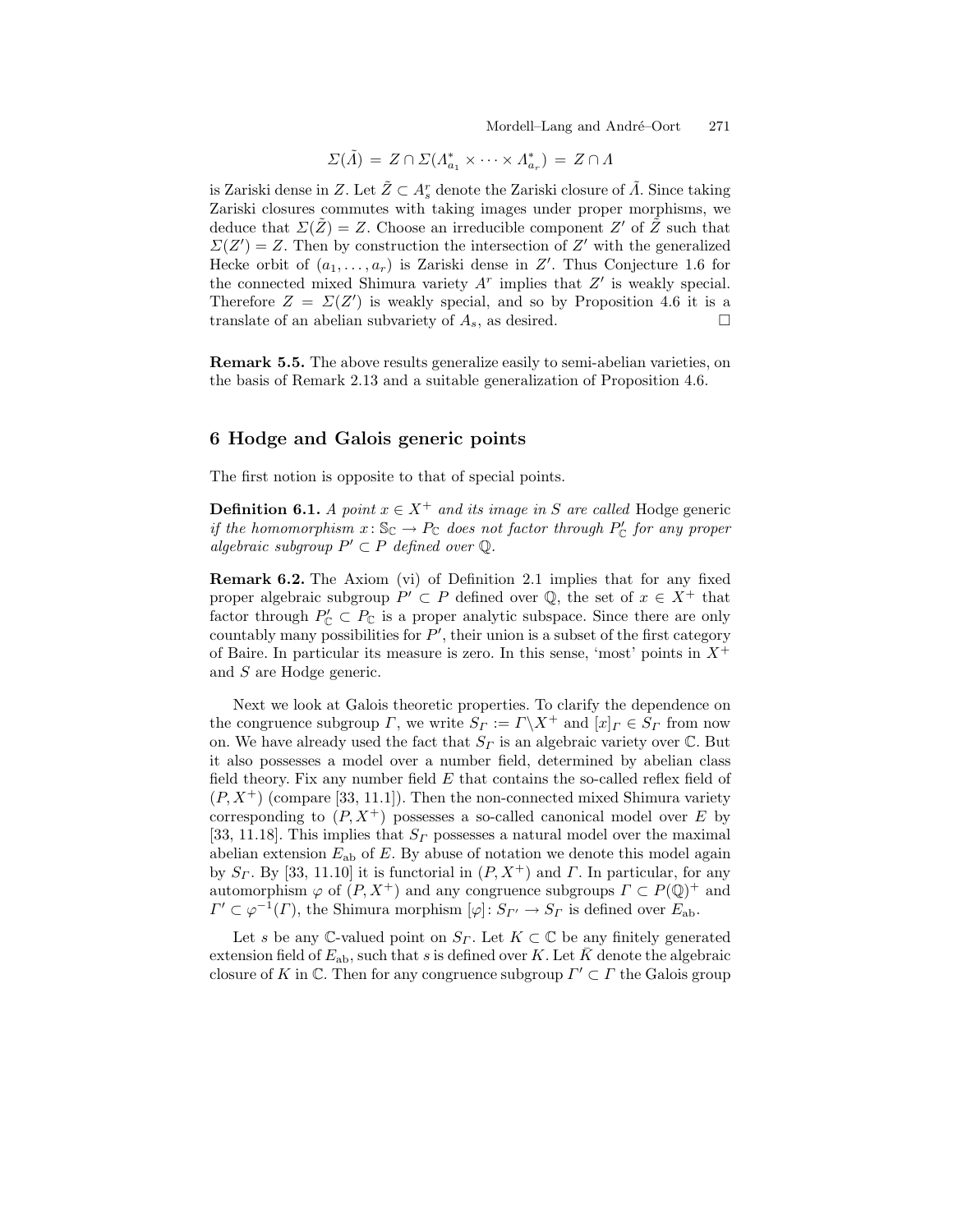$Gal(\bar{K}/K)$  acts on the inverse image of s under the morphism [id]:  $S_{\Gamma'} \to S_{\Gamma}$ . When  $\Gamma$  is sufficiently small and  $\Gamma'$  is normal in  $\Gamma$ , this action corresponds to a continuous homomorphism

$$
\operatorname{Gal}(\bar{K}/K)\longrightarrow \varGamma/\varGamma'.
$$

Let  $A_f$  denote the ring of finite adèles of Q and  $\overline{\Gamma}$  the closure of  $\Gamma$  in  $P(A_f)$ . By going to the limit over all  $\Gamma'$  the above homomorphisms induce a continuous homomorphism

$$
\operatorname{Gal}(\bar{K}/K) \longrightarrow \bar{\Gamma} \subset P(\mathbb{A}_f).
$$

We denote its image by  $\bar{\Gamma}_{s,K}$ . Axiom (v) of Definition 2.1 implies that a subgroup of finite index of  $\Gamma$  is contained in  $P^{\text{der}}(\mathbb{Q})$ , where  $P^{\text{der}}$  denotes the derived group of P. Thus after shrinking  $\Gamma$  and extending  $K$  we can always achieve  $\overline{\overline{\Gamma}}_{s,K} \subset \overline{\Gamma} \subset P^{\text{der}}(\mathbb{A}_f).$ 

**Definition 6.3.** *Let* s *and* K *be as above.*

*(a) s is called* Galois generic *if*  $\bar{\Gamma}_{s,K}$  *is open in*  $\bar{\Gamma}$ *. (b) s is called* strictly Galois generic with respect to K if  $\overline{\Gamma}_{s,K} = \overline{\Gamma}$ *.* 

**Proposition 6.4.** *The notion 'Galois generic' is independent of the choice of* K *and* E *and invariant under taking images and preimages by morphisms induced by automorphisms of*  $(P, X^+)$ *, and so in particular by generalized Hecke operators.*

*Proof.* The independence of K follows from the fact that for any finitely generated field extension K' of K, the natural homomorphism  $Gal(\bar{K}'/K') \rightarrow$  $Gal(K/K)$  has an open image. The invariance under morphisms and generalized Hecke operators results from the construction. For the independence of E we must show that for any finite extension  $E'$  of E, the group  $\overline{\Gamma}_{s,KE'_{ab}}$  is open in  $\bar{\Gamma}$ , if  $\bar{\Gamma}_{s,K}$  is open in  $\bar{\Gamma}$ . (This part of the proof could be formulated more naturally in the framework of non-connected Shimura varieties.)

For this we may assume that  $\Gamma$  is sufficiently small, so that it is torsion free and contained in  $P^{\text{der}}(\mathbb{Q})$ . Next note that  $S_{\Gamma}$  already possesses a model  $S_{\Gamma,E_{\Gamma}}$ over some subfield  $E_{\Gamma} \subset E_{ab}$  which is finite over E. The theory of canonical models of non-connected mixed Shimura varieties yields a continuous homomorphism from the étale fundamental group  $\pi_{1,\'{e}t}(S_{T,Er}, s) \to P(\mathbb{A}_f)$ . Similarly, s is defined over a subfield  $L \subset K$  that is finitely generated over  $E_{\Gamma}$ . By the independence of K we may assume that  $K = LE_{ab}$  and  $E' \subset L$ . Setting  $K' := \overline{K} E'_{ab}$ , we have  $\overline{K} = \overline{K} = \overline{L}$  and hence the inclusions in the upper row of the following commutative diagram. The groups in the lower row are defined as the respective images:

$$
\begin{array}{ccc}\n\operatorname{Gal}(\bar{K}'/K') & \subset & \operatorname{Gal}(\bar{K}/K) \subset & \operatorname{Gal}(\bar{L}/L) \longrightarrow \pi_{1,\text{\'et}}(S_{\varGamma,E_\varGamma},s) \\
\downarrow & & \downarrow & & \downarrow & \\
\bar{\varGamma}_{s,K'} & \subset & \bar{\varGamma}_{s,K} \subset & \bar{\varGamma}_{s,L} \subset & P(\mathbb{A}_f).\n\end{array}
$$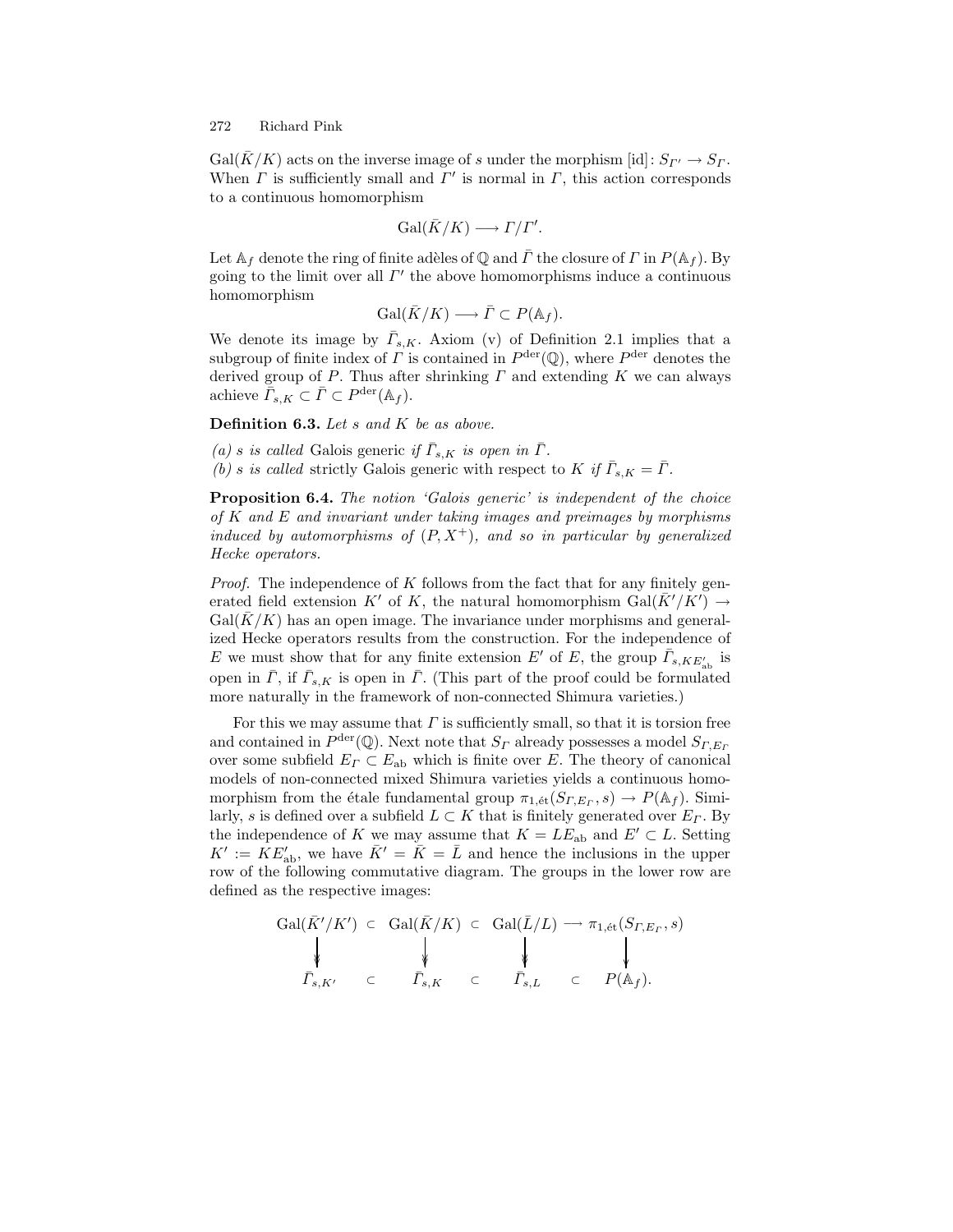Since  $K' = KE'_{ab} = LE'_{ab}$  with  $E' \subset L$ , we deduce that  $\bar{\Gamma}_{s,K'}$  contains the commutator subgroup of  $\bar{\Gamma}_{s,L}$ .

Assume now that  $\bar{\Gamma}_{s,K}$  is open in  $\bar{\Gamma}$ . Then  $\bar{\Gamma}_{s,K}$  contains an open subgroup of  $W(\mathbb{A}_f)$ , where W is the unipotent radical of P. We claim that the commutators of  $\overline{\Gamma}_{s,L}$  with any open subgroup of  $W(\mathbb{A}_f)$  generate an open subgroup of  $W(\mathbb{A}_f)$ . To prove this we may replace W by any simple subquotient. If  $P^{\text{der}}$ acts non-trivially on this subquotient, then so does any congruence subgroup of  $\Gamma$  and the assertion follows. If  $P^{\text{der}}$  acts trivially on this subquotient, the induced action of  $P/P<sup>der</sup>$  must be non-trivial by the Axiom (iii) of Definition 2.1. The action of  $\bar{\Gamma}_{s,L}$  on the subquotient is then determined by abelian class field theory applied to the torus  $P/P^{\text{der}}$ , and the claim follows from a straightforward exercise using the reciprocity law. Together this implies the claim for W; hence  $\Gamma_{s,K'}$  contains an open subgroup of  $W(\mathbb{A}_f)$ .

On the other hand, by strong approximation the image  $\bar{\Gamma}_{ss}$  of  $\bar{\Gamma}$  in  $(P^{\text{der}}/W)(A_f)$  is open in the image of the group of  $A_f$ -valued points on the simply connected covering of  $P^{\text{der}}/W$ . From this one deduces that the commutator subgroup of any open subgroup of  $\bar{\Gamma}_{ss}$  is open. Therefore the image of  $\bar{\Gamma}_{s,K'}$  in  $(P^{\text{der}}/W)(\mathbb{A}_f)$  is open in the image of  $\bar{\Gamma}$ . Altogether we deduce that  $\overline{\Gamma}_{s,K'}$  is open in  $\overline{\Gamma}$ , as desired.

**Proposition 6.5.** For any  $s \in S_\Gamma$  the following assertions are equivalent:

- *(a)* s *is Galois generic.*
- *(b)* There exist a finitely generated extension  $K \subset \mathbb{C}$  of  $E_{ab}$ , a congruence *subgroup*  $\Gamma' \subset \Gamma$ , and a point  $s' \in S_{\Gamma'}$  mapping to s under [id]:  $S_{\Gamma'} \to S_{\Gamma}$ , *such that* s' *is strictly Galois generic with respect to* K.
- *(c) Same as (b), but for every sufficiently large* K*, i.e., for every* K *containing some fixed finitely generated extension*  $K_0$  *of*  $E_{ab}$ *.*

*Proof.* The implication  $(c) \Rightarrow (b)$  is obvious, and the implication  $(b) \Rightarrow (a)$  follows from the equality  $\bar{\Gamma}_{s',K} = \bar{\Gamma}_{s,K}$ . For the remaining implication (a)⇒(c) assume that  $\bar{\Gamma}_{s,K_0}$  is open in  $\bar{\Gamma}$  for some finitely generated extension  $K_0$  of  $E_{ab}$ over which s is defined. Then for every finitely generated extension  $K \subset \mathbb{C}$ of  $K_0$ , the group  $\bar{\Gamma}_{s,K}$  is open in  $\bar{\Gamma}$ . Set  $\Gamma' := \bar{\Gamma}_{s,K} \cap \Gamma$ . Then the construction of  $\bar{\Gamma}_{s,K}$  shows that some point  $s' \in S_{\Gamma'}$  above s is fixed by  $Gal(\bar{K}/K)$  and satisfies  $\bar{\Gamma}_{s',K} = \bar{\Gamma}_{s,K} = \bar{\Gamma'}$ , as desired.  $\Box$ 

The following key fact translates Galois genericity into a property of Hecke orbits.

**Proposition 6.6.** *If* s *is strictly Galois generic with respect to* K*, then for every generalized Hecke operator*  $T_{\varphi}$  *on*  $S_{\Gamma}$  *as in Definition 3.1, the set*  $T_{\varphi}(s)$ *is permuted transitively by*  $Gal(\overline{K}/K)$ *.*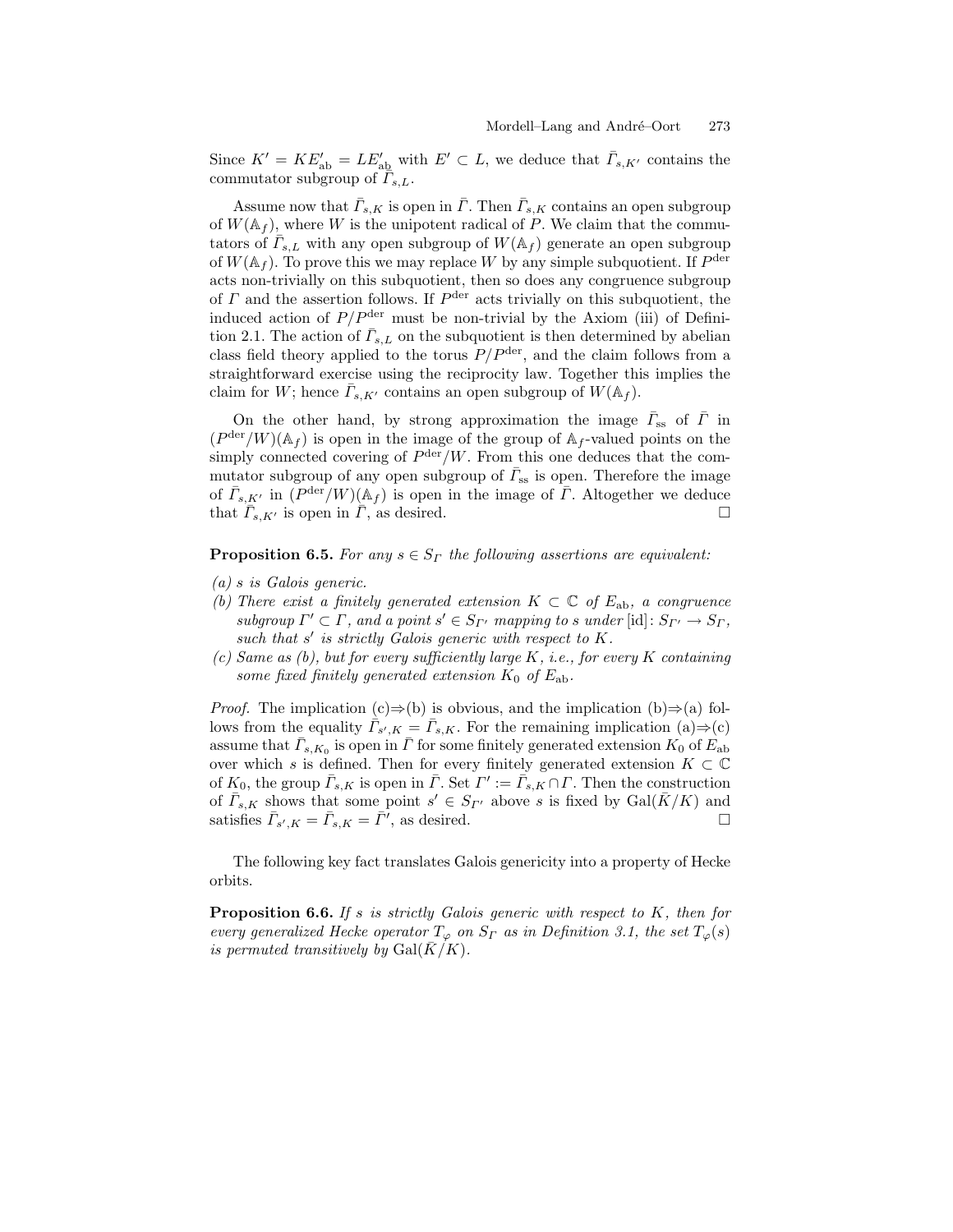*Proof.* By definition s is strictly Galois generic with respect to K if and only if Gal( $\bar{K}/K$ ) acts transitively on the fiber of [id]:  $S_{\Gamma} \rightarrow S_{\Gamma}$  above s for every congruence subgroup  $\Gamma' \subset \Gamma$ . Applying this to  $\Gamma' = \Gamma \cap \varphi^{-1}(\Gamma)$ , it follows that Gal( $\bar{K}/K$ ) also acts transitively on  $T_{\varphi}(s) := [\varphi] ([\mathrm{id}]^{-1}(s)),$  as desired.  $\Box$ 

In the rest of this section we discuss the relation between Hodge and Galois genericity.

### **Proposition 6.7.** *Every Galois generic point on*  $S_r$  *is Hodge generic.*

*Proof.* Consider any point  $s = [x]_T \in \Gamma \backslash X^+ = S_T$ . Let  $P' \subset P$  be the smallest algebraic subgroup defined over  $\mathbb{Q}$ , such that  $x : \mathbb{S}_{\mathbb{C}} \to P_{\mathbb{C}}$  factors through  $P'_{\mathbb{C}}$ , i.e., the Mumford–Tate group of x. One easily verifies that there exists a unique connected mixed Shimura datum  $(P', X'^+)$  with  $x \in X'^+$ . Thus with  $\Gamma' := \Gamma \cap P'(\mathbb{Q})^+$ , the given point s is the image of the point s' :=  $[x]_{\Gamma'} \in \Gamma' \backslash X'^{+} =: S'_{\Gamma'}$  under the Shimura immersion induced by the inclusion  $P' \hookrightarrow P$ . By Proposition 6.4 we may choose E to contain the reflex fields of both  $(P, X^+)$  and  $(P', X'^+)$ . Then both  $S_{\Gamma}$  and  $S'_{\Gamma'}$  possess natural models over  $E_{ab}$ , and the functoriality of canonical models [33, 11.10] implies that the morphism  $S'_{\Gamma'} \to S_{\Gamma}$  is defined over  $E_{ab}$ . Let  $K \subset \mathbb{C}$  be any finitely generated extension of  $E_{ab}$  over which s' and hence s is defined. Then  $\overline{\Gamma}_{s,K} \subset P(\mathbb{A}_f)$  is the image of the corresponding subgroup  $\bar{\Gamma}_{s',K} \subset P'(\mathbb{A}_f)$ . In particular, we have  $\overline{\Gamma}_{s,K} \subset P'(\mathbb{A}_f)$ .

Suppose now that s is Galois generic. By Proposition 6.5, after shrinking  $\Gamma$ we may assume that  $\bar{\Gamma}_{s,K} = \bar{\Gamma}$ . The above inclusion then implies that  $\bar{\Gamma} \subset$  $P'(\mathbb{A}_f)$ , and thus  $\Gamma \subset P'(\mathbb{Q})$ . But the Axioms of Definition 2.1 imply that  $\Gamma$  contains a Zariski dense subgroup of  $P^{\text{der}}$ . Therefore  $P^{\text{der}} \subset P'$ . In view of the Axiom 2.1 (vi) this shows that  $P' = P$ , and so s is Hodge generic, as desired.  $\Box$ 

### **Conjecture 6.8.** *Every Hodge generic point on*  $S_{\Gamma}$  *is Galois generic.*

Only a few cases of this conjecture are known. We begin with a tautological case, which shows in particular that Galois generic points exist. The most interesting case concerning the Siegel moduli space, Theorem 6.13, is due to Serre. Using Kummer theory we prove a relative version in Theorem 6.14.

**Proposition 6.9.** *Let* s *be any* C*-valued point over the generic point of the model*  $S_{\Gamma}$  *over*  $E_{ab}$ *. Then s is Galois generic.* 

*Proof.* Let K denote the function field of  $S<sub>\Gamma</sub>$  as an algebraic variety over  $E<sub>ab</sub>$ . Then s can be defined over K, and by construction we have  $\overline{\Gamma}_{s,K} = \overline{\Gamma}$ . Thus s is strictly Galois generic with respect to  $K$ .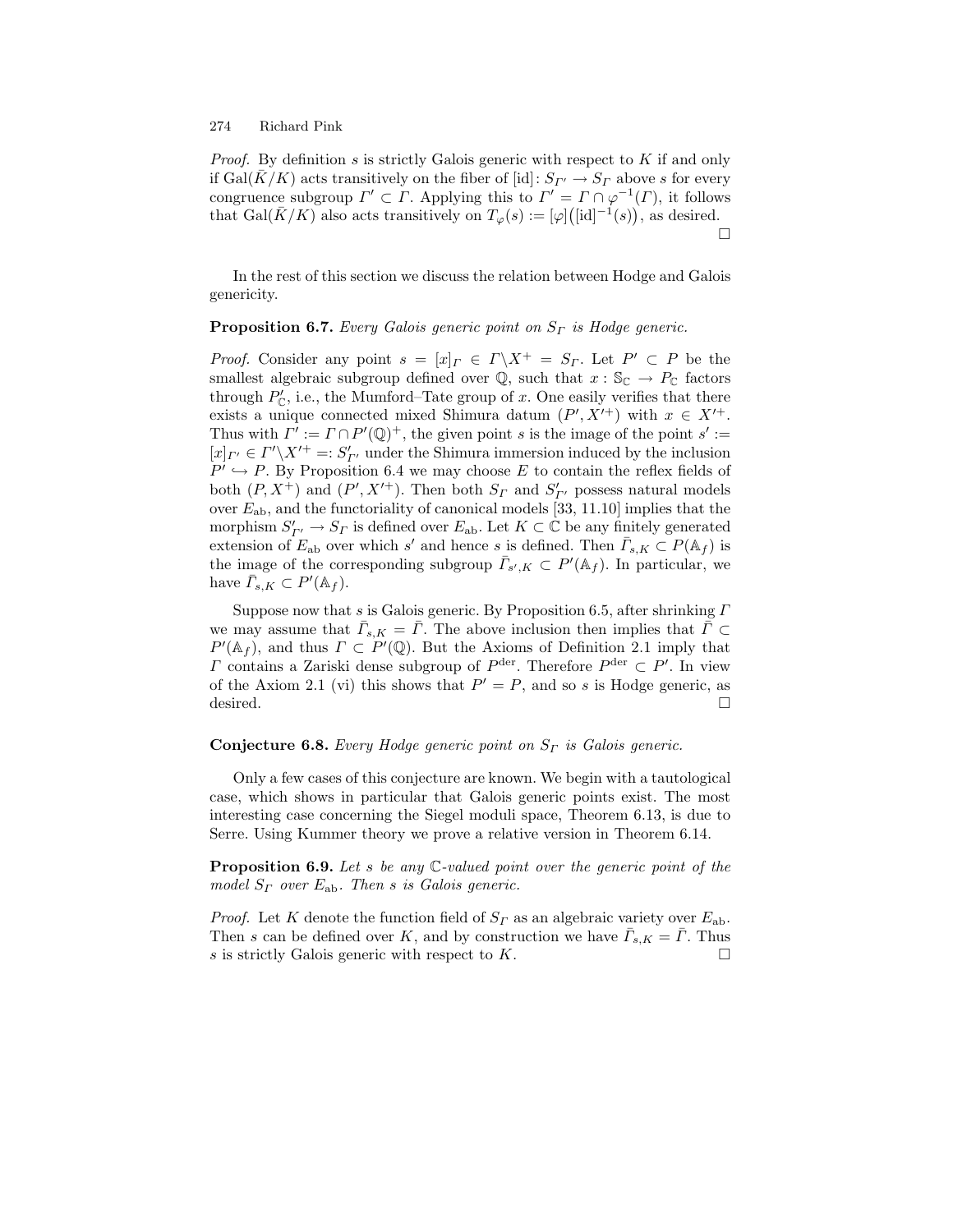**Remark 6.10.** Conjecture 6.8 is related to the Mumford–Tate conjecture, as follows. Suppose that  $S<sub>\Gamma</sub>$  is a Shimura subvariety of some Siegel moduli space and that  $s \in S_r$  is a Hodge generic point that can be defined over a number field  $L$ . Then  $P$  is the Mumford–Tate group of the abelian variety associated to s, and the Mumford–Tate conjecture says that the image of  $Gal(L/L)$  in  $P(\mathbb{Q}_{\ell})$  is open for any rational prime  $\ell$ . Setting  $K := LE_{ab}$ , this statement implies that the image of  $\Gamma_{s,K} \subset P(\mathbb{A}_f)$  under the projection to  $P(\mathbb{Q}_\ell)$  is an open subgroup of  $P^{\text{der}}(\mathbb{Q}_{\ell})$ . An adèlic refinement of the Mumford–Tate conjecture would imply Conjecture 6.8 in this case.

In the following case this refinement was proved by Serre [42, Cor. de Th. 3], [41, §7, Cor. de Th. 3, Compl. 8.1]:

**Theorem 6.11 (Serre).** *Let* A *be an abelian variety over a finitely generated extension* L of Q. Assume that  $\text{End}(A_{\bar{L}}) = \mathbb{Z}$  and that dim A is odd or equal *to* 2 *or* 6*. Then the continuous homomorphism*

$$
\operatorname{Gal}(\bar{L}/L) \longrightarrow \operatorname{CSp}_{2g}(\mathbb{A}_f)
$$

*describing the Galois action on the ad`elic Tate module of* A *has an open image.*

**Remark 6.12.** The general case of Theorem 6.11 can be reduced to the number field case, as follows. Identify A with the generic fiber of an abelian scheme A over an integral scheme X of finite type over  $\mathbb Q$  with function field L. Then the above homomorphism factors through the étale fundamental group of  $\mathcal{X},$ and for any point  $x \in \mathcal{X}$  with residue field  $L_x$  the homomorphism associated to the fiber  $A_x$  is the composite

$$
\mathrm{Gal}(\bar{L}_x/L_x) \longrightarrow \pi_{1,\mathrm{\acute{e}t}}(\mathcal{X}) \longrightarrow \mathrm{CSp}_{2g}(\mathbb{A}_f).
$$

In particular, the image of Gal( $\bar{L}_x/L_x$ ) is contained in the image of Gal( $\bar{L}/L$ ). By Hilbert irreducibility, as explained by Serre [40, §1], one can choose a closed point  $x \in X$  such that the two images in  $CSp_{2g}(\mathbb{Q}_\ell)$  coincide for some prime  $\ell$ . The Tate conjecture for endomorphisms then implies that  $\text{End}(\mathcal{A}_{x,\bar{L}_x}) = \text{End}(A_{\bar{L}}) = \mathbb{Z}$ . As  $L_x$  is a number field, Theorem 6.11 for  $\mathcal{A}_x$  shows that the image of  $Gal(\bar{L}_x/L_x)$  is open in  $CSp_{2g}(\mathbb{A}_f)$ ; hence the same follows for  $Gal(\overline{L}/L)$ , as desired.

**Theorem 6.13.** *Let*  $S_r$  *be the connected Shimura variety associated to*  $CSp_{2q, \mathbb{Q}}$ *and any* Γ*, as in Example 2.12. Assume that* g *is odd or equal to* 2 *or* 6*. Then any Hodge generic point on*  $S_\Gamma$  *is Galois generic.* 

*Proof.* Let  $A_s$  be the abelian variety associated to a Hodge generic point  $s \in S_{\Gamma}$ . Then End $(A_{s,\mathbb{C}}) = \mathbb{Z}$ . Let  $L \subset \mathbb{C}$  be a finitely generated extension of  $\mathbb Q$  over which  $A_s$  is defined. Then by Theorem 6.11 the homomorphism  $Gal(\overline{L}/L) \rightarrow CSp_{2q}(\mathbb{A}_f)$  has an open image. Since the commutator subgroup of any open subgroup of  $CSp_{2g}(\mathbb{A}_f)$  is an open subgroup of  $Sp_{2g}(\mathbb{A}_f)$ , with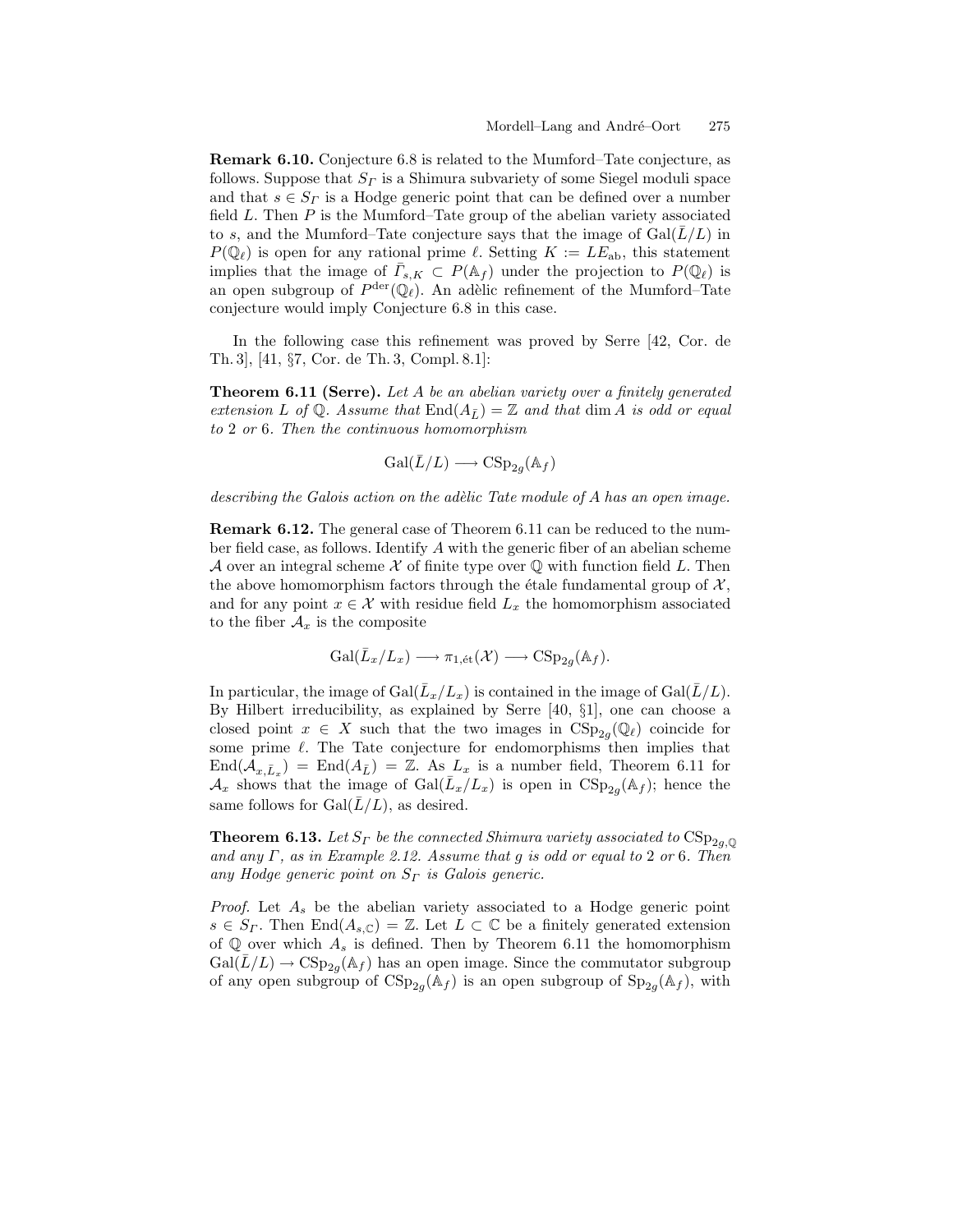$K := LE_{ab}$  it follows that the restriction  $Gal(\bar{K}/K) \rightarrow Sp_{2q}(\mathbb{A}_f)$  has an open image. This image is precisely the group  $\bar{\Gamma}_{s,K}$ . As any sufficiently small congruence subgroup  $\Gamma$  of  $CSp_{2q}(\mathbb{Q})$  is contained in  $Sp_{2q}(\mathbb{Q})$ , it follows that  $\overline{\Gamma}_{s,K}$  is open in  $\overline{\Gamma}$ , as desired.  $\Box$ 

The following result establishes a relative version of Conjecture 6.8:

**Theorem 6.14.** *Let*  $A \rightarrow S$  *be as in Construction 2.9, and let*  $a \in A$  *be a Hodge generic point. Then its image*  $s \in S$  *is Hodge generic, and if* s *is Galois generic, then so is* a*.*

*Proof.* The first assertion follows from the definition of Hodge genericity. For the second assume first that  $A \rightarrow S$  and a are all defined over a number field L. Then with the notation of Construction 2.9 the Galois action on the preimages of a on coverings of A corresponds to a continuous homomorphism

$$
\operatorname{Gal}(\bar{L}/L) \longrightarrow P(\mathbb{A}_f) \ltimes (V \otimes \mathbb{A}_f).
$$

Let  $\Delta$  denote its image. With  $K := LE_{ab}$  we deduce that  $\bar{\Gamma}_{a,K}$  is a normal subgroup of  $\Delta$  containing the commutator subgroup of  $\Delta$ .

Since a is Hodge generic, the subgroup  $\mathbb{Z}a \subset A_s$  is Zariski dense. Thus a theorem of Ribet [38] in the form of Hindry [20, §2, Prop. 1] on the Kummer theory of  $A_s$  implies that  $\Delta \cap (V \otimes A_f)$  is open in  $V \otimes A_f$ . As in the proof of Proposition 6.4 we deduce that commutators of  $\Delta$  with  $\Delta \cap (V \otimes A_f)$  again generate an open subgroup of  $V \otimes A_f$ . Therefore  $\Gamma_{a,K} \cap (V \otimes A_f)$  is open in  $V \otimes A_f$ . On the other hand, the Galois genericity of s means that the image  $\bar{\Gamma}_{s,K}$  of  $\bar{\Gamma}_{a,K}$  in  $P(\mathbb{A}_f)$  is an open subgroup of  $\bar{\Gamma} \subset P^{\text{der}}(\mathbb{A}_f)$ . Together it follows that  $\bar{\Gamma}_{a,K}$  is an open subgroup of  $\bar{\Gamma} \ltimes \bar{\Gamma}_V \subset P^{\text{der}}(\mathbb{A}_f) \ltimes (V \otimes \mathbb{A}_f)$ , and so a is Galois generic, as desired.

The case where  $a$  is defined over an arbitrary finitely generated extension of  $\mathbb Q$  can be reduced to the number field case exactly as in Remark 6.12.  $\Box$ 

### **7 Galois generic points and equidistribution**

In this section we deduce Conjecture 1.6 in certain cases for the Siegel moduli space from equidistribution results by Clozel, Oh, and Ullmo. As a preparation we fix some notation. Let  $P := \text{CSp}_{2g,\mathbb{Q}}$  for  $g \geq 1$ , let  $Z \cong \mathbb{R}^*$  denote the center of  $P(\mathbb{R})$ , and set  $Y := P(\mathbb{R})/Z$ . As  $Z$  is a normal subgroup of  $P(\mathbb{R})$ , there are natural left and right actions of  $P(\mathbb{R})$  on Y. For any congruence subgroup  $\Gamma \subset P(\mathbb{Q})$  and any element  $p \in P(\mathbb{Q})$  we have a Hecke operator

$$
\Gamma \backslash Y \xleftarrow{\text{[id]}} (\Gamma \cap p^{-1} \Gamma p) \backslash Y \xrightarrow{[p \cdot]} \Gamma \backslash Y,
$$
  

$$
[y]_{\Gamma} \xleftarrow{\qquad} [y]_{\Gamma \cap p^{-1} \Gamma p} \longmapsto [py]_{\Gamma},
$$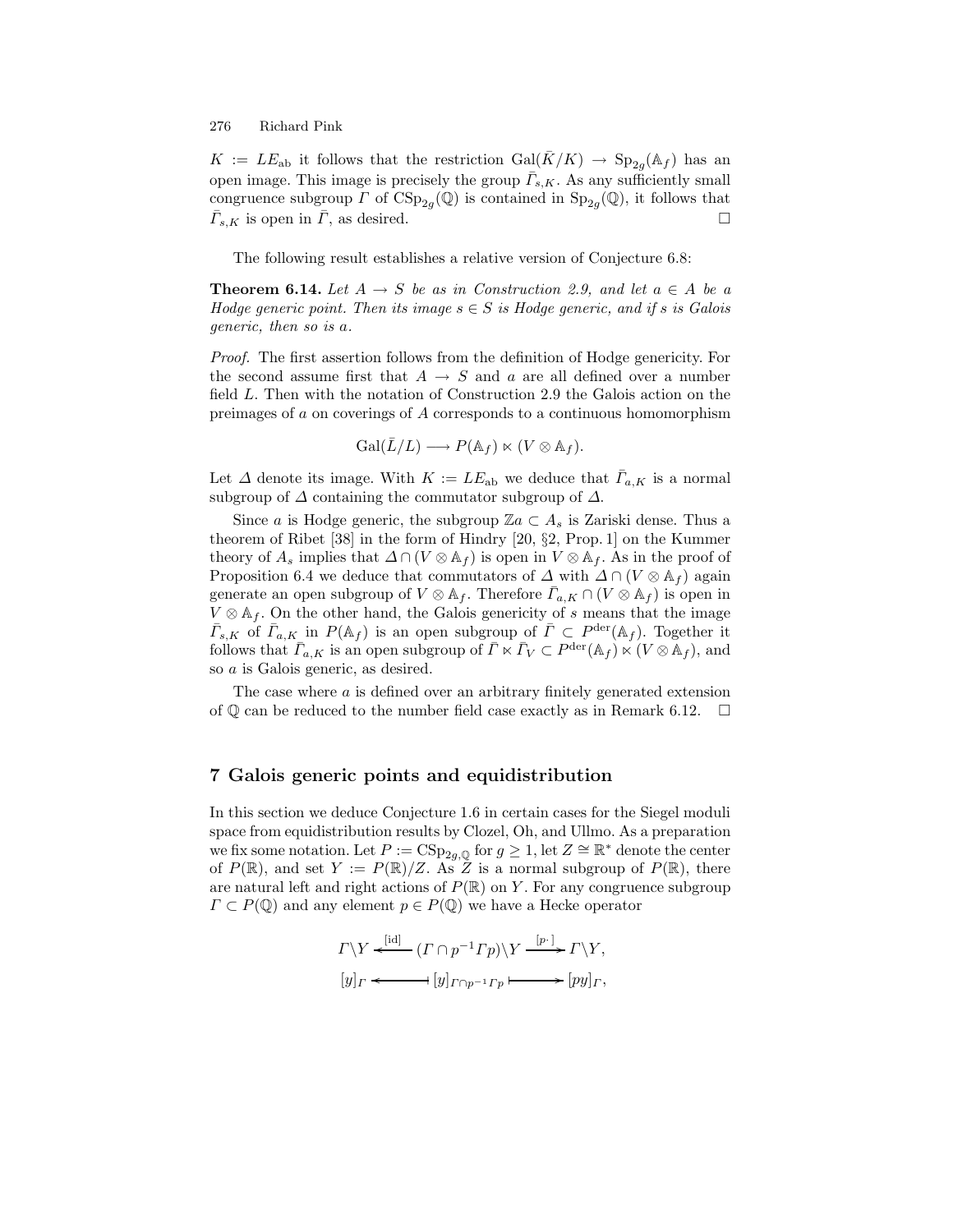which maps an element  $[y]_T$  to the finite set

$$
T_p([y]_{\Gamma}) := [p \cdot] ([\mathrm{id}]^{-1}([y]_{\Gamma})) = \{ [p \gamma y]_{\Gamma} \mid \gamma \in (\Gamma \cap p^{-1} \Gamma p) \backslash \Gamma \}.
$$

This Hecke operator also acts on functions f on  $\Gamma \backslash Y$  by

$$
T_p f([y]_{\Gamma}) \; := \; \frac{1}{\deg_{\Gamma}(p)} \cdot \sum_{\gamma \in (\Gamma \cap p^{-1} \Gamma p) \backslash \Gamma} f([p \gamma y]_{\Gamma}),
$$

where

$$
\deg_{\Gamma}(p) := |\Gamma \backslash \Gamma p \Gamma| = [\Gamma : \Gamma \cap p^{-1} \Gamma p].
$$

Clozel, Oh, and Ullmo [6, Thm. 1.6, Rem. (3)] have proved:

**Theorem 7.1 (Clozel–Oh–Ullmo).** *In the above situation assume that* Γ =  $P(\mathbb{Z})$ *. Let*  $(p_n)$  *be a sequence in*  $P(\mathbb{Q})$  *such that*  $\lim_{n\to\infty} \deg_{\Gamma}(p_n) = \infty$ *. Let*  $d\mu$  *denote the right*  $P(\mathbb{R})$ *-invariant measure on*  $\Gamma \ Y$  *with total volume* 1*. Then for any element*  $[y]_T \in \Gamma \backslash Y$  *the sets*  $T_{p_n}([y]_T)$  *are equidistributed with respect to* dµ*, in the sense that*

$$
\lim_{n\to\infty} T_{p_n}f([y]_{{\Gamma}})\ =\ \int_{{\Gamma}\setminus Y} f(\bar{y})d\mu(\bar{y})
$$

*for any continuous function* f *on* Y *with compact support.*

**Corollary 7.2.** *In Theorem 7.1, the set*  $\bigcup_{n=1}^{\infty} T_{p_n}([y]_T)$  *is dense in*  $\Gamma \backslash Y$ *.* 

Results like these should really be true for all  $\Gamma$  and can presumably be proved along the lines of [6] and [7]. For our purposes a weaker consequence for all  $\Gamma$  will suffice, which we can deduce from the above as follows.

Let  $(P, X^+)$  denote the connected Shimura datum with  $P = \text{CSp}_{2q, \mathbb{Q}}$  from Example 2.12. Then  $P(\mathbb{R})^+$  is the identity component of  $P(\mathbb{R})$ , which has index 2, and it contains the center Z. Thus  $Y^+ := P(\mathbb{R})^+/Z$  is one of two connected components of Y. For any congruence subgroup  $\Gamma \subset P(\mathbb{Q})^+ :=$  $P(\mathbb{Q}) \cap P(\mathbb{R})^+$  and any  $p \in P(\mathbb{Q})^+$  we can define a Hecke operator  $T_p$ ,

$$
\Gamma\backslash Y^+\stackrel{\text{[id]}}{\longleftarrow}(\Gamma\cap p^{-1}\Gamma p)\backslash Y^+\stackrel{[p\cdot]}{\longrightarrow}\Gamma\backslash Y^+
$$

in the same way as above. Fix a sequence  $(p_n)$  in  $P(\mathbb{Q})^+$ . For any congruence subgroup  $\Gamma \subset P(\mathbb{Q})^+$  we set

$$
\varTheta_{\varGamma} \;:=\; \bigcup_{n=1}^{\infty} T_{p_n}\bigl([1]_{\varGamma}\bigr) \;\subset\; \varGamma\backslash Y^+
$$

and let  $\bar{\Theta}_{\Gamma}$  denote its closure in  $\Gamma\backslash Y^+$ . The following lemma concerns its dependence on Γ.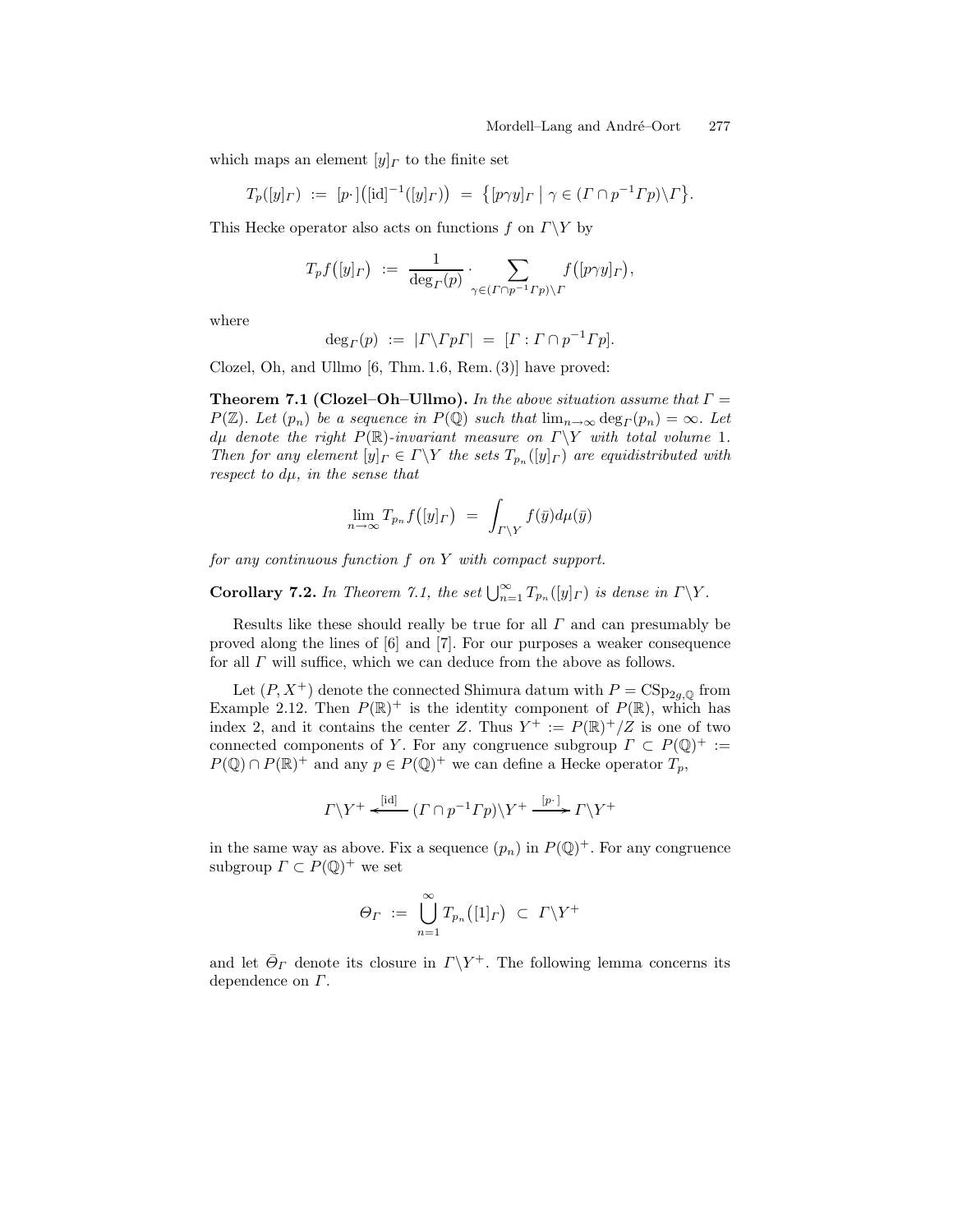**Lemma 7.3.** *For any two congruence subgroups*  $\Gamma$ ,  $\Gamma' \subset P(\mathbb{Q})^+$ ,

 $(a) \Theta_{\Gamma}$  *is finite if and only if*  $\Theta_{\Gamma}$  *is finite, and (b)*  $\Theta_{\Gamma}$  *is a null set if and only if*  $\Theta_{\Gamma'}$  *is a null set.* 

*Proof.* It suffices to prove this when  $\Gamma' \subset \Gamma$ . Write  $\Gamma = \bigcup_{i=1}^r \Gamma' \gamma_i$  with representatives  $\gamma_i \in \Gamma$ , and let  $\pi: \Gamma' \backslash Y^+ \to \Gamma \backslash Y^+$  denote the natural projection. Then the calculation

$$
T_{p_n}([1]_\Gamma) = \Gamma \backslash \Gamma p_n \Gamma Z/Z = \bigcup_{i=1}^r \Gamma \backslash \Gamma p_n \Gamma' \gamma_i Z/Z = \bigcup_{i=1}^r \pi \big( \Gamma' \backslash \Gamma' p_n \Gamma' \gamma_i Z/Z \big)
$$

$$
= \bigcup_{i=1}^r \pi \big( T_{p_n}([\gamma_i]_{\Gamma'}) \big) = \bigcup_{i=1}^r \pi \big( T_{p_n}([1]_{\Gamma'}) \cdot \gamma_i \big)
$$

shows that  $\Theta_{\Gamma} = \bigcup_{i=1}^{r} \pi (\Theta_{\Gamma'} \cdot \gamma_i)$ . Since  $\pi$  is a finite (possibly ramified) covering, this implies (a). It also implies that  $\bar{\Theta}_{\Gamma} = \bigcup_{i=1}^{r} \pi (\bar{\Theta}_{\Gamma'} \cdot \gamma_i)$  and thus (b).  $\Box$ 

Using this we can deduce the following weak analogue of Corollary 7.2:

# **Proposition 7.4.** *If*  $\bar{\Theta}_{\Gamma}$  *is a null set, then it is finite.*

*Proof.* By Lemma 7.3 the assertion is independent of Γ. Thus it suffices to prove it for  $\Gamma = P(\mathbb{Z})^+ := P(\mathbb{Z}) \cap P(\mathbb{R})^+ = \text{Sp}_{2q}(\mathbb{Z})$ . Here the natural map  $P(\mathbb{Z})^+\backslash Y^+ \to P(\mathbb{Z})\backslash Y$  is bijective. Thus if  $\lim_{n\to\infty} \deg_{\Gamma}(p_n) = \infty$ , Corollary 7.2 shows that  $\bar{\Theta}_{\Gamma}$  is not a null set. The same conclusion holds if  $\limsup_{n\to\infty} \deg_{\Gamma}(p_n) = \infty$ , because we may pass to a subsequence that diverges to  $\infty$ , which can only make  $\Theta_{\Gamma}$  smaller. If  $\deg_{\Gamma}(p_n)$  is bounded, it is well-known that all  $p_n$  lie in finitely many cosets of  $\Gamma Z$ . Then the  $T_{p_n}$  form only finitely many distinct Hecke operators, and so  $\Theta_{\Gamma}$  is finite. In all cases the desired implication holds. - $\Box$ 

**Theorem 7.5.** Let  $S_{\Gamma}$  be the connected Shimura variety associated to  $CSp_{2a,0}$ *and any*  $\Gamma$ *, as in Example 2.12. Let*  $s \in S_{\Gamma}$  *be a point and*  $(p_n)$  *a sequence in*  $\text{CSp}_{2g}(\mathbb{Q})$ . Then the subset  $\bigcup_{n=1}^{\infty} T_{p_n}(s)$  of  $S_{\Gamma}$  is either finite or Zariski *dense.*

*Proof.* Write  $s = [x]_r$  for some  $x \in X^+$ , and consider the map

$$
\kappa\colon\thinspace \varGamma\backslash Y^+\longrightarrow \varGamma\backslash X^+=S_\varGamma,\; [y]_\varGamma\mapsto [yx]_\varGamma.
$$

By the definition of Hecke operators it satisfies  $\kappa\big(T_{p_n}([1]_F)\big) = T_{p_n}\big(\kappa([1]_F)\big) =$  $T_{p_n}(s)$  and therefore  $\kappa(\Theta_r) = \bigcup_{n=1}^{\infty} T_{p_n}(s)$ . Consider a proper closed subvariety  $Z \subset S_\Gamma$ . If  $\kappa(\Theta_\Gamma) \subset Z$ , we have  $\Theta_\Gamma \subset \kappa^{-1}(Z)$  and hence  $\overline{\Theta}_\Gamma \subset \kappa^{-1}(Z)$ . On the other hand, the irreducibility of  $S_{\Gamma}$  implies that Z and hence  $\kappa^{-1}(Z)$ is a null set. Thus if  $\kappa(\Theta_{\Gamma})$  is not Zariski dense, it follows that  $\bar{\Theta}_{\Gamma}$  is a null set. By Proposition 7.4 it is then finite, and so  $\kappa(\Theta_{\Gamma})$  is finite, as desired.  $\Box$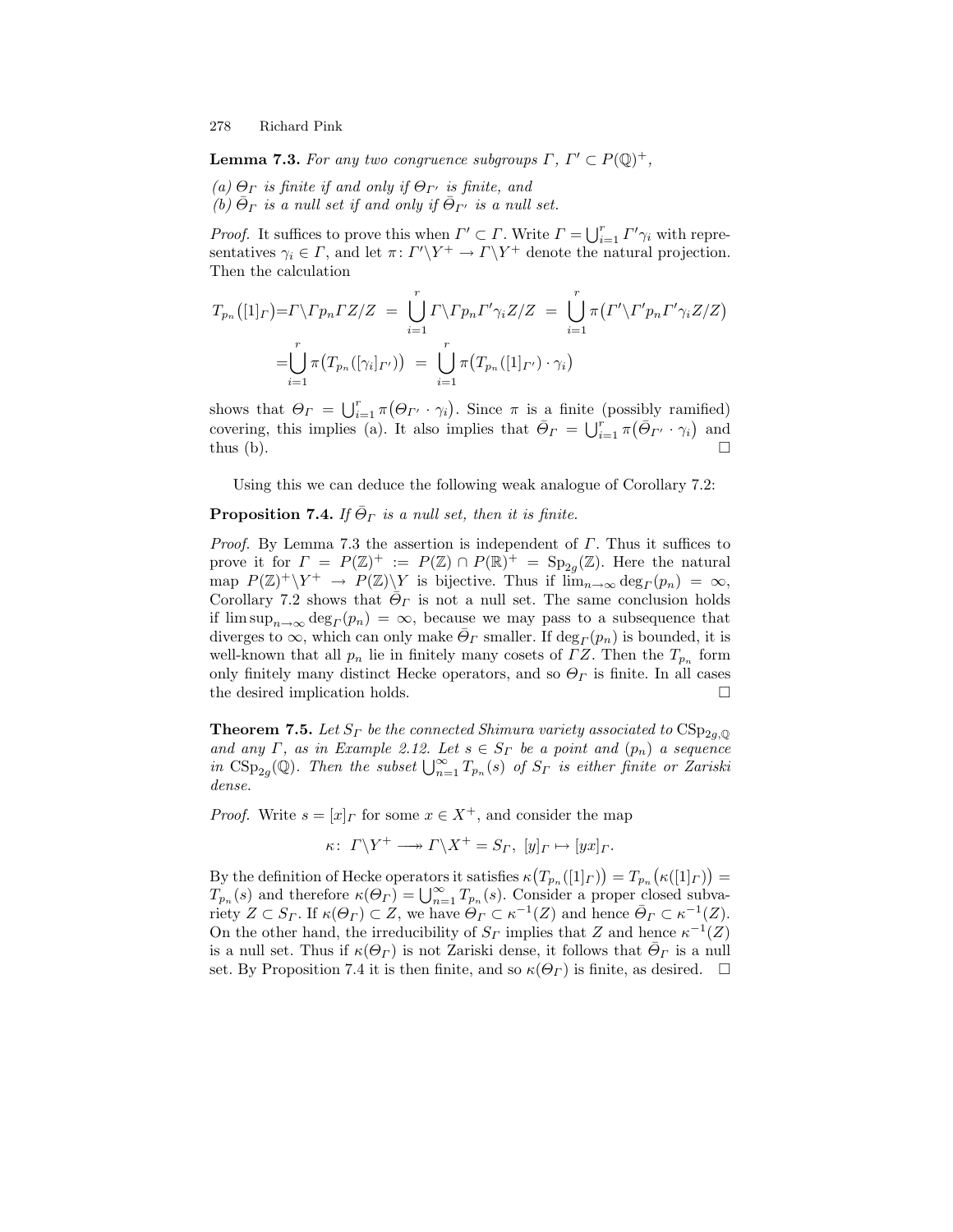Finally, we can settle Conjecture 1.6 in the following case.

**Theorem 7.6.** *Let*  $S_r$  *be the connected Shimura variety associated to*  $CSp_{2g,\mathbb{Q}}$ and any  $\Gamma$ , as in Example 2.12. Let  $s \in S_{\Gamma}$  be a Galois generic point. Then *any infinite subset of the generalized Hecke orbit of* s *is Zariski dense in*  $S_{\Gamma}$ *. In particular, Conjecture 1.6 is true for*  $s \in S = S_\Gamma$  *and any* Z.

*Proof.* First note that every automorphism of the connected Shimura datum  $(P, X^+)$  here is an inner automorphism. Thus every generalized Hecke operator is a usual Hecke operator, and so the generalized Hecke orbit of s coincides with the usual Hecke orbit. Consider any closed algebraic subvariety  $Z \subset S_{\Gamma}$ containing an infinite subset of the Hecke orbit of s. We must prove that  $Z = S_T$ .

Let  $E \subset E_{ab} \subset \mathbb{C}$  be as in Section 6, and choose a finitely generated extension  $K_0 \subset \mathbb{C}$  of  $E_{ab}$  such that Z is defined over  $K_0$ . By Proposition 6.5  $(a)$  ⇒ (c) there exist a finitely generated extension  $K \subset \mathbb{C}$  of  $K_0$ , a congruence subgroup  $\Gamma' \subset \Gamma$ , and a point  $s' \in S_{\Gamma'}$  mapping to s under  $\pi := [\text{id}] : S_{\Gamma'} \to$  $S_r$ , such that s' is strictly Galois generic with respect to K. The inverse image under  $\pi$  of the Hecke orbit of s is then simply the Hecke orbit of s'. Thus  $Z' := \pi^{-1}(Z)$  is a closed algebraic subvariety of  $S_{\Gamma'}$  defined over  $K_0$ that contains an infinite subset of the Hecke orbit of s . It suffices to prove that  $Z' = S_{\Gamma'}$ . Thus after replacing  $\Gamma$ , s, Z by  $\Gamma'$ , s', Z' we may assume that s is strictly Galois generic with respect to  $K$ . Then Proposition 6.6 says that for every Hecke operator  $T_p$  on  $S_r$ , the set  $T_p(s)$  is permuted transitively by  $Gal(K/K)$ .

Since  $Z$  contains an infinite subset of the Hecke orbit of  $s$ , there exists a sequence  $(p_n)$  in  $P(\mathbb{Q})$  such that Z contains a point from  $T_{p_n}(s)$  for all n and that all these points are distinct. As  $Z$  is defined over  $K_0$  and hence over K, the transitivity of  $Gal(K/K)$  then implies that Z contains the whole set  $\bigcup_{n=1}^{\infty} T_{p_n}(s)$ . By construction this set is infinite; hence by Theorem 7.5 it is Zariski dense in  $S_r$ . Therefore  $Z = S_r$ , as desired.

Finally, in the situation of Conjecture 1.6, this shows that either  $Z = S_T$ , or  $Z$  is finite and hence a point. In the former case it is special by tautology, in the latter it is weakly special by Remark 4.11.  $\Box$ 

### **Remarks 7.7.**

- (a) Proposition 6.9 and Theorem 6.13 show that Theorem 7.6 is not vacuous.
- (b) In Theorem 7.5 one should expect that the subset  $\bigcup_{n=1}^{\infty} T_{p_n}(s)$  of  $S_I$ is either finite or dense for the analytic topology. In fact, in the case  $\Gamma = P(\mathbb{Z})^+$  this is a consequence of Theorem 7.1.
- (c) Clozel, Oh, and Ullmo [6, Thm. 1.6] prove an analogue of Theorem 7.1 for most connected almost simple simply connected semisimple groups over Q with arbitrary congruence subgroups. A version for all *adjoint* groups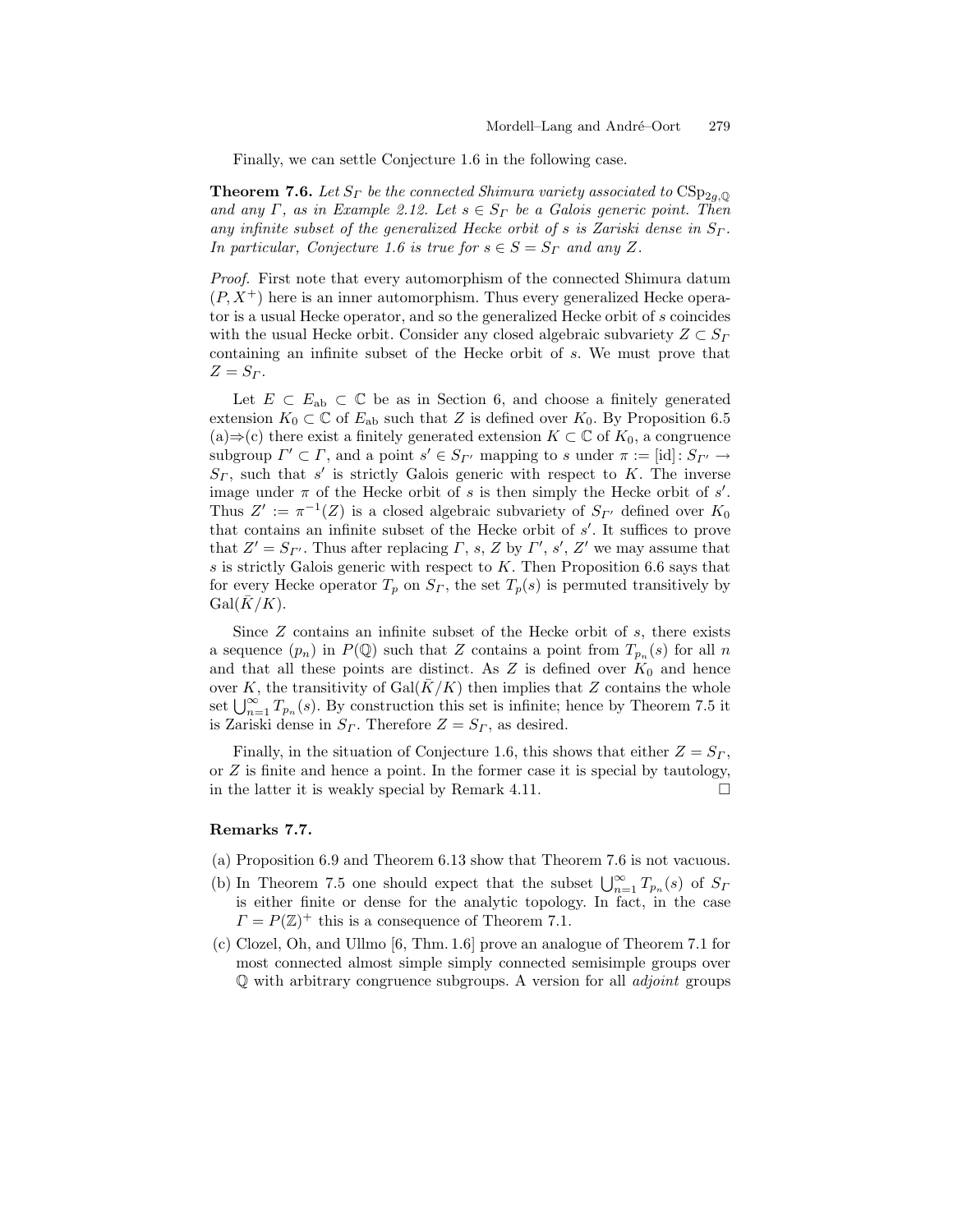would apply to more Hecke operators and hence quickly yield generalizations of Theorems 7.5 and 7.6 to arbitrary connected pure Shimura varieties. Such a version can presumably be proved along the lines of [6] and [7].

- (d) Clozel has pointed out to the author that the desired extension to most adjoint groups might also be deduced from [6, Cor. 1.4], using the fact that for every Hecke operator induced by an element of the adjoint group, some positive power is a linear combination of Hecke operators induced by elements of the simply connected covering.
- (e) An overview of various other aspects of equidistribution is given in Ullmo [45].

# **References**

- 1. Y. ANDRÉ G-functions and geometry, Aspects of Mathematics, E13, Friedr. Vieweg & Sohn, Braunschweig, 1989.
- 2. , "Finitude des couples d'invariants modulaires singuliers sur une courbe alg´ebrique plane non modulaire", J. Reine Angew. Math. **505** (1998), p. 203– 208.
- 3. , "Shimura varieties, subvarieties, and CM points", Six lectures at the University of Hsinchu (Taiwan), August–September 2001 (with an appendix by C.-L. Chai), http://www.math.umd.edu/~yu/notes.shtml.
- 4. F. A. Bogomolov "Points of finite order on abelian varieties", Izv. Akad. Nauk SSSR Ser. Mat. **44** (1980), no. 4, p. 782–804.
- 5. E. Bombieri "The Mordell conjecture revisited", Ann. Scuola Norm. Sup. Pisa Cl. Sci. (4) **17** (1990), no. 4, p. 615–640.
- 6. L. Clozel, H. Oh and E. Ullmo "Hecke operators and equidistribution of Hecke points", Invent. Math. **144** (2001), no. 2, p. 327–351.
- 7. L. CLOZEL and E. ULLMO "Équidistribution des points de Hecke", Contributions to automorphic forms, geometry, and number theory, Johns Hopkins Univ. Press, Baltimore, MD, 2004, p. 193–254.
- 8. R. F. Coleman "Ramified torsion points on curves", Duke Math. J. **54** (1987), no. 2, p. 615–640.
- 9. P. DELIGNE "Travaux de Shimura", Séminaire Bourbaki, 23ème année (1970/71), Exp. No. 389, Springer, Berlin, 1971, p. 123–165. Lecture Notes in Math., Vol. 244.
- $10. -$ , "Variétés de Shimura: interprétation modulaire, et techniques de construction de modèles canoniques", Automorphic forms, representations and  $L$ functions (Proc. Sympos. Pure Math., Oregon State Univ., Corvallis, Ore., 1977), Part 2, Proc. Sympos. Pure Math., XXXIII, Amer. Math. Soc., Providence, R.I., 1979, p. 247–289.
- 11. P. Deligne, J. S. Milne, A. Ogus and K.-y. Shih Hodge cycles, motives, and Shimura varieties, Lecture Notes in Mathematics, vol. 900, Springer-Verlag, Berlin, 1982.
- 12. B. Edixhoven and J.-H. Evertse (eds.) Diophantine approximation and abelian varieties, Lecture Notes in Mathematics, vol. 1566, Springer-Verlag,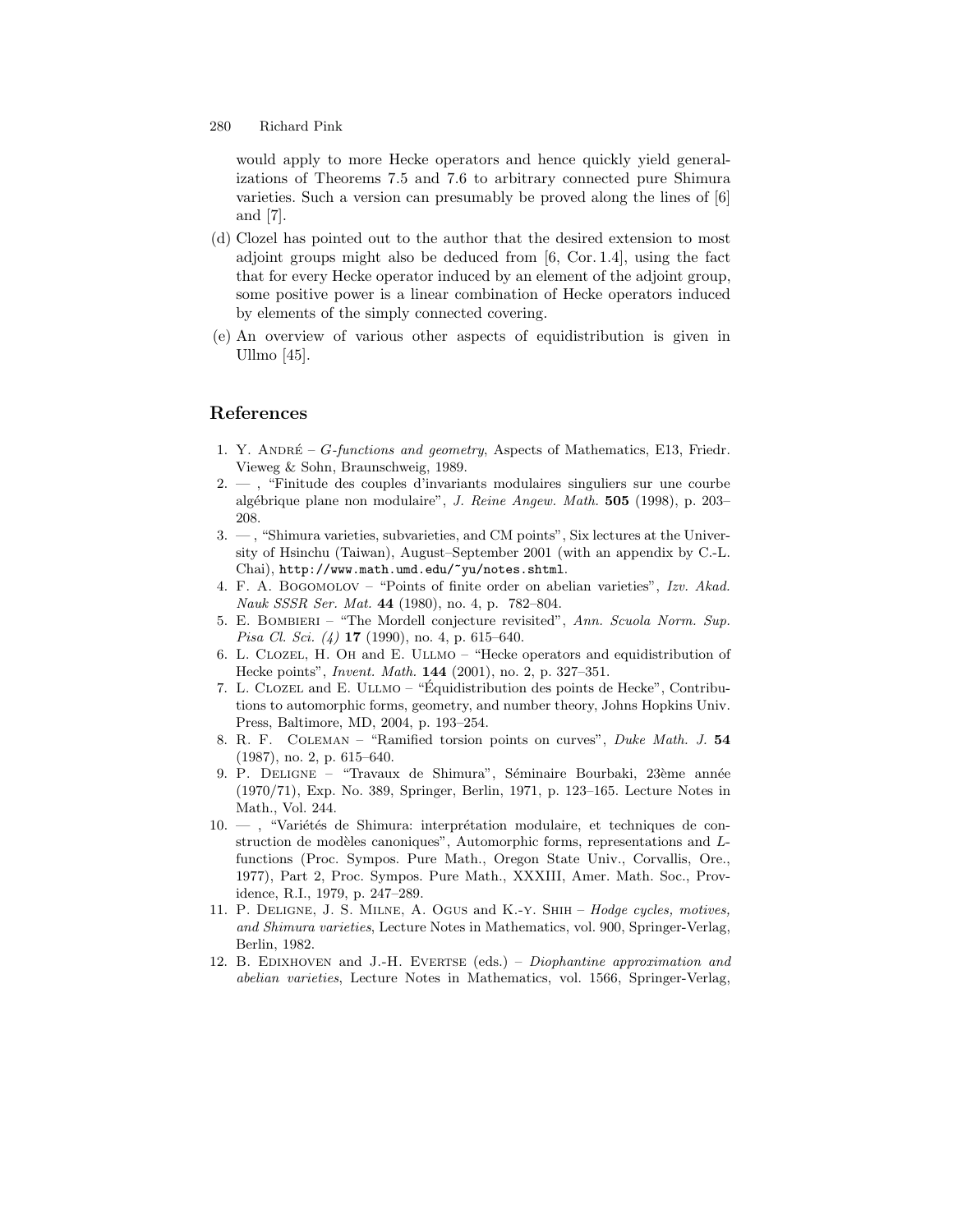Berlin, 1993, Introductory lectures, Papers from the conference held in Soesterberg, April 12–16, 1992.

- 13. B. Edixhoven "Special points on the product of two modular curves", Compositio Math. **114** (1998), no. 3, p. 315–328.
- 14. , "On the André-Oort conjecture for Hilbert modular surfaces", Moduli of abelian varieties (Texel Island, 1999), Progr. Math., vol. 195, Birkhäuser, Basel, 2001, p. 133–155.
- 15. B. Edixhoven and A. Yafaev "Subvarieties of Shimura varieties", Ann. of Math. (2) **157** (2003), no. 2, p. 621–645.
- 16. G. FALTINGS "Endlichkeitssätze für abelsche Varietäten über Zahlkörpern", Invent. Math. **73** (1983), no. 3, p. 349–366, Erratum: **75** no. 2 (1984).
- 17. , "Finiteness theorems for abelian varieties over number fields", Arithmetic geometry (Storrs, Conn., 1984) (G. Cornell and J. H. Silverman, eds.), Springer, New York, 1986, p. 9–27.
- 18. , "Diophantine approximation on abelian varieties", Ann. of Math. (2) **133** (1991), no. 3, p. 549–576.
- 19. , "The general case of S. Lang's conjecture", Barsotti Symposium in Algebraic Geometry (Abano Terme, 1991), Perspect. Math., vol. 15, Academic Press, San Diego, CA, 1994, p. 175–182.
- 20. M. Hindry "Autour d'une conjecture de Serge Lang", Invent. Math. **94** (1988), no. 3, p. 575–603.
- 21. , "Sur les conjectures de Mordell et Lang (d'après Vojta, Faltings et Bombieri)", Astérisque (1992), no. 209, p. 11, 39-56, Journées Arithmétiques, 1991 (Geneva).
- 22. M. HINDRY and J. H. SILVERMAN Diophantine geometry, Graduate Texts in Mathematics, vol. 201, Springer-Verlag, New York, 2000.
- 23. E. Hrushovski "The Manin-Mumford conjecture and the model theory of difference fields", Ann. Pure Appl. Logic **112** (2001), no. 1, p. 43–115.
- 24. S. Lang "Division points on curves", Ann. Mat. Pura Appl. (4) **70** (1965), p. 229–234.
- 25. , Fundamentals of Diophantine geometry, Springer-Verlag, New York, 1983.
- 26. M. McQuillan "Division points on semi-abelian varieties", Invent. Math. **120** (1995), no. 1, p. 143–159.
- 27. J. S. Milne "The action of an automorphism of **C** on a Shimura variety and its special points", Arithmetic and geometry, Vol. I, Progr. Math., vol. 35, Birkhäuser Boston, Boston, MA, 1983, p. 239–265.
- 28. , "Canonical models of (mixed) Shimura varieties and automorphic vector bundles", Automorphic forms, Shimura varieties, and L-functions, Vol. I (Ann Arbor, MI, 1988), Perspect. Math., vol. 10, Academic Press, Boston, MA, 1990, p. 283–414.
- 29. B. Moonen "Special points and linearity properties of Shimura varieties", Thesis, University of Utrecht, 1995.
- 30. , "Models of Shimura varieties in mixed characteristics", Galois representations in arithmetic algebraic geometry (Durham, 1996), London Math. Soc. Lecture Note Ser., vol. 254, Cambridge Univ. Press, Cambridge, 1998, p. 267– 350.
- 31. L. MORDELL "On the rational solutions of the indeterminate equations of the third and fourth degrees", Proc. Camb. Philos. Soc. **21** (1922), p. 179–192.